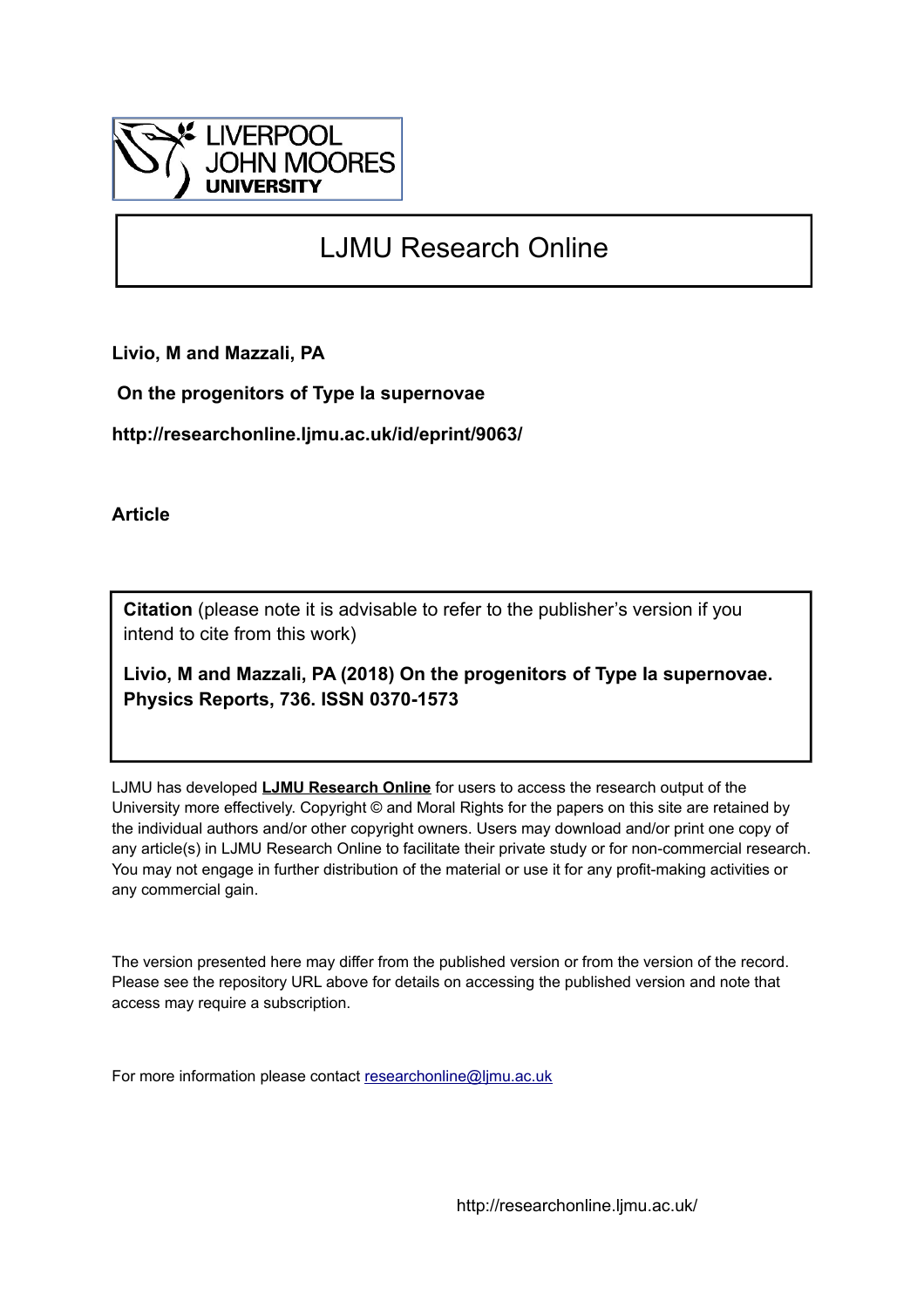# On the Progenitors of Type Ia Supernovae<sup> $\hat{\mathbf{x}}$ </sup>

Mario Livio<sup>1,2</sup>, Paolo Mazzali<sup>2,3</sup>

#### Abstract

We review all the models proposed for the progenitor systems of Type Ia supernovae and discuss the strengths and weaknesses of each scenario when confronted with observations. We show that all scenarios encounter at least a few serious difficulties, if taken to represent a comprehensive model for the progenitors of all Type Ia supernovae (SNe Ia). Consequently, we tentatively conclude that there is probably more than one channel leading SNe Ia. While the single-degenerate scenario (in which a single white dwarf accretes mass from a normal stellar companion) has been studied in some detail, the other scenarios will need a similar level of scrutiny before any firm conclusions can be drawn.

 $Keywords:$  Type Ia supernovae; white dwarfs; binary stars; thermonuclear detonation; thermonuclear deflagration

#### 1. Introduction and Motivation

Type Ia supernovae (SNe Ia) represent some of the most dramatic explosions in the universe, producing a luminosity of about  $10^{43}$  erg s<sup>-1</sup> near maximum light. They are identified by the absence of both hydrogen and helium in their spectra, and by the presence of broad (blueshifted) signatures of silicon, calcium and iron. In the early phases the lines from iron-peak and intermediate

 $$\uparrow$$  To appear in *Physics Reports* and Astronomy, University of Nevada, Las Vegas, 4505 South Maryland Parkway, Las Vegas, NV 89154, USA

 $2$ Visiting Scholar, Department of Particle Physics and Astrophysics, Faculty of Physics, The Weizmann Institute of Science, Rehovot 76100, Israel <sup>3</sup>Astrophysics Research Institute, Liverpool John Moores University, IC2, Liverpool Science

Park, 146 Brownlow Hill, Liverpool L3 5RF, UK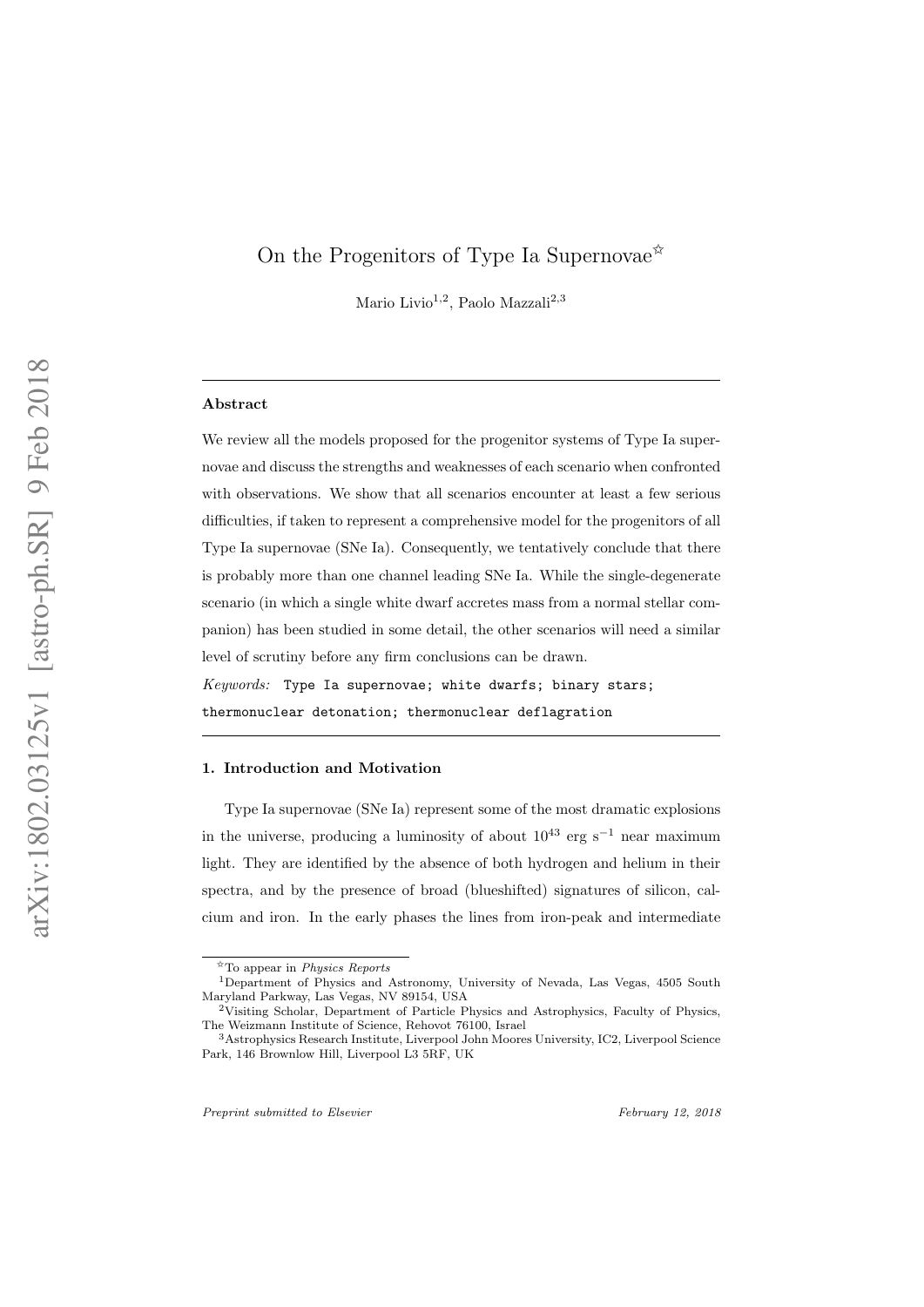elements are typically superimposed on a thermal continuum. In late phases the spectra are characterized by iron-peak elements' forbidden lines (see e.g., Fillippenko 1997 and Branch & Wheeler 2017 for detailed reviews of the observational characteristics). They occur in all types of galaxies, young and old.

Generally, the light curves of SNe Ia rise to a maximum within about ten to twenty days (e.g., Zheng & Filippenko 2017). This is followed by a decline which is more rapid in the first month (by about a factor of 15 in luminosity, or 3 magnitudes), and then a steady decline (by about 1 magnitude per 100 days).

Typically, SNe Ia were found to exhibit a clear correlation between their peak luminosity, the rate of decline after maximum light, and the color at maximum. This so-called Phillips relationship (Phillips 1993; Phillips et al. 1999; Kattner et al. 2012) states that the maximum intrinsic B-band magnitude is given by

$$
M_{\text{max}}(B) = -21.726 + 2.698 \Delta m_{15}(B) ,
$$

where  $\Delta m_{15}(B)$  denotes the decline in the B-magnitude light curve from maximum light to the magnitude 15 days after B-maximum. Qualitatively, more luminous SNe decline more slowly and therefore have broader light curves (meaning that they radiate more energy throughout their evolution), and they are slightly bluer. The relation has been recast to include the evolution in other bandpasses, and is sometimes expressed through a stretch parameter in the time axis, relative to a standard template (e.g., Riess, Press & Kirshner 1996; Goldhaber et al. 2001). Since the light curve behavior is independent of distance, the width-luminosity relation (or its equivalents) can be used to infer the SN's intrinsic luminosity, thereby opening the door for the use of SNe Ia as standardizable candles. Other standardization techniques have also been developed (e.g., Burns et al. 2014).

Broadly speaking, the light curve of SNe Ia is primarily determined by the mass of the radioactive <sup>56</sup>Ni synthesized in the explosion, since it is the decay of  $56$ Ni that powers the light curve. At the same time, the production of iron-group elements increases the opacity, thereby slowing down the light curve development (e.g., Arnett 1982; Höflich & Khokhlov 1996; Kasen & Woosley 2007)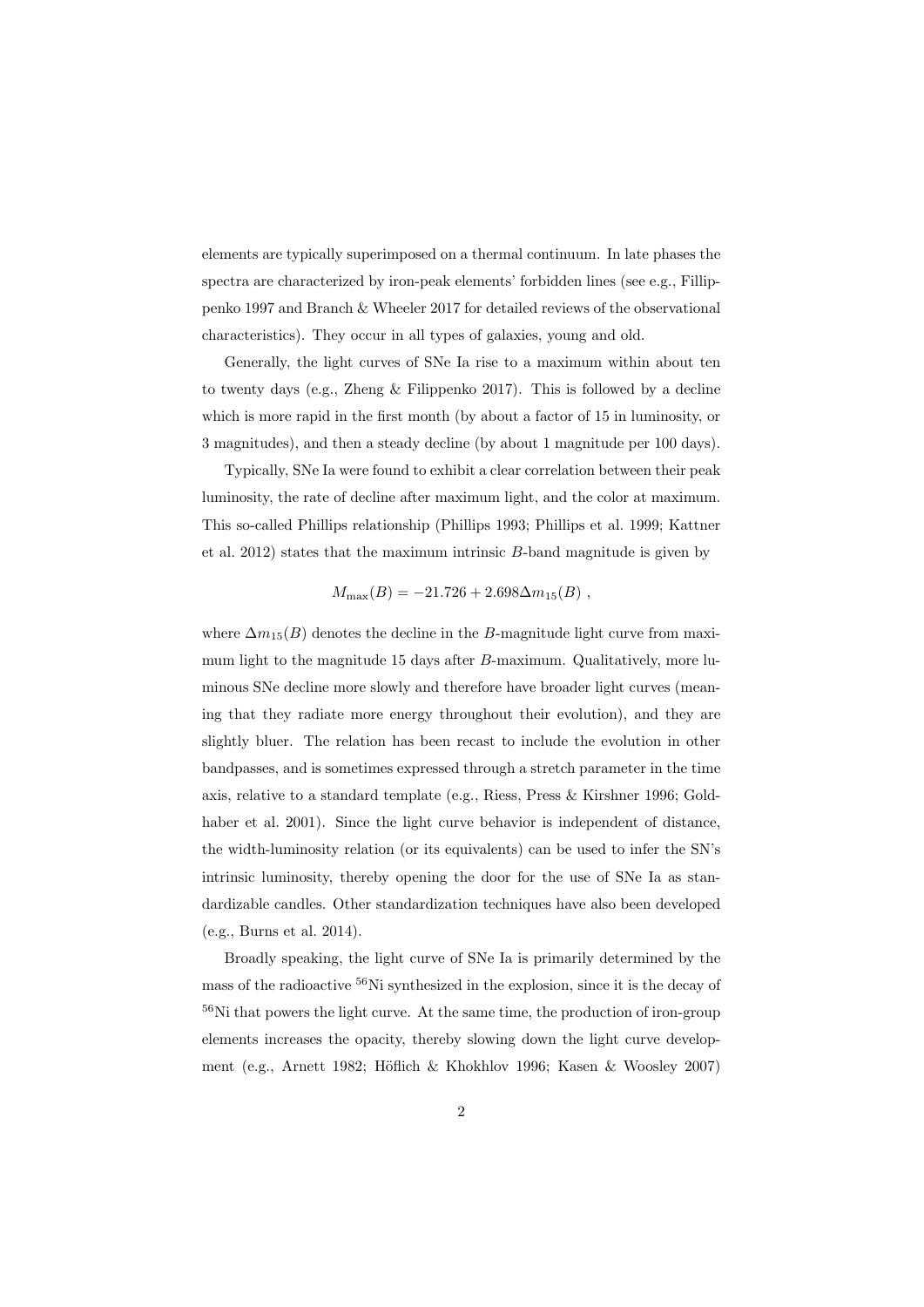and affecting the peak luminosity (e.g., Pinto & Eastman 2000a,b). There are indications that the time from explosion to peak is longer for SNe Ia that are more luminous (e.g., Contardo, Leibundgut & Vacca 2000).

Four simple observational facts have formed the basis for the theoretical investigations into the nature of SNe Ia explosions:

- 1. The typical specific kinetic energy of the explosion (corresponding to ejecta moving at  $\sim 10^4$  km s<sup>-1</sup>) is of the order of that expected from the transformation of carbon and oxygen into  $56$ Ni. In fact, the total energy released in the nuclear burning of a few tenths of a solar mass of carbon and oxygen into  $^{56}\text{Ni}$  is of the order of  $\sim$ 1.5 × 10<sup>51</sup> ergs, which exceeds the gravitational binding energy of a white dwarf ( $\sim$ 5 × 10<sup>50</sup> ergs). The remaining energy is the kinetic energy of the SN. Colgate and McKee (1969) have further shown that the observed light curve can be explained by the reprocessing of the gamma rays obtained from the radioactive decays of  $^{56}$ Ni to  $^{56}$ Co followed by  ${}^{56}Co$  decaying to  ${}^{56}Fe$  (radioactive  ${}^{56}Ni$  has a half life of 6.1 days;  ${}^{56}Co$ has a half life of 77.7 days). Hence, the luminosity and light curve of SNe Ia are primarily determined by the amount of radioactive <sup>56</sup>Ni synthesized in the explosion, and by the opacity of the SN ejecta, as optical photons need to escape. In addition, Mazzali et al. (2007) have shown that the spectral evolution of SNe Ia is also consistent with that expected from the presence of a few tenths of a solar mass of  $56$ Ni and that the observations suggest that many SNe Ia may be associated with an exploding object of a similar mass.
- 2. The event is violently explosive—pointing to a runaway process, that could plausibly be associated with degenerate conditions in which the pressure is almost independent of temperature and therefore cannot act as a regulating "valve" as the temperature rapidly rises (e.g., Arnett 1982; Nomoto, Thielemann & Yokoi 1984; Woosley & Weaver 1986).
- 3. The lack of hydrogen and helium in the spectrum indicates that the exploding star is not a normal (main sequence) star. In addition, observations of SN 2011fe implied a size of  $R_* \lesssim 0.1 R_{\odot}$  for the exploding star (Bloom et al.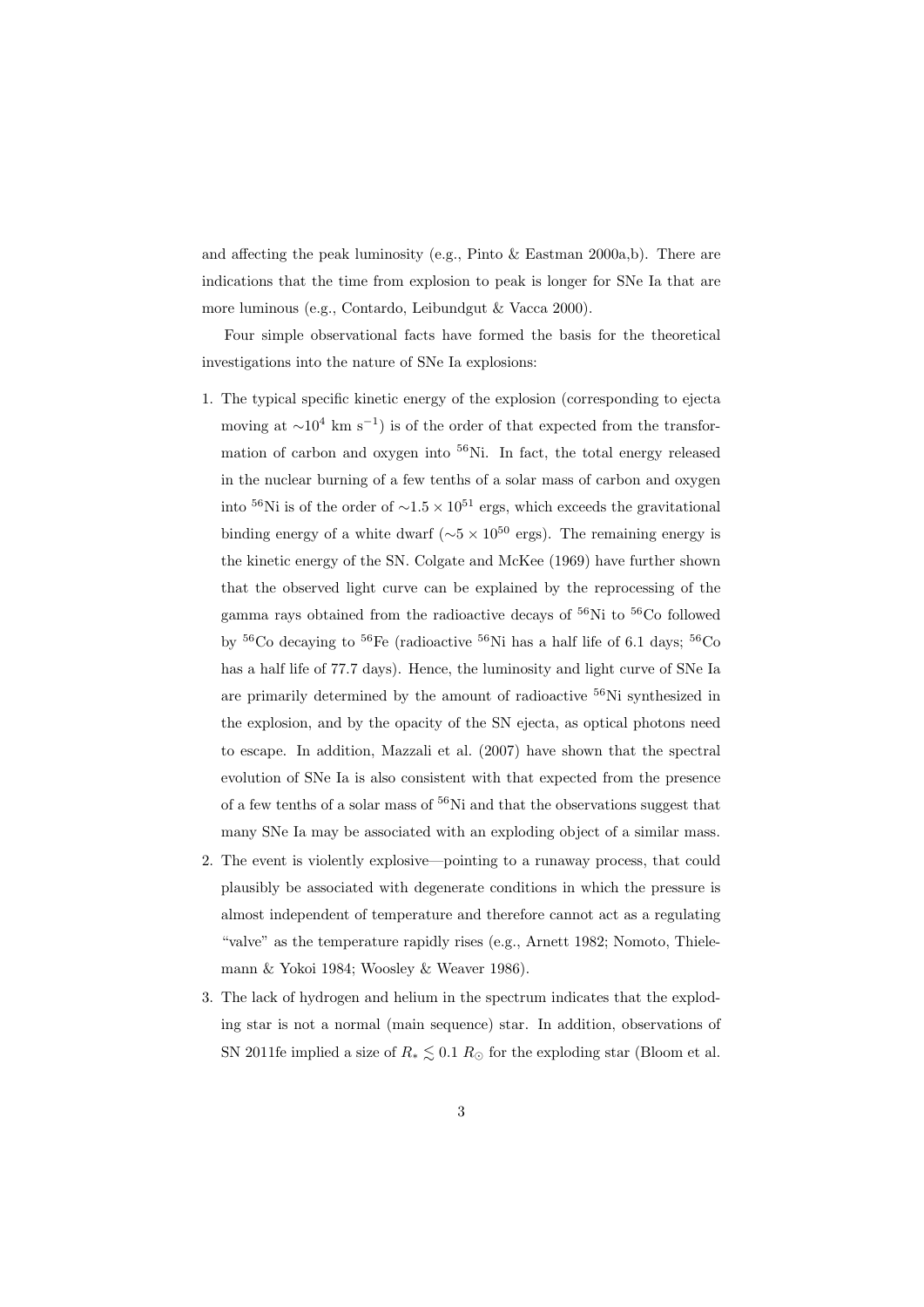2012; Piro & Nakar 2012), suggesting either a degenerate star or at least an unusual star (such as a carbon star).

4. SNe Ia explosions are observed in both young and old stellar populations, sometimes with long delays after the cessation of star formation (e.g., Mannucci, Della Valle & Panagia 2006).

Additional information can be deduced from Figure 1 (adapted from Mazzali et al. 2007, with a few new SNe and new studies added), which shows the composition of different SNe Ia ordered by decline rate. Empty circles represent the mass of stable nuclear-statistical-equilibrium (NSE) elements derived from nebular modeling. Filled circles represent the <sup>56</sup>Ni mass derived from nebular modeling as well as light curve fitting. Triangles show the sum of these two components, which is the quantity that most directly affects the opacity and therefore the light curve (LC) shape. Finally, crosses indicate the extent of Silicon as representative of incomplete burning to intermediate-mass elements (IME), which produces no light but contributes almost as much as burning to Fegroup to creating kinetic energy. The plot shows that for most SNe the amount of total mass burned is similar. This also implies that the kinetic energy is rather similar in all events, because IME replace  ${}^{56}$ Ni. Such a configuration suggests delayed detonation explosions in a Chandrasekhar-mass WD (see discussion in Section 2.2).

Taken together, the four points above are the main reasons that have led to the generally accepted model for the event that is responsible for SNe Ia explosions: the thermonuclear disruption of a white dwarf star. This consensus model received a resounding confirmation when observations of SN 2014J detected <sup>56</sup>Co lines at energies of 847 and 1,238 KeV, with the line fluxes suggesting that about  $0.6 \pm 0.1$  M<sub>\oppo</sub> of radioactive <sup>56</sup>Ni had been synthesized in the explosion (Churazov et al. 2014, 2015; Diehl et al. 2014).

The detailed physics of the ignition of nuclear reactions and the propagation of the "flame" of nuclear burning through the white dwarf (WD) material still involve a number of uncertainties. In particular, it is not entirely clear whether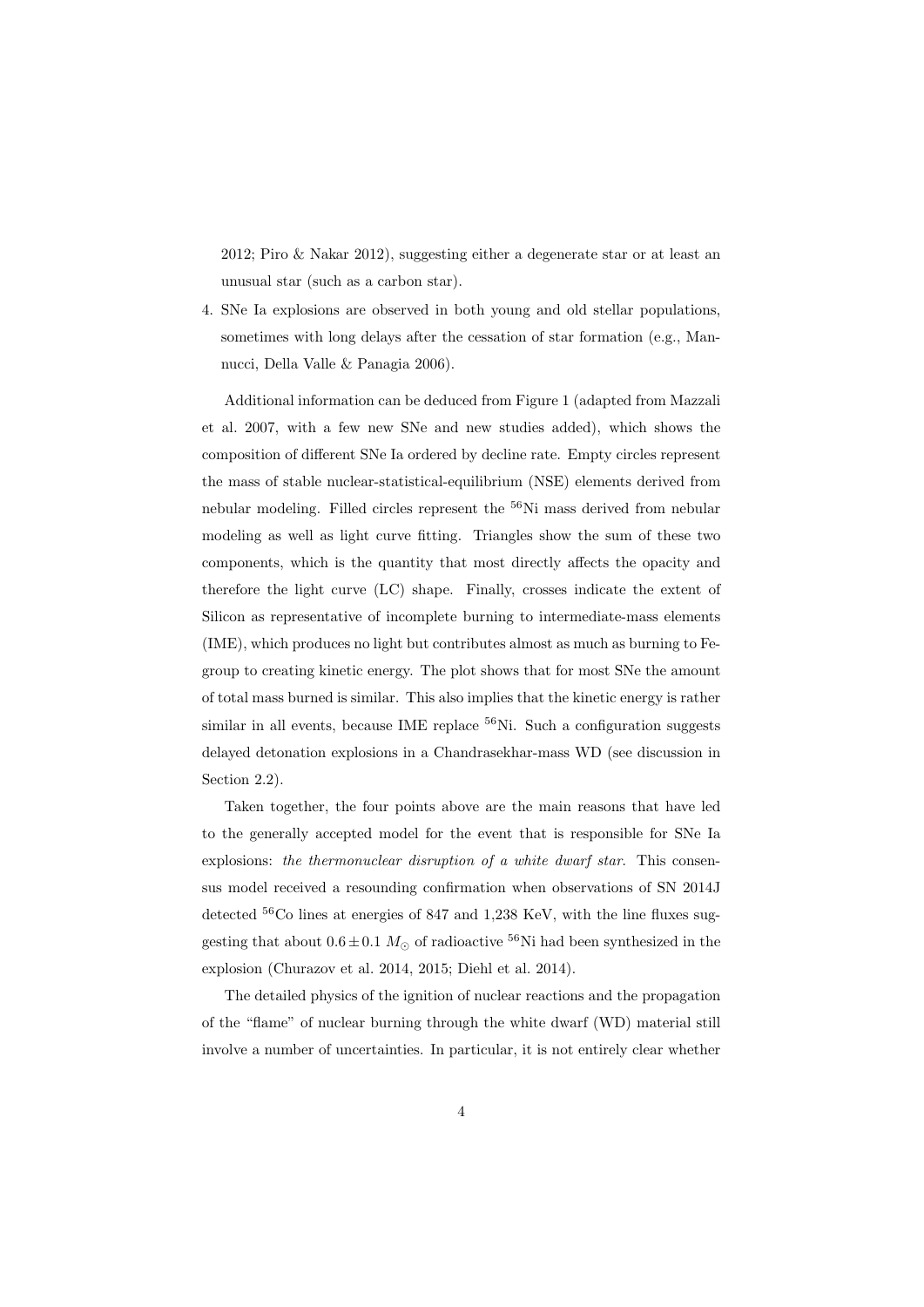

Figure 1: Distribution of the principal isotopic groups in SNe Ia. The enclosed mass (obtained from spectral modeling) of different burning products is shown versus decline rate parameter  $\Delta m_{15}(B)$  (a proxy for SN luminosity). Individual SNe are colored according to their velocity evolution (Benetti et al. 2005): high velocity gradient (HVG), blue; low velocity gradient (LVG), green; and faint, red. Open circles indicate the mass of stable  $^{54}Fe + {^{58}Ni}$  for each SN, solid circles indicate that of <sup>56</sup>Ni, and open triangles indicate the sum of these(total NSE mass). Crosses show the sum of NSE and IME mass, indicating the total mass burned. The IME mass is the difference between crosses and triangles. <sup>54</sup>Fe and <sup>58</sup>Ni are found in roughly constant amounts in the deepest parts of all SNe, irrespective of luminosity:  $M$ (stable NSE)=  $0.24-0.03\Delta m_{15}(B) M_{\odot}$ , with rms dispersion 0.05  $M_{\odot}$  (lower horizontal shaded area). The <sup>56</sup>Ni mass determines the SN luminosity. It correlates with  $\Delta m_{15}(B)$ :  $M(^{56}Ni)$  =  $M(NSE) = 1.54 - 0.69\Delta m_{15}(B) M_{\odot}$ , rms dispersion 0.09  $M_{\odot}$  (upper diagonal shaded area). IMEs lie mostly outside the iron-group zone. The outer Si velocity is similar for all SNe except HVG SNe. The mass enclosed by IMEs represents the total burned mass. When all SNe are included, the average value is  $\sim$ 1.03 ± 0.09 M<sub>☉</sub> (upper shaded area). Both values are almost independent of  $\Delta m_{15}(B)$ .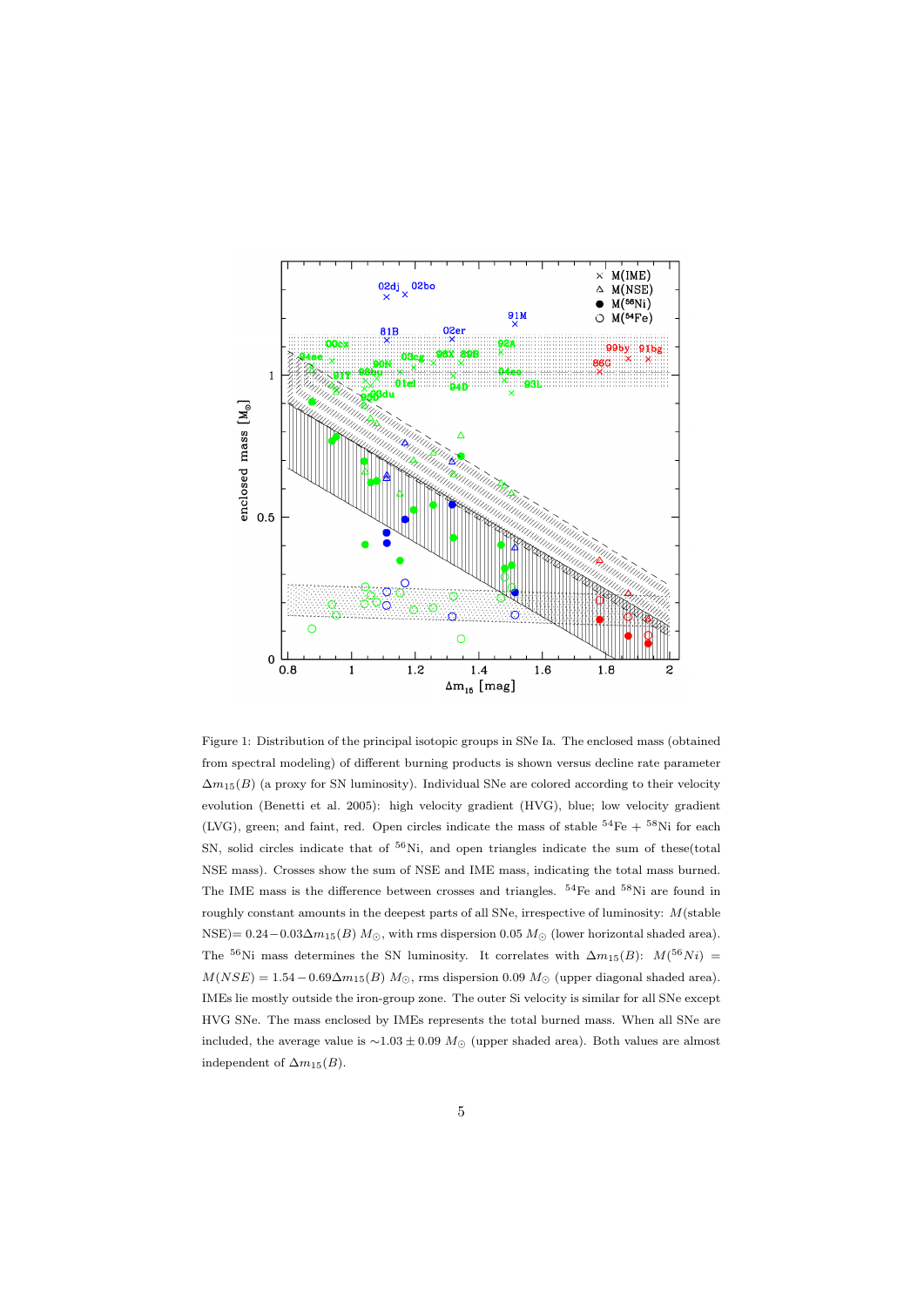the explosion proceeds through a pure detonation (in which the burning front propagates faster than the speed of sound; e.g., Kushnir et al. 2013), or whether (and how) it involves a transition from deflagration (flame propagating at subsonic speeds) to detonation (see e.g., Nomoto 1982; Khokhlov 1991; Woosley et al. 2009; Hillebrandt et al. 2013 for detailed discussions). The "classical" arguments have been that a direct detonation may produce more iron-peak elements than would be in agreement with galactic chemical evolution but would not produce intermediate mass elements, while a pure deflagration would not produce a sufficient amount of  $56\text{Ni}$  to power the light curve (e.g., Woosley, Taam & Weaver 1986; Höflich, Wheeler & Thielemann 1998). These topics, however, while very important and interesting in their own right, are somewhat beyond the main scope of the present review, which will concentrate primarily on the question of the progenitors of SNe Ia.

There is another observational characteristic of SNe Ia that should be mentioned because it could provide important clues about the progenitor systems the Delay Time Distribution (DTD). The idea is to determine the distribution of times between the formation of the progenitor systems and the SN explosions, by observing the SN rate as a function of the age distribution of the parent population. Since, as we shall see, different progenitor scenarios predict (at least in their simplest formulations) different DTDs, an observational determination of the DTD can, in principle at least, support or rule out progenitor scenarios (Maoz & Mannucci 2012).

Attempts to determine the DTD have been based on: (a) the SN Ia rates per unit mass in clusters of galaxies and in field elliptical galaxies, (b) the iron abundance in galaxy clusters (since SNe Ia are the main producers of iron), (c) a comparison of the volumetric SN rate from field surveys, as a function of redshift, to the cosmic star-formation history, (d) a comparison of the galactic volumetric SN rate (for individual galaxies) as a function of redshift to the galactic star-formation history.

Most of these observations have been consistent with a DTD that is proportional to  $t^{-1}$  (see Maoz, Mannucci & Nelemans 2014 for an extensive discussion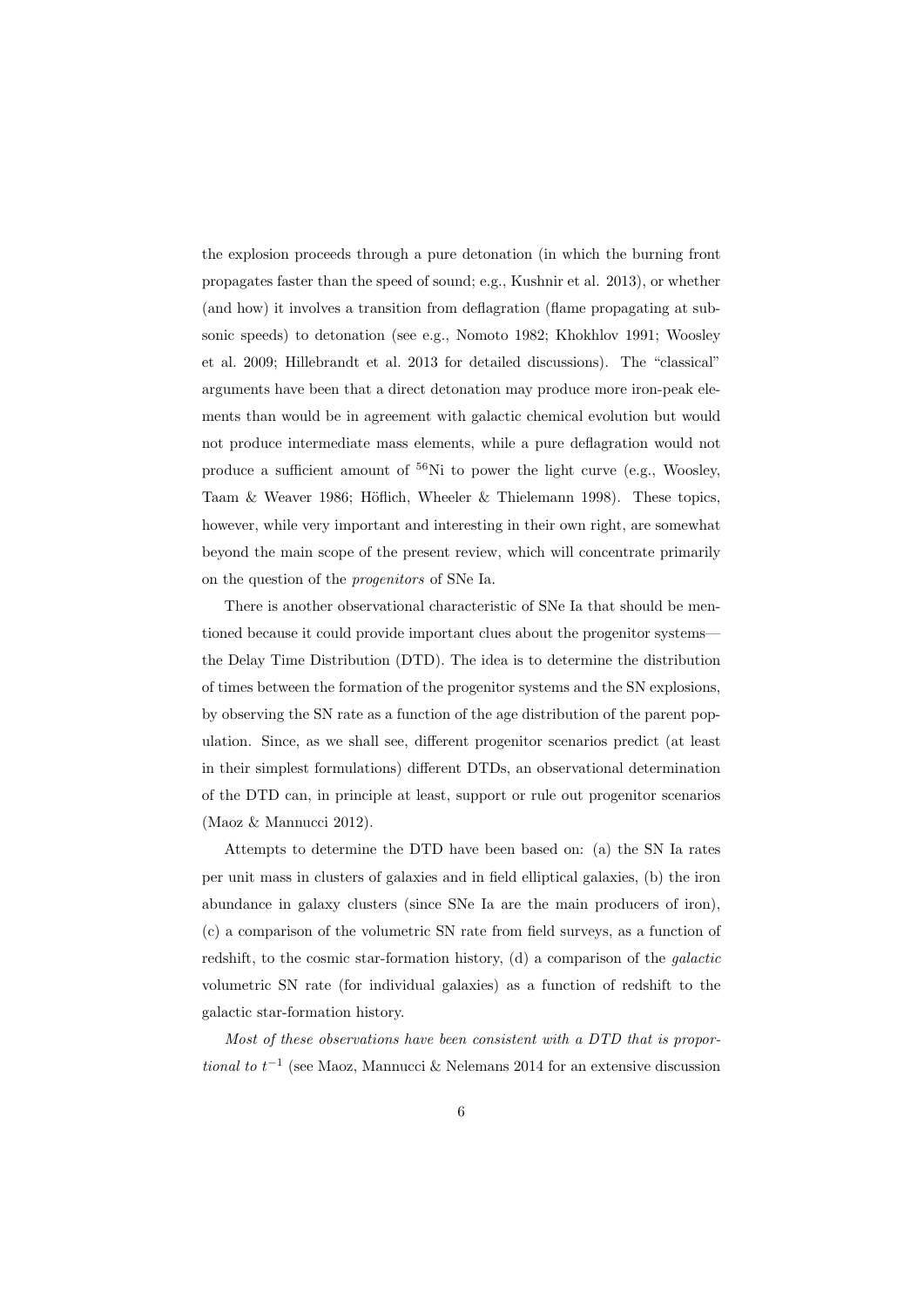and references therein). While a recent study based on a comparison of observed and predicted color distributions of SNe Ia hosts from two supernova surveys found for old progenitor systems a somewhat steeper slope for the DTD, of  $-1.50^{+0.19}_{-0.15}$  (Heringer et al. 2017), this study made more simplifying assumptions (e.g., detection efficiencies were not considered) than in the work of Maoz, Mannucci & Brandt (2012).

Finally, we should mention that the supernova remnants (SNRs) of SNe Ia tend to be quite spherically symmetric, with a few showing some hints of axial symmetry.

#### 1.1. Why is identifying the progenitor systems so important?

There are at least six main reasons that make the identification of the progenitors of SNe Ia significant:

- (i) Type Ia supernovae represent a fascinating phenomenon that is the outcome of stellar evolution, the evolution of binary (and perhaps even triple) systems, and thermonuclear physics. Determining the precise nature of the progenitors of SNe Ia can elucidate various evolutionary phases and may provide valuable insights into far from fully understood processes such as stellar mass loss, common envelope evolution, and accretion onto white dwarfs.
- (ii) Observations of SNe Ia have led to the dramatic discovery that the cosmic expansion is accelerating (Riess et al. 1998; Perlmutter et al. 1999). SNe Ia continue to be a key ingredient in the attempts to determine the equation of state (the ratio of pressure to density) of the "dark energy" that appears to propel the acceleration (e.g., Rest et al. 2014; Sullivan et al. 2011). An accurate determination of the systematic uncertainties involved in SNe Ia observations requires an understanding of the redshift evolution of the supernova population. This, in turn, calls (among other things) for a reliable identification of the progenitor systems.
- (iii) A recent determination of the local value of the Hubble constant,  $H_0 =$  $73.24\pm1.74$  km s<sup>-1</sup> Mpc<sup>-1</sup> (Riess et al. 2016), is 3.4 $\sigma$  higher than the value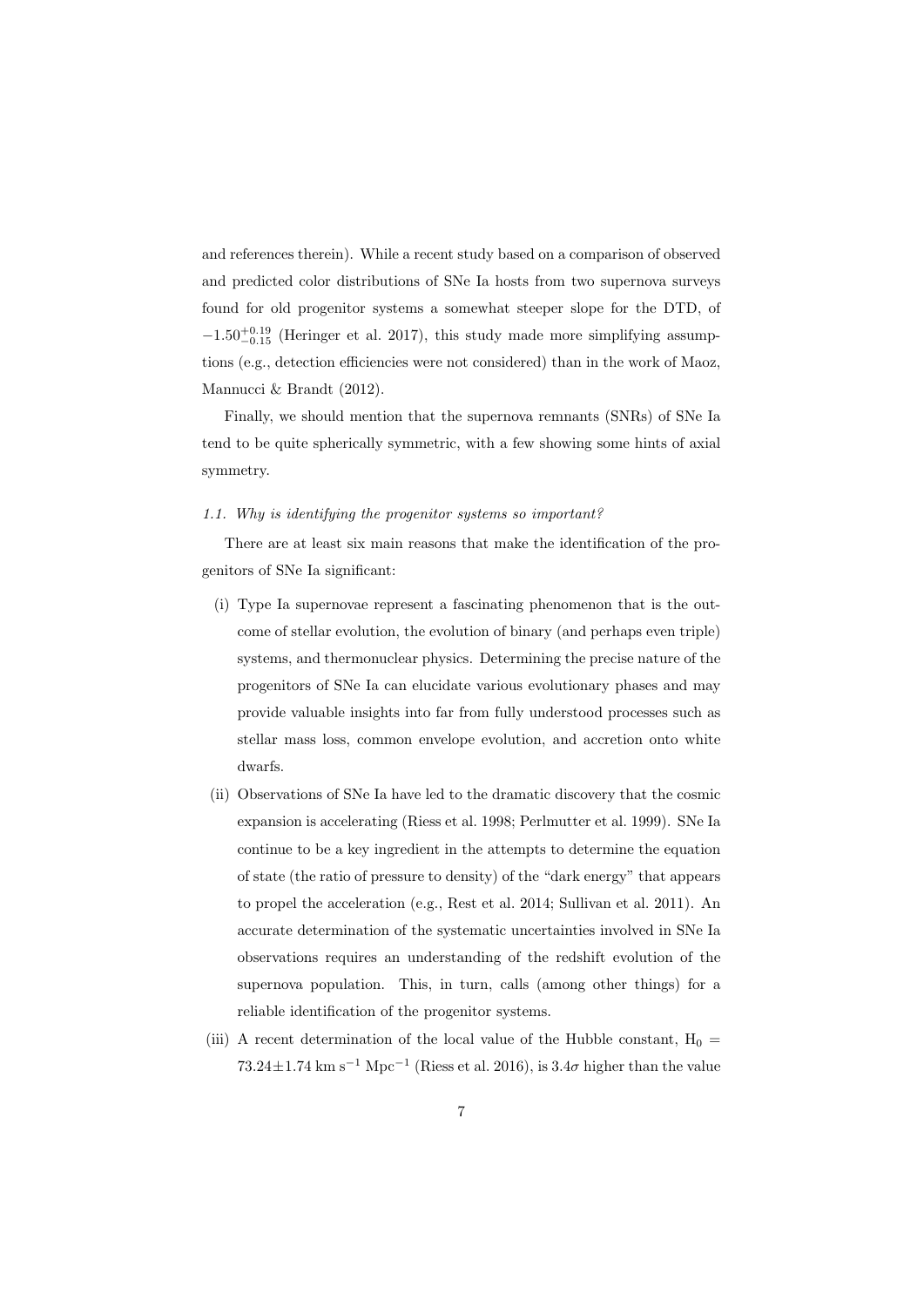predicted by the Planck Collaboration (2016) from a standard  $(\Lambda CDM)$ cosmological model (with 3 neutrino flavors), based on Planck Cosmic Microwave Background (CMB) data. This tension could point to new physics (e.g., one additional neutrino species, such as a sterile neutrino, or to a time-dependent dark energy equation of state), but it could also be the result of unexplained systematic errors in the CMB measurements or in the determination of the (local) value of  $H_0$  (or both). While not directly related to the nature of the progenitors, again taming supernova systematics may require a better understanding of the evolution of SNe Ia luminosity with cosmic time (e.g., its potential dependence on the cosmic metallicity).

- (iv) SNe Ia provide input into the interstellar medium of galaxies in the form of kinetic and radiative energy, in addition to injecting a variety of nucleosynthetic products. The latter include iron (of which SNe Ia are the main producer), silicon, calcium, sulfur, carbon and oxygen. This means that the chemical evolution of galaxies, as well as galaxy evolution in general, are affected by the cosmic history of SNe Ia (see e.g., Mitra, Davé & Finlator 2015). SNe Ia probably also play an important role in accelerating cosmic rays, and they may contribute to the diffuse extragalactic gamma-ray background.
- (v) One of the suggested models for SNe Ia involves the merger of two white dwarfs (see Section 3). Such coalescence events are potential targets for the proposed "evolved Laser Interferometer Space Antenna/New Gravitational Wave Observatory (eLISA/NGO; e.g., Amaro-Seoane et al. 2013; Kilic et al. 2014). The recent three detections of merging black holes with Advanced LIGO (e.g., Abbott et al. 2016, 2017a) and the detection of merging neutron stars by LIGO and Virgo (Abbott et al. 2017b) makes the prospects of realizing such a detection (of merging WDs) in the nottoo-distant future more realistic.
- (vi) Finally, we note that the fact that after decades of intensive research, we have still not unambiguously identified the progenitors of some of the most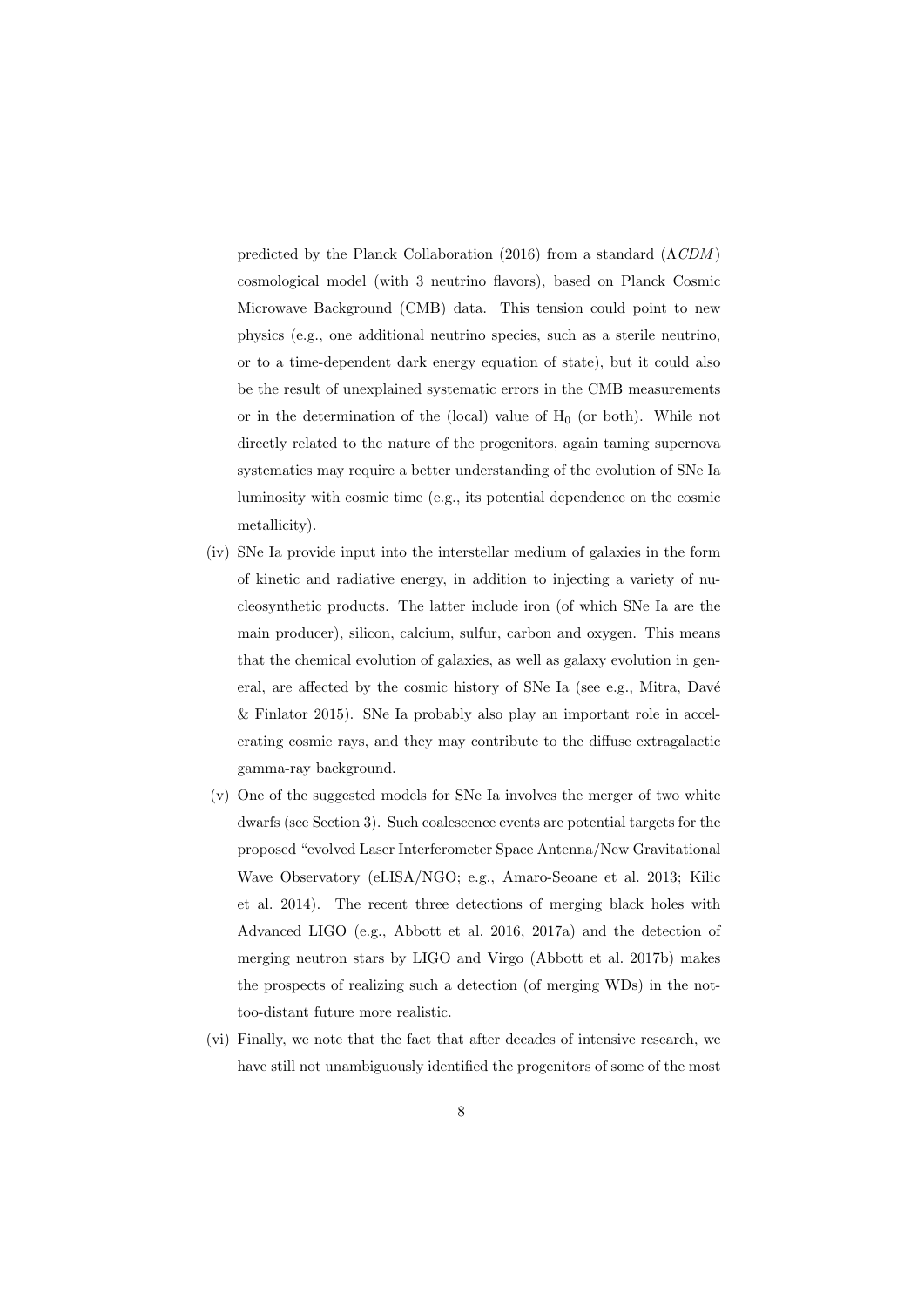dramatic cosmic explosions has become somewhat of an embarrassment (see e.g., reviews by Livio 2000; Hillebrandt et al. 2013; Maoz, Mannucci  $&$  Nelemans 2014).

While we cannot promise to altogether remedy the fact that we don't have a single agreed-upon model for the progenitors of SNe Ia in the present article, we shall at least critically review all the progenitor models that have been suggested, and we shall confront those models with extensive, up-to-date observational data.

The literature on SNe Ia is vast. We have not attempted to give all the relevant references. Rather, the references mentioned in this article should merely be regarded as representative. We sincerely apologize to the many authors whose important works have not been specifically cited. For a recent, excellent review from an observational perspective see Maoz, Mannucci and Nelemans (2014), and see also the more theoretically flavored review of Wang & Han (2012). An even more recent review that includes an extensive bibliography is Maeda & Terada (2016).

This article is organized as follows: In Section 2 we briefly discuss the expected properties of the exploding WD. The various proposed scenarios for the progenitor systems of the majority of SNe Ia are presented in Section 3, together with a review of what we regard as the strengths and weaknesses of each scenario, in view of all the available observational data. In Section 4 we briefly discuss diversity within the main class of SNe Ia and some transitional subclasses, as well as minority subclasses of SNe Ia. The minority subclasses include primarily: (1) Overluminous SNe Ia in which the inferred  $56$ Ni mass suggests that the exploding WD was more massive than the Chandrasekhar mass (e.g., Howell et al. 2006). (2) SNe which have been dubbed Type Iax, which exhibit lower line velocities than normal SNe Ia and are fainter (e.g., Foley et al. 2013). This group likely contains different types of events. (3) SNe Ia that show clear signs of the explosion ejecta interacting with a relatively dense circumstellar medium (CSM), sometimes referred to as SNe Ia-CSM. A discussion and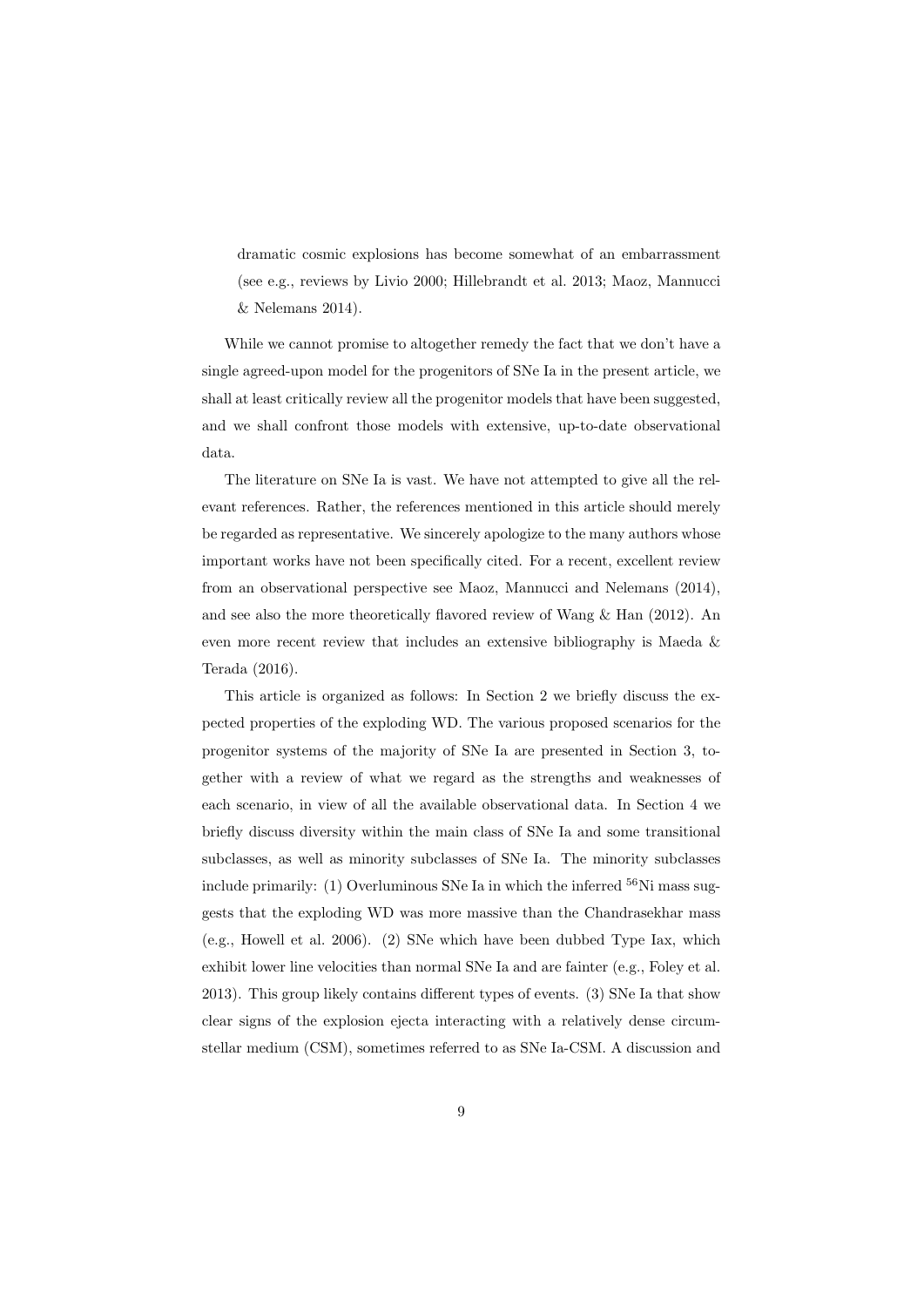tentative conclusions follow.

#### 2. Properties of the Exploding White Dwarf

Since we know that SNe Ia are produced by the thermonuclear disruption of WDs, we can now advance one step further, and explore what the implied properties of the exploding object are. Specifically, we are interested in its composition and its mass.

#### 2.1. Composition

White dwarfs can be composed of helium (He WDs), of carbon and oxygen (CO WDs), or of oxygen and neon (ONe WDs). At the low-mass end are the helium WDs. The masses of He WDs are generally smaller than about 0.45  $M_{\odot}$ . If such WDs accrete matter, they could ignite He at their centers when the WDs reach a mass of about 0.7  $M_{\odot}$ , leading to an explosion. However, the resulting ejecta would consist entirely of He,  ${}^{56}$ Ni, and decay products (e.g., Woosley, Taam & Weaver 1986; Nomoto & Sugimoto 1977). Such a composition is inconsistent with observations of SNe Ia. Prior to maximum light, the spectra of SNe Ia are characterized by high-velocity intermediate mass elements (Mg to Ca), and in the late, nebular phase, the spectra are dominated by forbidden iron lines (e.g., Kirshner et al. 1993; Wheeler et al. 1995; Ruiz-Lapuente et al. 1995; Gómez, Lopez & Sanchez 1996; Filippenko 1997). Furthermore, as we have noted in the introduction, SNe Ia are characterized by the absence of He in their spectra. Consequently, we have to conclude that the majority of SNe Ia are certainly not produced by exploding helium WD stars.

At the high-mass end lie the ONe WDs. Those are believed to form in binary systems, from main-sequence stars with initial masses of around 10  $M_{\odot}$ [mass transfer in a binary system allows for an upper limit somewhat higher than 8  $M_{\odot}$ —the highest mass that a single star can have and still end up as a WD, e.g., Iben & Tutukov (1985); Canal, Isern & Labay (1990); Dominguez, Tornambé & Isern (1993); Ritossa, Garcia-Berro & Iben (1996)]. Existing simulations (most of which are admittedly relatively old) suggest, however, that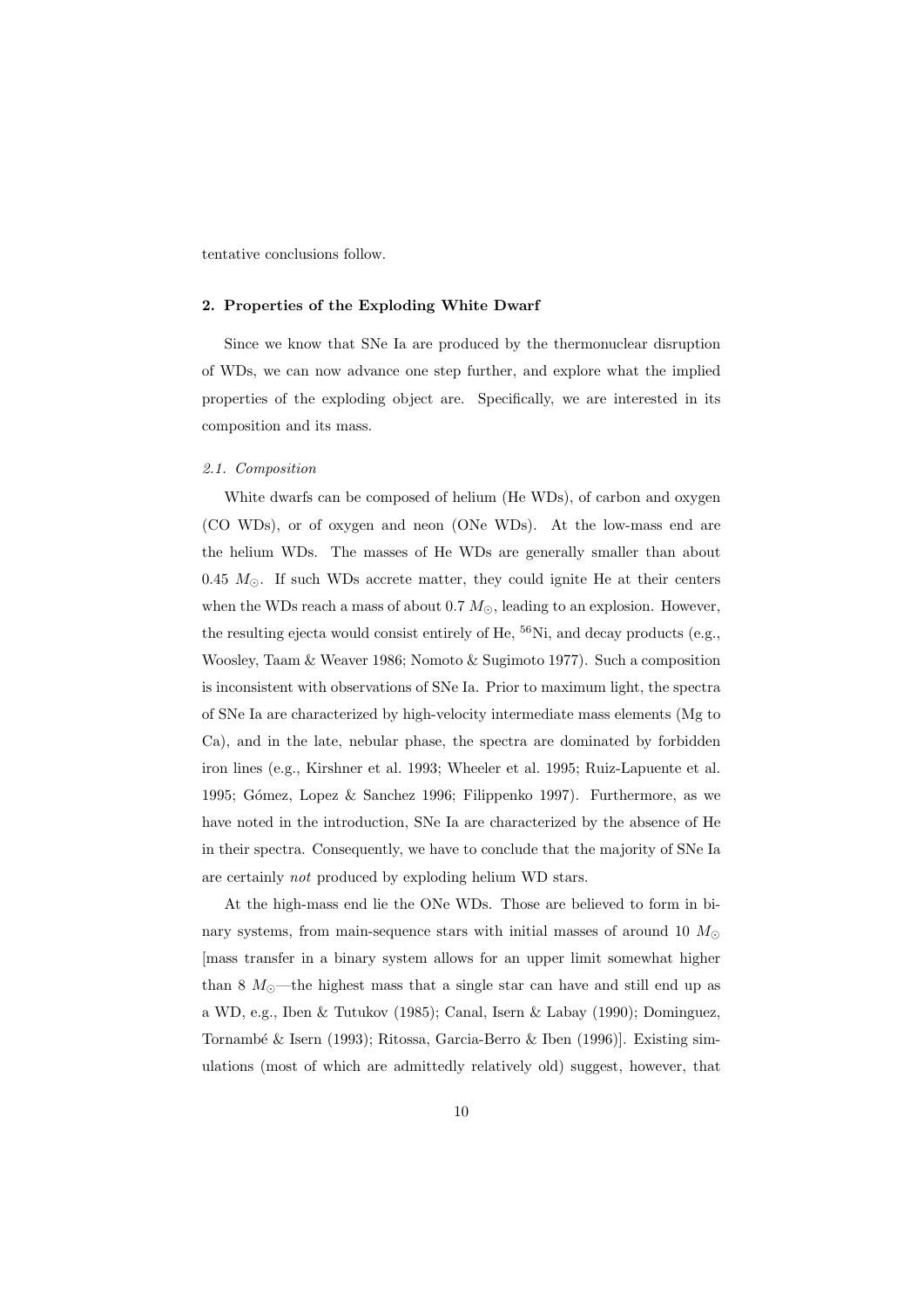upon accreting mass ONe WDs tend to produce an accretion-induced collapse (AIC), leading to the formation of a neutron star, rather than to an explosion (e.g., Nomoto & Kondo 1991; Gutierrez et al. 1996; Saio & Nomoto 1985, 2004; Sato et al. 2015). If this conclusion holds true, then SNe Ia are also not the result of exploding ONe WDs. We should also note that in addition to the last argument (about ONe WDs leading to AICs), it is very unlikely that ONe WDs are numerous enough to produce the observed SNe Ia rate (e.g., Livio & Truran 1992).

The discussion above leads us to the deduction that SNe Ia most probably represent exploding CO WDs. This inference is supported by the fact that simulations suggest (e.g., Nomoto & Kondo 1991; Nomoto et al. 2007; Hillman et al. 2016; and references therein) that for a relatively wide range of initial WD masses and accretion rates, CO WDs can (in principle at least) explode if they reach close to the Chandrasekhar limit (the maximum mass WDs can have, when supported by electron degeneracy; about 1.4  $M_{\odot}$ ). As we shall discuss in Section 3, in the case of two colliding WDs, explosions can be obtained even if the individual masses are smaller than the Chandrasekhar mass. An initial explosion near the surface of a sub-Chandrasekhar white dwarf, which triggers a subsequent explosion of the bulk of the material may also produce an SN Ia (e.g., Nomoto & Sugimoto 1977; Höflich & Khokhlov 1996).

Observationally, a CO composition for the exploding WD is supported by the layered composition of the ejecta (intermediate-mass elements in the outer layers and iron-peak elements in the center; e.g., Mazzali et al. 2007), as well as by the detection of <sup>56</sup>Co lines in SN 2014J, mentioned in Section 1 (Churazov et al. 2014).

Perhaps the strongest evidence for the exploding WD being (at least in some SNe Ia) of CO composition comes from detailed observations of SN 2011fe (PTF11kly) in the galaxy M101 (Nugent et al. 2011). The spectra of this relatively close-by (at a distance of 6.4 Mpc) SN Ia showed strong features from unburnt material consisting of carbon and high-velocity oxygen. Furthermore, Blondin et al. (2012) detected C  $\text{II}$   $\lambda$ 6580 (and hence the presence of unburnt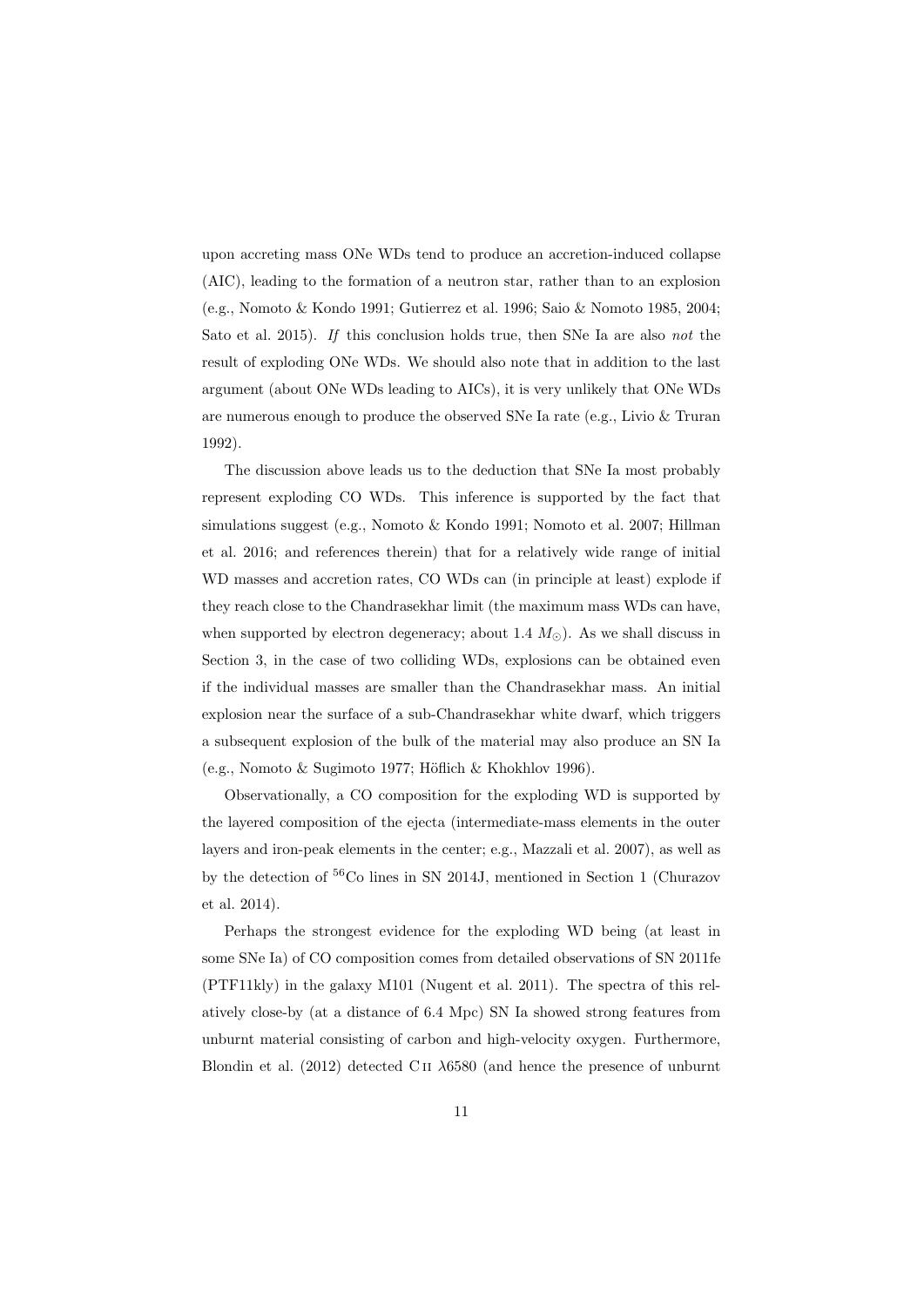carbon) in 23 early-time SN Ia spectra. We can therefore advance one step further in our attempt to close in on the nature of SNe Ia and their progenitors, and say that they are most likely produced by exploding CO white dwarfs.

#### 2.2. Mass

Given the following two facts, first, that the luminosities of SNe Ia are not all precisely the same, and second, that the luminosity is primarily determined by the amount of <sup>56</sup>Ni that is produced, a natural question arises: Can the indicated range in <sup>56</sup>Ni masses (0.1–1  $M_{\odot}$ ) be taken to mean that the exploding star's mass also varies from one SN to another? In particular, it may be tempting to assume that the mass of the  ${}^{56}$ Ni that is synthesized is (approximately) proportional to the WD mass.

In order to attempt to answer this question we have to first examine proposed subclassifications of SNe Ia, so as to determine to what extent SNe Ia (or at least some part thereof) form a homogeneous class.

One popular spectroscopic subclassification, based on the equivalent widths of absorption features near 5750 Å and 6100 Å, was suggested in a series of papers by Branch et al. (2005, 2006, 2007, 2008, 2009, and references therein). The maximum light spectra were divided into four groups: core normal (CN), broad line (BL), cool line (CL), and shallow silicon (SS). SN 2006x, for example, which was classified as extreme BL, has a very broad  $6100 \text{ Å}$  absorption, but only a weak 5750 Å absorption. The 6100 Å absorption of SN 1991bg, classified as an extreme CL, is comparable to that of SN 1998bu, classified as a CN, but the  $5750 \text{ Å}$  absorption is strong. SN 1991T, classified as extreme SS, has only shallow 6100 Å absorption and hardly any 5750 Å absorption. We should note though that Branch et al. (2009) suggested that for the most part, the spectra appeared to have a continuous distribution of properties, rather than breaking up into discrete subgroups (with a few possible exceptions).

A plot of the equivalent width of  $5750 \text{ Å}$  against the equivalent width of  $6100 \text{ Å}$  reveals a dense concentration of the "core normals," with the members of the other groups being more broadly dispersed (although similar in numbers;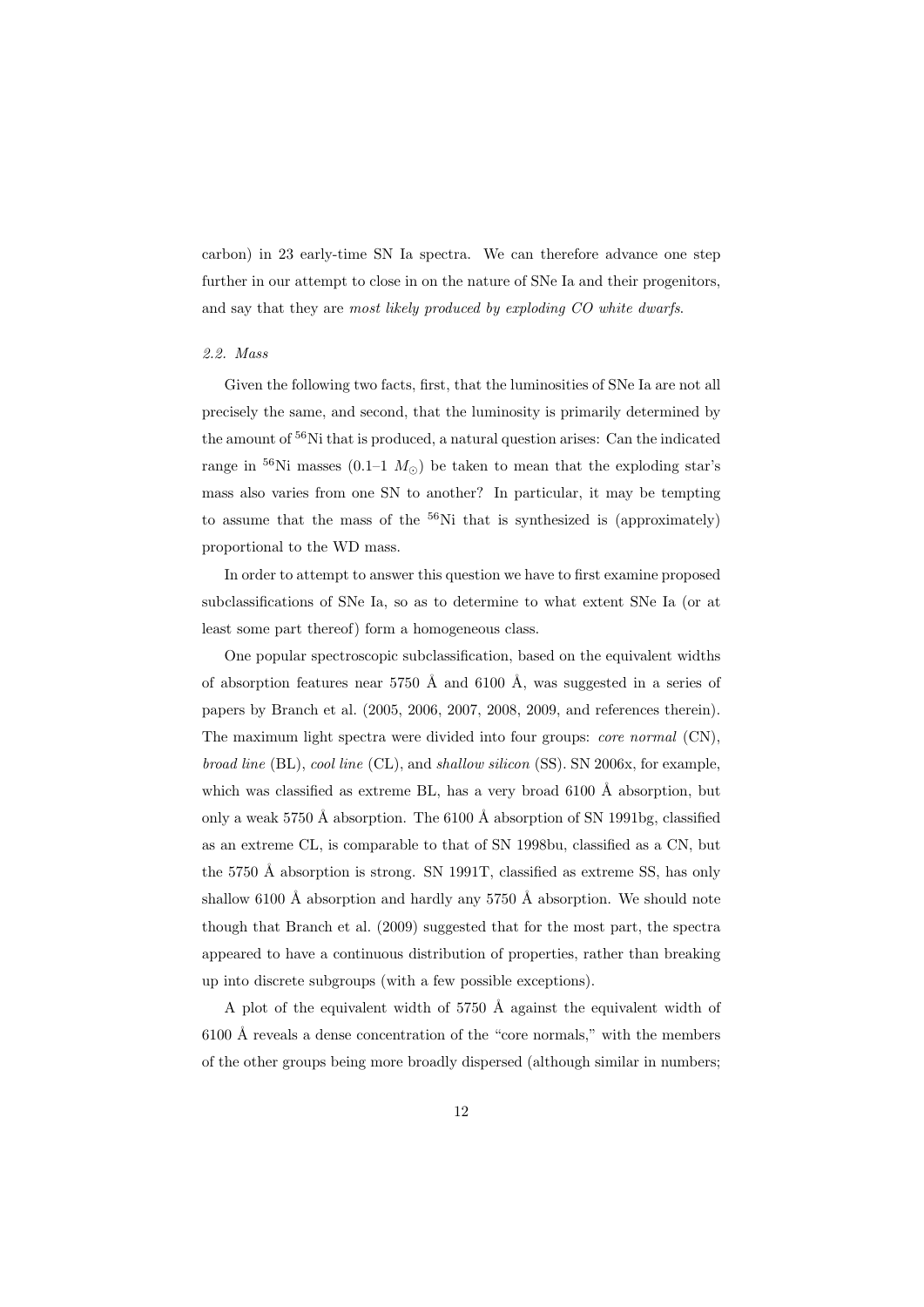Blondin et al. 2012). Core normals also show a quite remarkable homogeneity in their spectra (in the range from 4000  $\AA$  to 7000  $\AA$ ) at post-maximum epochs. It is interesting, therefore, to explore whether this spectral homogeneity also translates to the peak luminosities of SNe Ia. Figures 13 in both Branch et al. (2009) and Blondin et al. (2012) show the distribution of the four groups on the Phillips-relation (absolute magnitude vs. rate-of-decline) plane. The figures demonstrate a few interesting characteristics: (1) On average, the SSs (of which the very luminous SN 1991T and SN 2000cx are members) are brighter than the CNs and decline more slowly (low values of  $\Delta m_{15}$ ). (2) The CLs (of which the faint SN 1991bg is a member) are rapidly declining and faint. (3) On average, BLs (of which SN 2006X is a member) decline faster than CNs.

The general impression one gets from these figures is that SNe Ia may represent a continuous distribution, but one cannot rule out the possibility that one (or more) subgroup is physically discrete. In terms of the statistics, about 25% of all SNe Ia can be classified as core normals (see also Ashall et al. 2016). In the following discussion, (both regarding the WD mass and in attempting to identify the progenitors) we shall concentrate more on core-normal SNe Ia, even though we'll discuss the other subclasses as well (Section 4). More precisely, we shall first focus our attention on those SNe Ia that show a relatively high degree of homogeneity in their characteristics, in order to examine how far we can get in our attempt to identify the progenitor systems for that class.

In addition to the spectroscopic homogeneity, there are a few other observational facts and theoretical considerations that seem to suggest that the masses of the exploding WDs in at least a significant fraction of the SNe Ia are nearly the same.

First, WDs of different masses have rather different central densities. The thermonuclear burning rate is a very sensitive function of the density, with the lower densities (corresponding to smaller WD masses) being characterized by much slower rates, and concomitantly producing disproportionately smaller amounts of <sup>56</sup>Ni. This appears to be in contrast with the observations, which seem to imply a smooth distribution of <sup>56</sup>Ni masses, strongly peaked around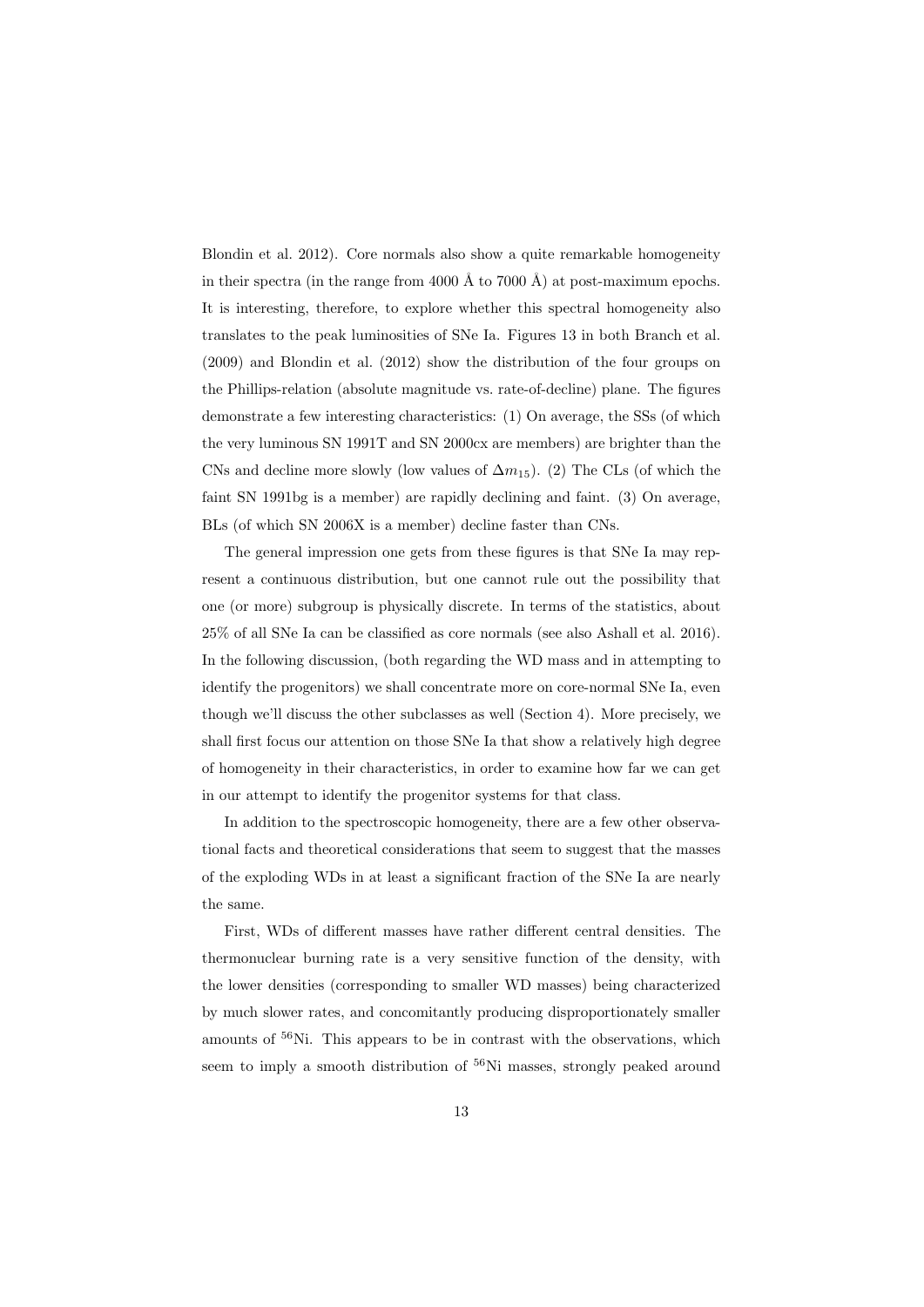0.5–0.7  $M_{\odot}$  (e.g., Mazzali et al. 2007). As we shall discuss in Section 3.4, the central density argument may have to be revisited if SNe Ia are caused by direct collisions (induced by a third body) of two WDs.

Second, all "normal" SNe Ia show both Fe and Si in their spectra. Iron is produced when burning is complete to nuclear statistical equilibrium (at higher densities), either to  ${}^{56}$ Ni or to stable Fe directly. Silicon is the most abundant intermediate-mass element (IME; the group that includes S, Ca, and Mg). These IMEs are produced most readily when burning is incomplete (meaning that the high densities necessary for further burning are not reached), either because of expansion or because of intrinsically low densities in the outer layers of the progenitor, or both. The point is that observations of the velocity distributions of these elements in SNe Ia seem to reveal that Fe and Si are well separated in velocity space, with Fe being associated with lower velocities. This inferred stratification becomes even more convincing in detailed spectral models (e.g., Stehle et al. 2005; Tanaka et al. 2011). When the mass density of different elements is recovered from spectrum synthesis work, an important result emerges: for "normal" (or even slightly under- or over-luminous SNe Ia), the mass in intermediate-mass elements almost precisely compensates for the differences in <sup>56</sup>Ni mass (e.g., Mazzali et al. 2007; Sasdelli et al. 2014). This suggests at least that the outermost layers that undergo burning do so under similar conditions in all normal SNe Ia, regardless of the production of  $56$ Ni. Basically, models seem to imply that the mass that is nuclearly processed to elements heaver than oxygen is roughly constant in many normal SNe Ia, with a value of about 1.0–1.2  $M_{\odot}$ . Since the outermost layers are harder to explore (because very early data are needed), and because some oxygen does survive unburnt in most SNe Ia, the above conclusion suggests that the masses of the progenitor WDs in many SNe Ia may not only be roughly constant, but that they are also close to the Chandrasekhar mass. A similar conclusion is obtained from the fact that <sup>56</sup>Ni appears to be distributed spherically, with the stable iron-peak elements being distributed with an offset of about 2000 km  $s^{-1}$  (Maeda et al. 2010).

It is important to note that while the work of Mazzali et al. (2007) used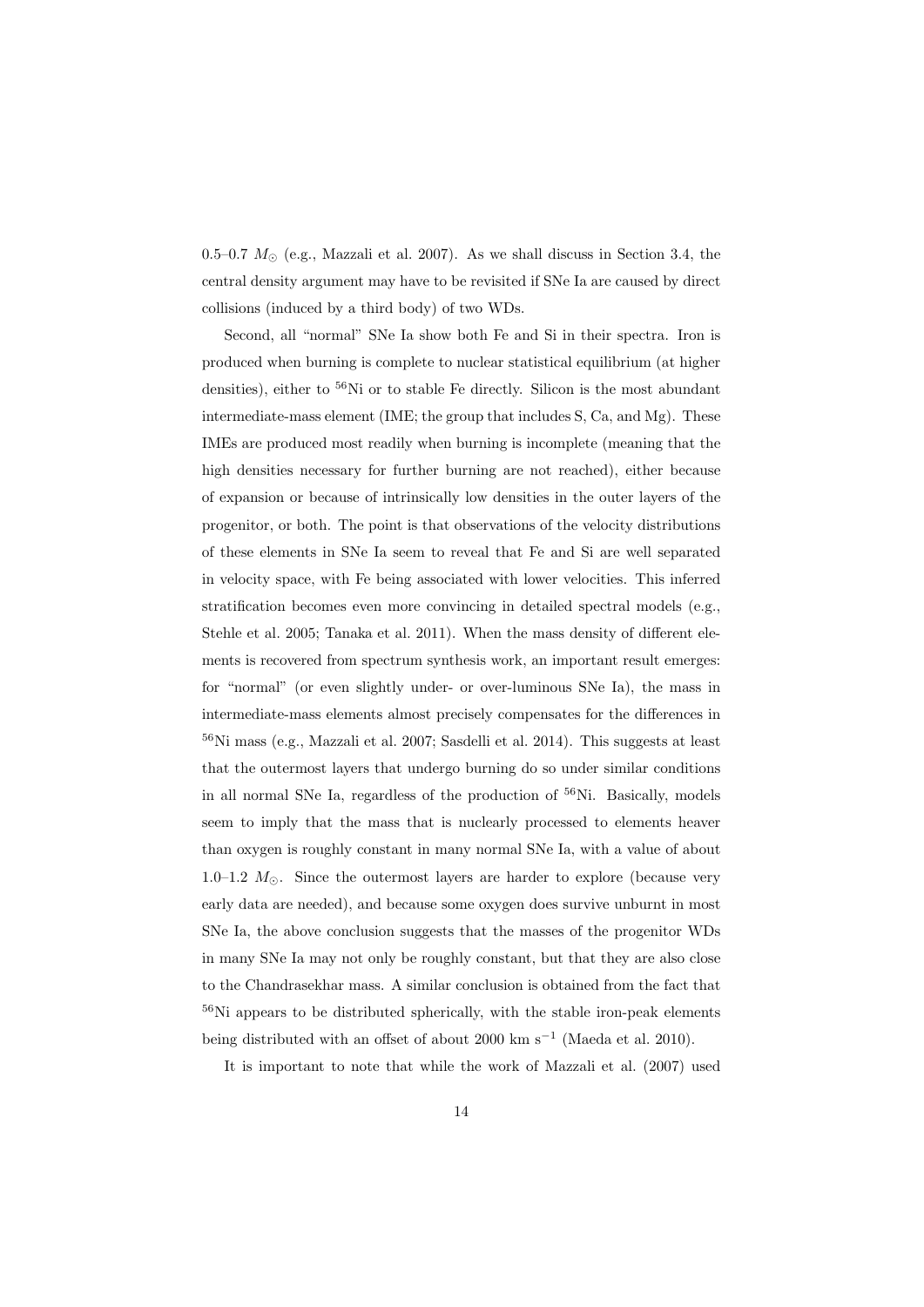the W7 explosion model which was based on a Chandrasekhar mass (Nomoto et al. 1984), the results did not strongly depend on the use of this particular model. The only feature which was influenced by the use of W7 was deriving an Si boundary mass from the velocity. This dependence, however, is not strong. As we shall discuss later, however, other work suggests that there may be a fraction of normal SNe Ia which contained WDs with masses smaller than the Chandrasekhar mass (Scalzo et al. 2014; Scalzo, Ruiter & Sim 2014).

When viewed as a sequence, much of Branch's classification simply looks at properties of SNe with different degrees of burning. For example, SS are on average more luminous than CN. As they produced more  ${}^{56}$ Ni, they produced less IME, which means that the Si line will be shallower, both because of the smaller production and the higher temperature. Conversely, CLs are SNe that produce less <sup>56</sup>Ni, have lower luminosity, and therefore lower temperature. Nugent et al.  $(1995)$  showed nicely how the temperature affects the Si $\scriptstyle{II}$  lines and Hachinger et al. (2008) explained this somewhat unexpected behavior. BL have not been studied in detail. They tend to coincide with normal SNe, which is also the region where high-velocity features (HVF) are stronger. It is quite possible that BL-type SNe Ia just represent strong HVF (affecting the Si line, as discussed above).

Only the SN 1991bg subclass (which mostly overlaps with Branch's CL class), may be an effectively separate class. Figure 2 shows the luminosity distribution of observed SNe Ia in  $M(B)$  and  $\Delta M_{15}(B)$ . These are not luminosity functions because they are not complete samples, but they represent the distribution of observed SNe only, within  $z = 0.06$  (see Ashall et al. 2016 for the origin of the data). The main population includes Branch's CN, BL, and SS, where SS are at the luminous end. At the low-luminosity-fast-declining end, CL correspond to SNe of the 1991bg type. This group shows an upturn in number which may indicate a different population. They are also separated in properties which also suggest a separate population (see also Dhawan et al. 2017). This group includes the so-called "transitional" SNe as well, which bridge the gap from normal to 1991bg (see, e.g., Gall et al. 2017). As we mention later, this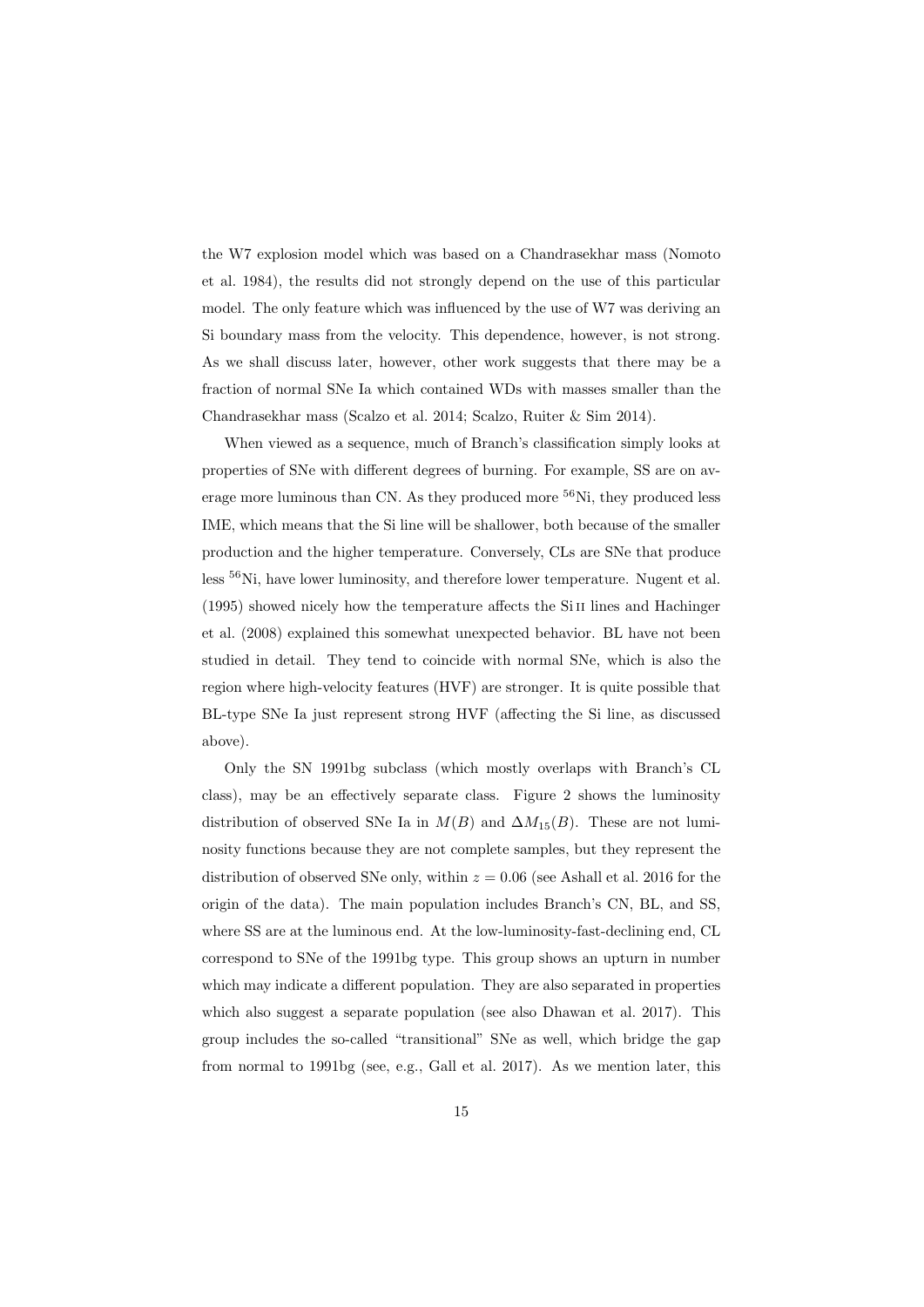group may include SNe that come from one or more different channels.

Another point that argues for the WD mass being at or near the Chandrasekhar limit (for many normal SNe Ia) is the following: The ionization balance in late-time spectra of SNe Ia seems to require neutron-rich Fe-group species. For these elements to be produced, the highest densities that can be achieved in WDs are a necessary condition. Such densities, in turn, are expected only in WDs that are close to the Chandrasekhar mass (e.g., Iwamoto et al. 1999). Furthermore, it appears that the abundance of manganese in the solar neighborhood can only be obtained if a large fraction of SNe Ia are produced by exploding Chandrasekhar mass WDs (Seitenzahl et al. 2013). This is a consequence of the fact that in order to synthesize manganese (through the production of  ${}^{55}Co$  that decays into  ${}^{55}Fe$ , which further decays into  ${}^{55}Mn$ ) densities in excess of  $2 \times 10^8$  g cm<sup>-3</sup> are required.

Finally, as we have noted earlier, observations of SN 2014J in the galaxy M82 (at a distance of about 3.5 Mpc) detected clear  ${}^{56}Co$  lines at energies of 847 and 1,238 kiloelectron volts (KeV) and a  $\gamma$ -ray continuum in the 200–400 KeV band (Churazov et al. 2014). These observations are extremely important for two reasons: (i) they confirm the presence of the decay chain from  $56Ni$  to  $56Co$  to  $56$ Fe that is believed to power (after reprocessing in the expanding ejecta) the optical emission (evidence for the radioactive decay chain was already presented by Kuchner et al. 1994). (ii) The derived mass of radioactive <sup>56</sup>Ni, of about 0.6  $M_{\odot}$ , and the inferred ejecta mass of ~1.2  $M_{\odot}$  (albeit with a considerable uncertainty), are consistent with a WD mass near the Chandrasekhar value. A sub-Chandrasekhar mass model would have produced a far too low  $\gamma$ -ray flux (Höflich  $&$  Khokhlov 1996).

There definitely are, however, also indications that perhaps not all "normal" SNe Ia involve a Chadrasekhar mass WD. In particular, Scalzo, Ruiter & Sim (2014) used a scaling relation (which still involved some freedom in the choice of the zero point) between the ejected mass and the light curve width to derive ejecta masses,  $M_{ej}$ , for 337 SNe Ia. They also used a relation between the inferred <sup>56</sup>Ni masses,  $M_{Ni}$ , and the peak luminosity, to derive values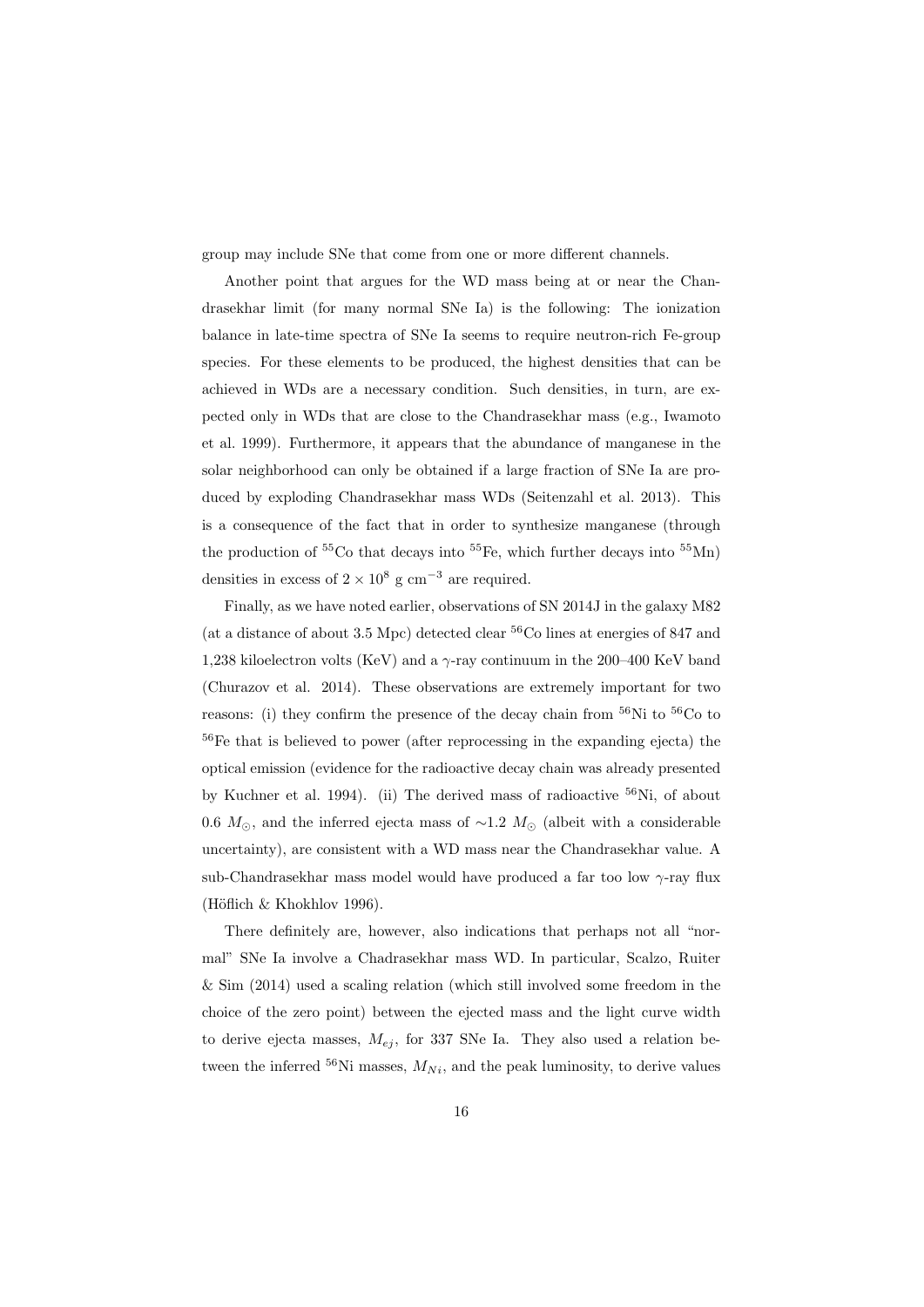

Figure 2: Luminosity distribution of observed SNe Ia in  $M(B)$  and  $\Delta m_{15}(B)$ . The contribution of different host galaxy types is shown. Values are corrected for extinction. The overlaid blue histograms are the distributions of SNe from passive (not star forming) galaxies.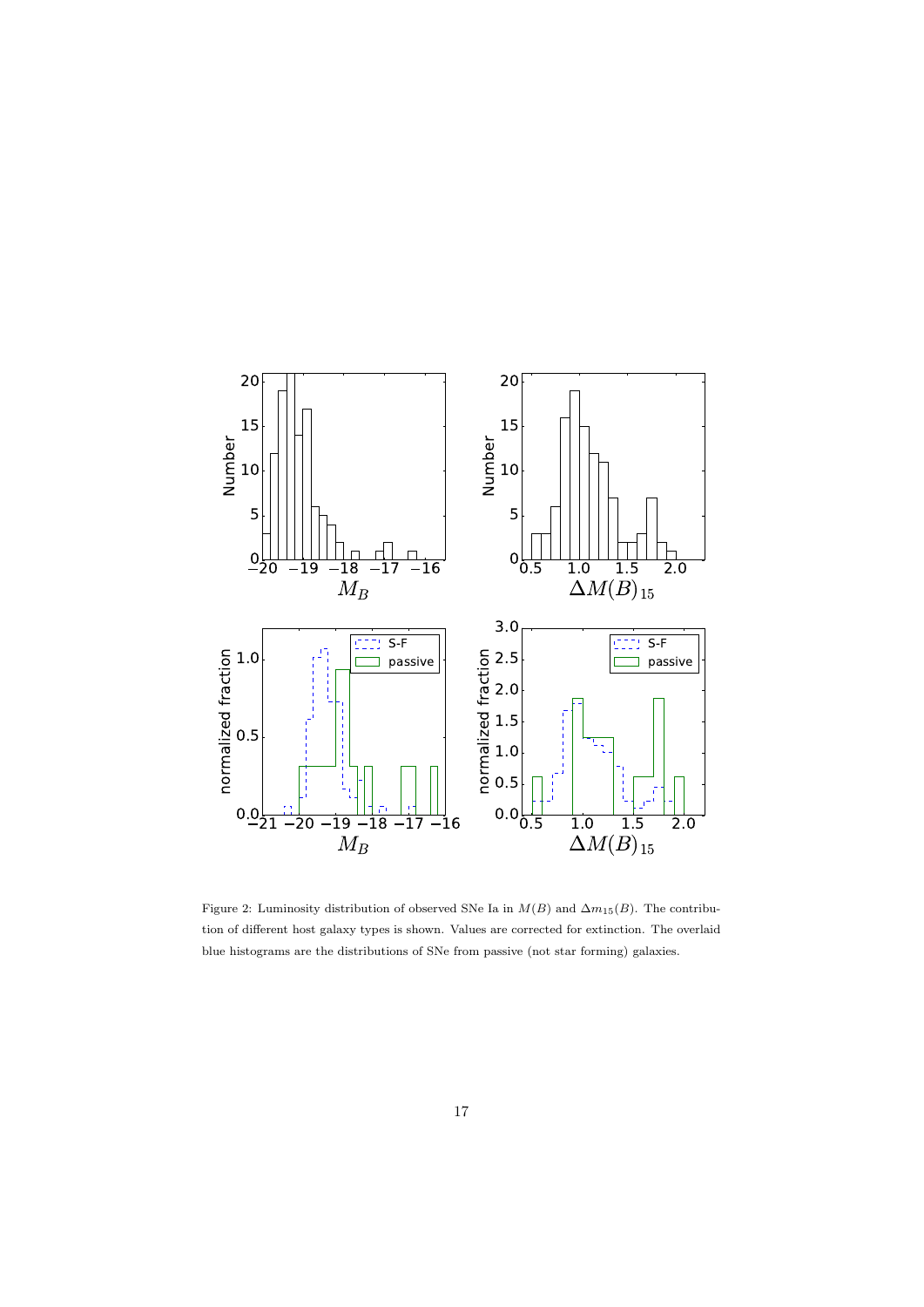of  $M_{Ni}$ . Reassuringly, the results showed that at least 50% of normal SNe Ia explode when the WD is at (or near) the Chandrasekhar mass. On the other hand, the results also suggested that as many as 25–50% of normal SNe Ia involve sub-Chandrasekhar-mass WDs, with super-Chandrasekhar-mass explosions making up no more than about 1% of normal SNe Ia (we shall discuss sub-Chandrasekhar and super-Chandrasekhar models in Section 4). We should note, nonetheless, that the method used in the Scalzo et al. analysis seems to be sensitive only to the opaque mass. As the Fe-group rich ejecta dominates the opacity, this approach may recover only the Fe-group mass. It would therefore not be surprising for Scalzo et al. to find masses that are proportional to the Ni mass.

Considering the uncertainties in all of the above arguments, the next step forward in our attempt to understand SNe Ia is somewhat less rigorous than we would have liked. Namely, it appears that the only statement that we can make at this stage with some confidence is that: A significant fraction of normal SNe Ia are produced by exploding CO white dwarfs when those reach the Chandrasekhar limit. We cannot exclude the possibility, however, that even "normal" SNe Ia involve some continuous range of masses. In the following discussion of the progenitor systems we shall mainly concentrate on those "normal" SNe Ia resulting from exploding Chandrasekhar-mass CO WDs.

#### 3. Potential Progenitors

Since we have already established that the progenitor system of a SN Ia has to involve an exploding WD, what we now have to determine is whether this system consists of: (i) a single, isolated WD, (ii) a WD and a normal (non-degenerate) companion, (iii) a WD and a companion that is only the core of a normal star, (iv) two WDs, or (v) two WDs and a third star in a triple system. Every single one of these possibilities has actually been suggested as a potential model for the progenitor system! Most of these physical routes may be realistic and indeed may occur in nature. Given the diversity of the observed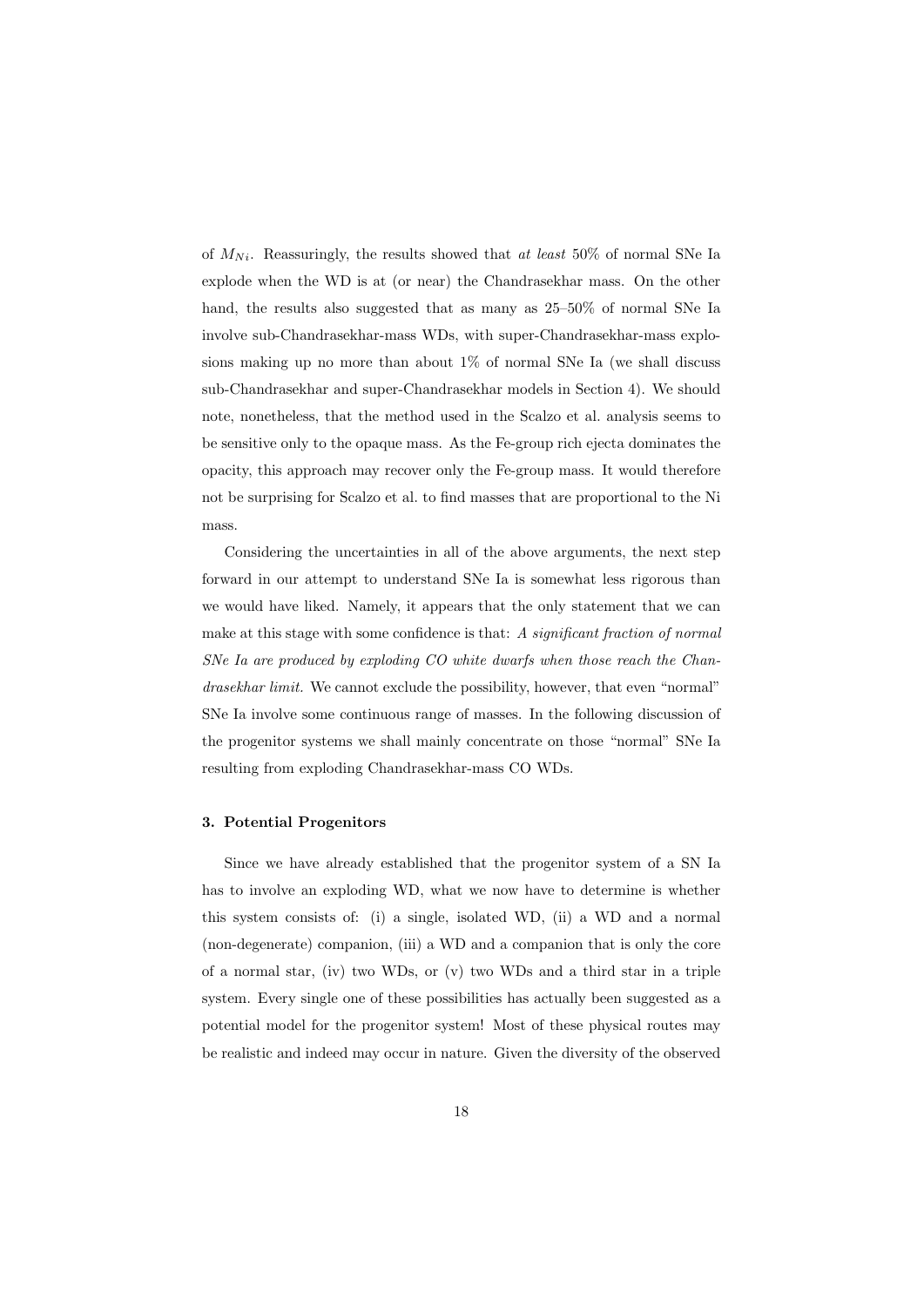events it seems that it is important to identify connections between proposed mechanisms and observed SNe, while it seems less likely that a single mechanism is responsible for all SNe Ia, as many partisans of the various mechanisms often advocate.

In the isolated WD scenario, a single WD explodes as a result of a thermonuclear runaway initiated by pycno-nuclear (density controlled) reactions. In the Single-Degenerate (SD) scenario, the WD grows in mass through accretion from a non-degenerate companion. In the Core-Degenerate (CD) scheme, the WD plunges into the envelope of a giant companion and merges with the giant's core. In the Double-Degenerate (DD) scenario, two white dwarfs in a binary system merge either relatively smoothly or violently, after having been brought together via the emission of gravitational radiation. Finally, in the triple-system scenario, two WDs are driven to collide through their interaction with a third star in the triple stellar system.

We shall now describe in more detail each one of these scenarios, and discuss what we regard as its main strengths and weaknesses.

#### 3.1. A Single, Isolated White Dwarf

The possibility that an isolated CO white dwarf may produce a SN Ia was recently re-raised by Chiosi et al. 2015 (see also Iben & Renzini 1983). The idea is that a thermonuclear runaway would be triggered by pycno-nuclear reactions (nuclear reactions caused by high density) between carbon and light elements (including hydrogen and helium), the latter having been internal left-over impurities in the WD. Chiosi et al. suggested that traces of hydrogen and helium would remain inactive in the WD interior, until the WD transits from the liquid to the solid phase.

While we find this idea interesting and perhaps worthy of further investigation, we do not believe that this can currently be regarded as a viable progenitor model for most normal SNe Ia, for two main reasons: (a) It is not clear at all (at least to these authors) whether even the small traces of interior hydrogen and helium required for this model to work, can indeed be produced through normal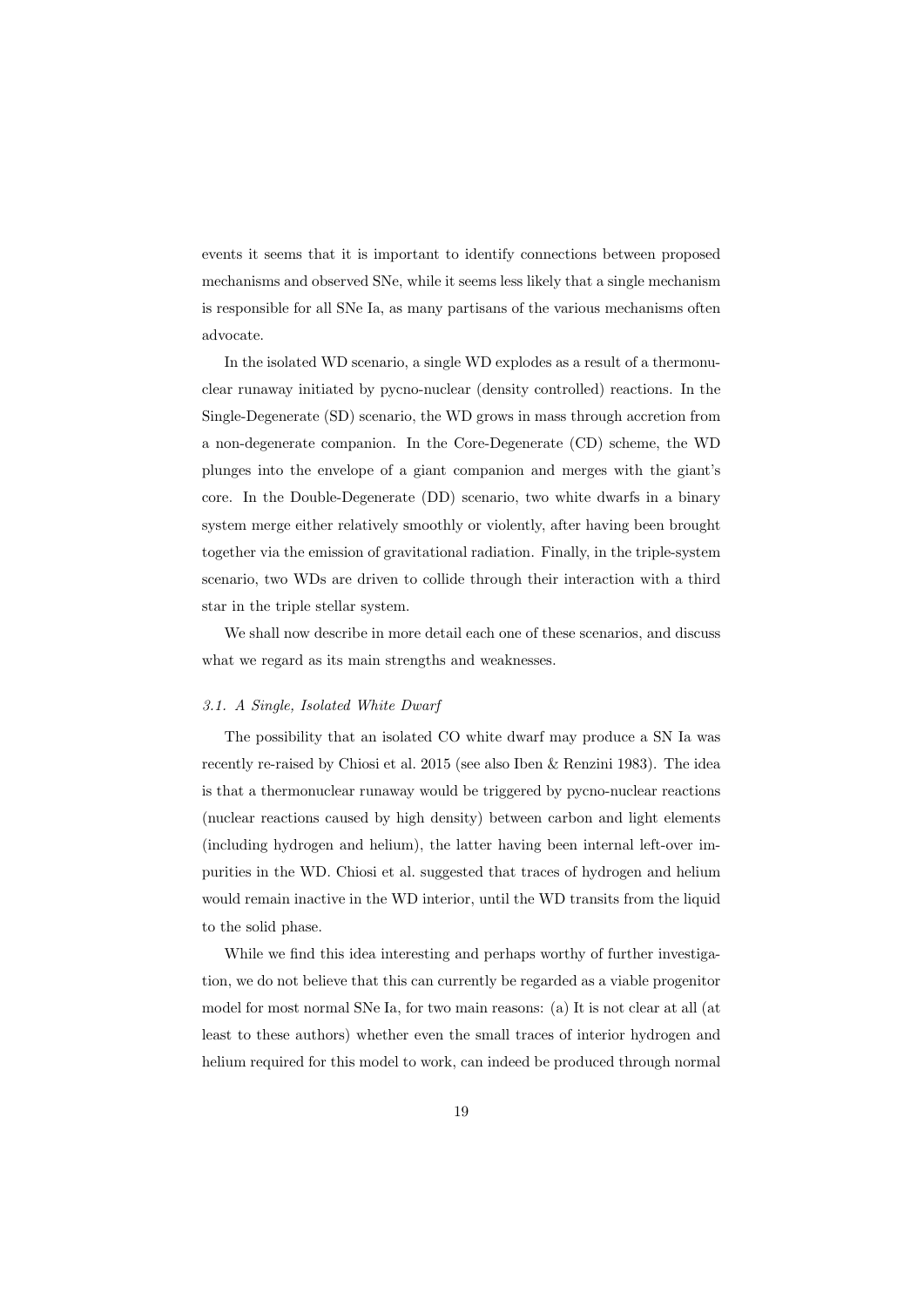stellar evolution. In fact, acknowledging this problem, Chiosi et al. (2015) chose to treat the remnant hydrogen and helium mass fractions as free parameters. We should also note that the fact that many WDs are observed to be below the crystallization temperature ( $\sim$ 3×10<sup>6</sup> K for a typical WD) argues that hydrogen is completely depleted in WD interiors. (b) The isolated WD progenitor model typically would lead to explosion (if it indeed works at all) at a mass lower than the Chandrasekhar mass (Chiosi et al. 2015). It therefore cannot explain what appears to be perhaps the main channel of SNe Ia. In view of these serious difficulties and in the absence of any convincing evolutionary simulations, we shall not discuss this model any further here.

#### 3.2. The Single-Degenerate Scenario

In the Single-Degenerate (SD) scenario, a WD in a binary system accretes mass from a normal (nondegenerate) stellar companion, until it reaches the Chandrasekhar mass, at which point explosion occurs (e.g., Whelan & Iben 1973; Nomoto, Thielemann & Yokoi 1984).

The companion star itself can, in principle, be a main-sequence star, a subgiant, a red giant (RG), an asymptotic giant-branch (AGB) star, or a helium star (which may have resulted from a star that had lost its hydrogen envelope). The mass transfer from the normal star onto the WD can occur through Rochelobe overflow (the star filling the critical surface at which tidal forces from the WD overpower the star's own gravity), or through the WD accreting from the powerful stellar wind emitted by the normal star (when the latter is a blue giant, an RG or an AGB star).

Accordingly, the progenitor systems could (again, in principle) include: (i) classical or recurrent novae, or even long-period dwarf novae (in all of which the companion is a low-mass main sequence or a subgiant star; see, e.g., Warner 2003; King, Rolfe & Schenker 2003), (ii) systems in which the companion is a young ∼6–8 M� (blue) main sequence star, (iii) steady supersoft x-ray sources (in which the companion is an evolved or subgiant star; e.g., van den Heuvel et al. 1992; Livio 1996), (iv) symbiotic systems (in which the companion is a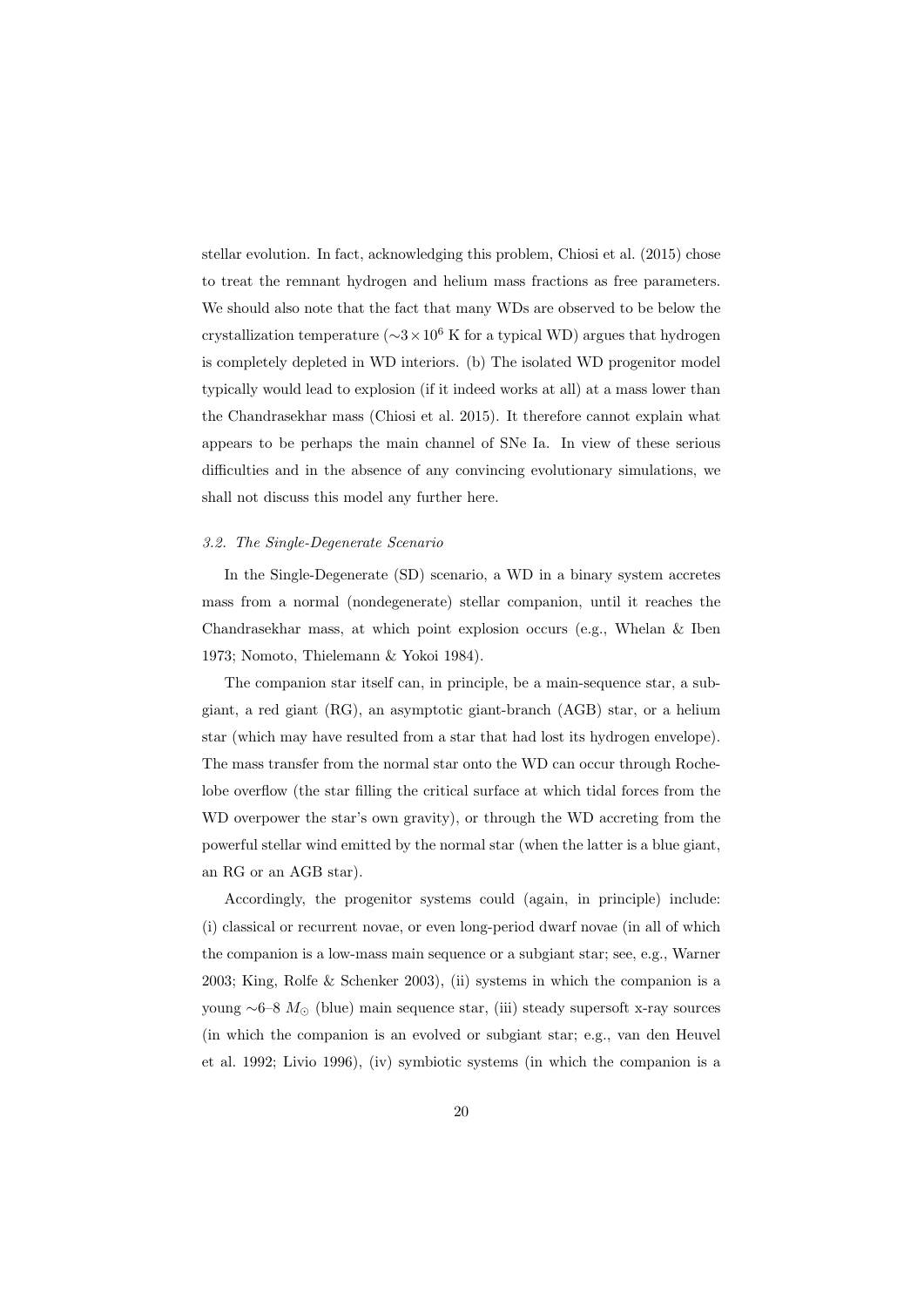red giant or an asymptotic giant-branch [AGB] star; e.g., Webbink et al. 1987), (v) WD-Hot subdwarf systems (in which the companion is a helium star).

The fact that the SD scenario can potentially involve many progenitor channels, representing binary systems that are all known to exist, may be regarded as a strength, even though the relatively high degree of homogeneity of normal SNe Ia argues perhaps for one channel dominating over others (if this is indeed the correct scenario). A key question that arises though, is the following: if indeed a large fraction of the normal SNe Ia represents CO WDs that explode at the Chandrasekhar mass, can the WDs in these potential progenitor systems retain (at least some fraction of) the accreted mass and grow in mass up to the Chandrasekhar limit? (We shall discuss separately, in Section 4, models in which the WD may explode at a sub-Chandrasekhar or super-Chandrasekhar mass.) The reason that this question is extremely relevant is that there exists substantial observational evidence that at least in some classical nova systems (where the accretion rate is relatively low  $\lesssim 10^{-8}$  M<sub>\ood</sub> yr<sup>{-1}</sup>), the WD appears to be losing more mass during nova outbursts than the mass it accretes between outbursts (e.g., Livio & Truran 1992; Yaron et al. 2005). Similarly, if the accretion rate is too high ( $\gtrsim 10^{-6} M_{\odot} \text{ yr}^{-1}$ ), the WD rapidly expands into a red giant configuration (e.g., Nomoto, Nariai & Sugimoto 1979; Wolf et al. 2013), and the system experiences a common envelope phase (in which the WD and the companion star revolve inside a common envelope that is eventually ejected), which does not lead to an SN Ia explosion. Consequently, the theoretical consensus has generally been that for the WD to actually grow in mass while accreting hydrogen-rich material, it needs to accrete at a rate in the range that will result in stable burning—where the rate at which hydrogen is transformed into helium is equal to the accretion rate (e.g., Paczynski & Zytkow 1978; Fujimoto 1982; Livio, Prialnik & Regev 1989; Nomoto et al. 2007; Shen & Bildsten 2007; Wolf et al. 2013; although see Starrfield 2015 for a somewhat different view), or is at least fairly close to that rate. We should note that to avoid the 'straitjacket' imposed by steady burning, it has been proposed that a strong wind emitted by the accreting WD could steer clear of the common envelope phase even at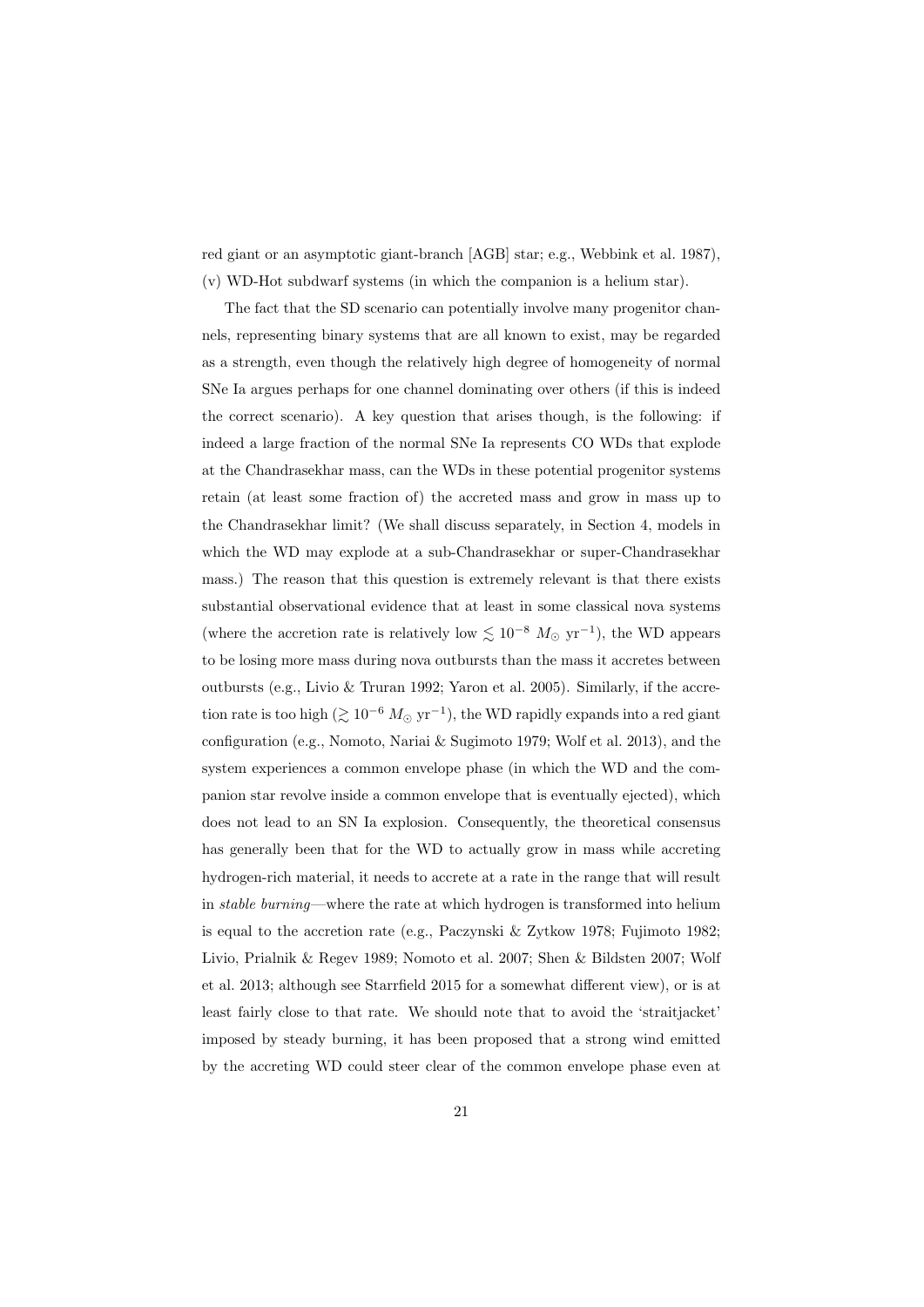accretion rates higher than those producing steady burning (Hachisu, Kato, & Nomoto 1996).

Simulations show that steady burning is obtained for accretion rates in the relatively narrow range of (a few)  $\times 10^{-8}$   $M_{\odot}$  yr<sup>-1</sup> to (a few)  $\times 10^{-7}$   $M_{\odot}$  yr<sup>-1</sup> (e.g., Nomoto et al. 2007; Wolf et al. 2013; Hillman et al. 2016). During the steady burning phase, the WD manifests itself as a supersoft x-ray source (with an effective temperature of 30–100 eV).

Even stable burning of hydrogen, however, does not guarantee a substantial increase in the WD mass, since as helium accumulates, it could lead to helium shell flashes and concomitantly to mass loss (e.g., Newsham et al. 2014; Idan, Shaviv & Shaviv 2013). A recent simulation that followed the accretion of hydrogen through the steady burning phase and many helium flashes, however, found that the WD can reach the Chandrasekhar mass for a relatively large swath of parameter space (Hillman et al. 2016). The main reason for this somewhat surprising result was that it was found that helium flashes continuously heated the WD. As a result, following a number of explosive flashes, electron degeneracy was significantly lowered in the WD's outer layers, yielding quasi-stable helium burning with no mass ejection. If confirmed by independent simulations, these results could indicate that WDs that accrete hydrogen (or helium) from a normal (or helium) companion at a rate that produces (quasi) steady burning, could actually grow to the Chandrasekhar mass.

Even this, however, would not necessarily mean that the bulk of normal SNe Ia are produced by the SD scenario. We need to examine the full range of observational consequences predicted by this model and to compare those with detailed observations. In addition, we need to check whether the rate of SNe Ia events predicted through this route (assuming it can indeed produce SNe Ia) agrees with the observed rate.

#### 3.2.1. Strengths of the Single-Degenerate Scenario

The key strengths of the SD model to SNe Ia progenitors are the following:

(1) If indeed the accreted mass (or some fraction thereof) can be retained, then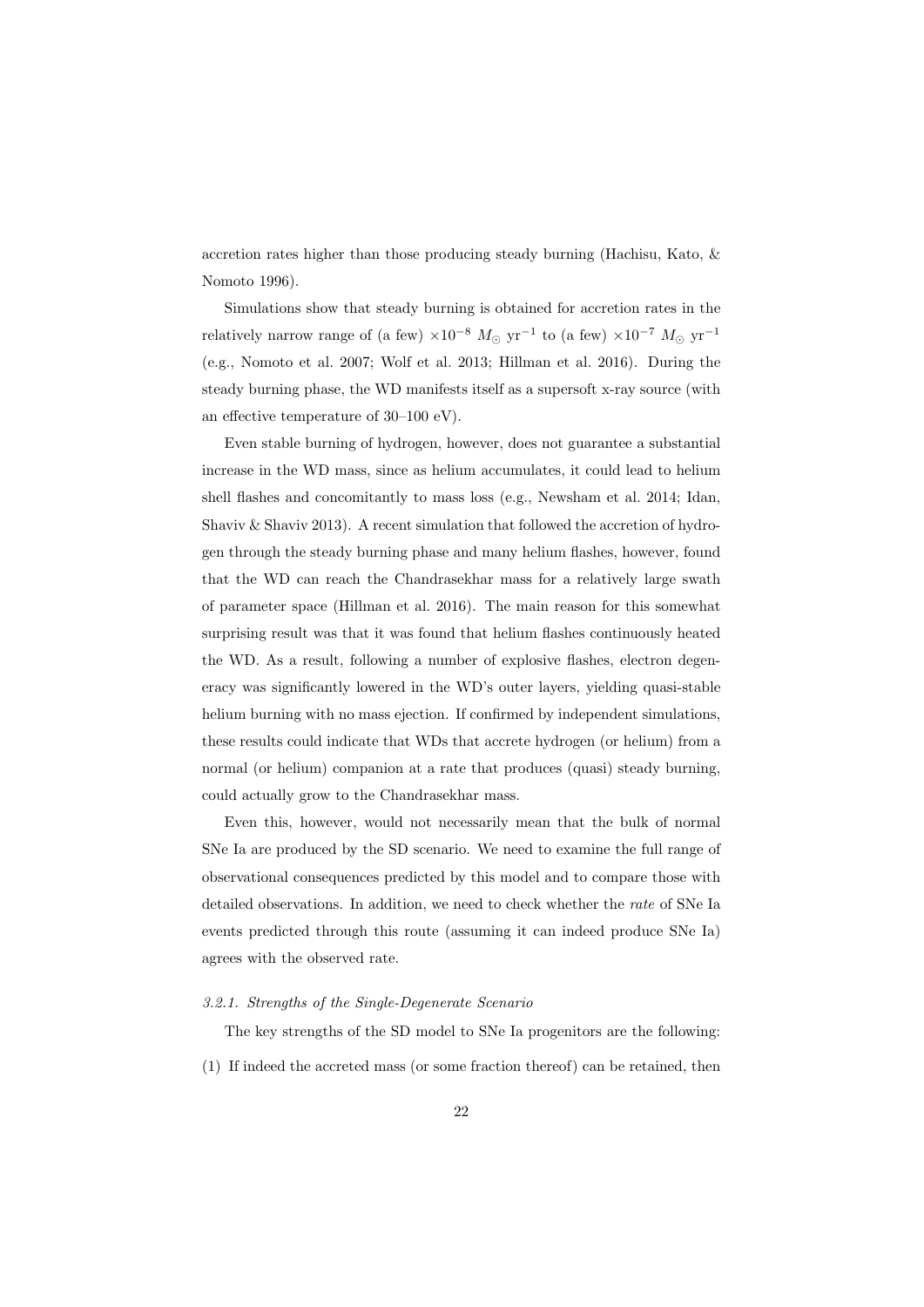the SD scenario provides for a natural, clear path for the WD to reach the Chandrasekhar mass and explode.

(2) There exist several specific potential types of progenitor systems, in which the WD mass currently appears to be not too far from the Chandrasekhar mass, and where the accretion rate is sufficiently high so that it may lead to quasi-stable burning or mass growth. Examples include recurrent novae systems that have been observed to undergo nova outbursts more than once. The recurrence time of the outbursts scales roughly like  $\tau_{\text{rec}} \sim \frac{R_{\text{WD}}^4}{M_{\text{WD}}M}$ , where  $M_{\text{WD}}$ ,  $R_{\text{WD}}$  are the WD's mass and radius, respectively, and M is the accretion rate (e.g., Truran & Livio 1986). Since  $R_{WD}$  decreases with increasing  $M_{\text{WD}}$ , recurrent novae that exhibit very short recurrence times (a few years to a few decades) are expected to be characterized by massive WDs and high accretion rates. The mass of the WD in the system U Sco, for instance, has formally been determined to be  $1.55\pm0.24$   $M_{\odot}$  (Thoroughgood et al. 2001), and that in CI Aql  $1.00 \pm 0.14$   $M_{\odot}$  (Sahman et al. 2013).

Unfortunately, observations do not provide a clear picture as to whether the WD mass is increasing or decreasing in recurrent nova systems. For instance, in the recurrent nova T Pyx, Selvelli et al. (2008) and Patterson, Oksanen & Monard (2013) suggested that the WD is decreasing in mass. However, a more recent analysis by Godon et al. (2014; based on a newly derived distance estimate) concluded that the WD's mass is increasing. Similarly, Schaefer (2013) concluded (with considerable uncertainty) that more mass was ejected during the last outburst of U Sco than had been accreted prior to the outburst. Still, the fact that the WD mass in recurrent nova systems is high *ab initio* makes these systems conceivable candidate progenitors of SNe Ia. Similar arguments apply to a few nova-like systems such as V Sge, where a relatively massive WD is thought to be accreting at a high rate from a companion with a mass of  $\sim$ 3 M<sub>☉</sub>. Incidentally, in some recurrent novae and symbiotic systems (e.g., T CrB, RS Oph) the WD accretes from the wind of a giant companion, and not through Roche lobe overflow (e.g., Munari, Dallaporta & Cherini 2016; Alexander et al. 2011).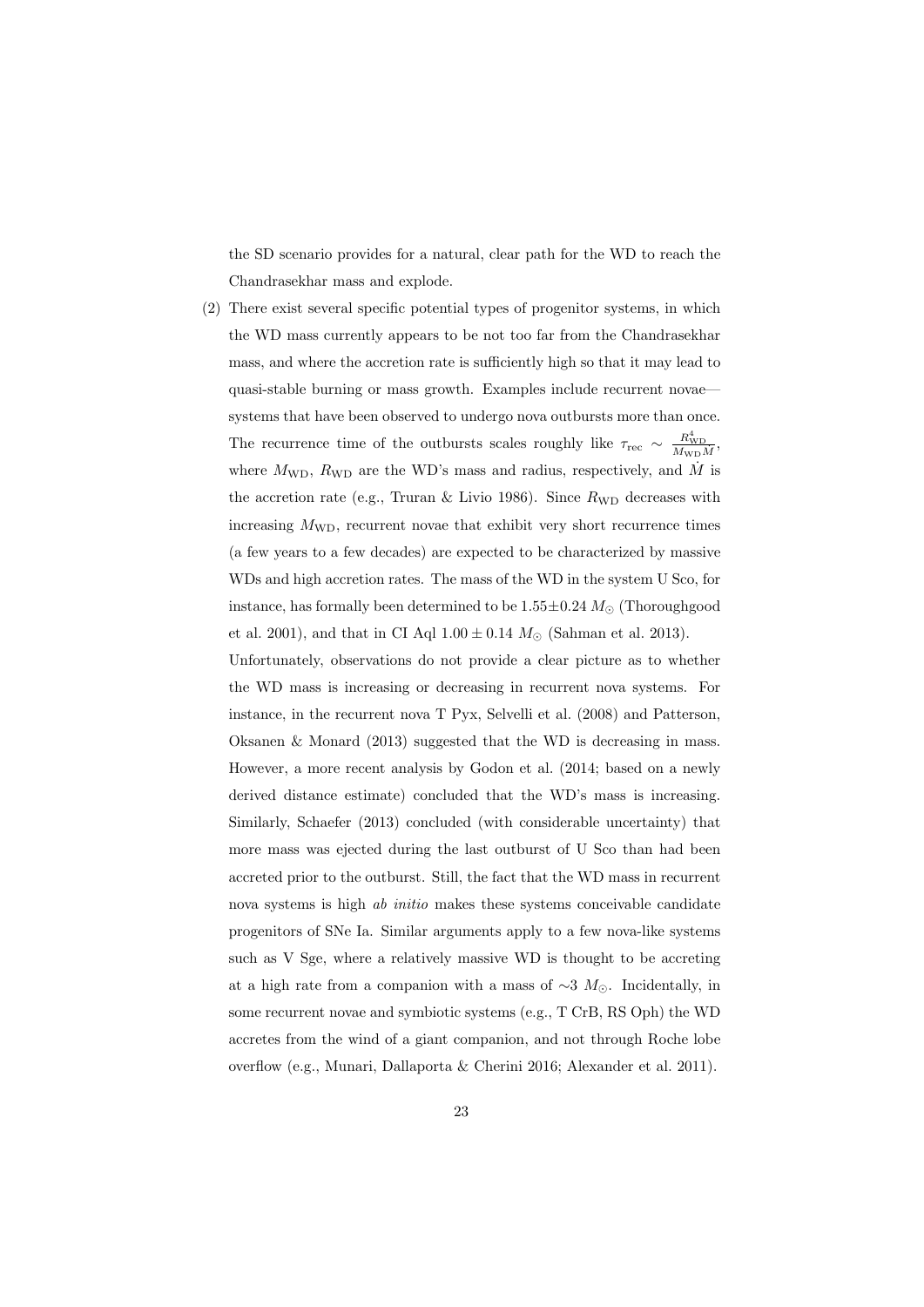Another class of objects that could, in principle, contain progenitors, is the group of persistent supersoft x-ray sources. Observations of these sources confirm that they consist of WDs accreting from subgiant companions, at rates that can produce stable burning, i.e., (a few)  $\times 10^{-7}$   $M_{\odot}$  yr<sup>-1</sup> (e.g., Southwell et al. 1996; Podsiadlowski 2010; and references therein). Finally, in the case of AM CVn binaries (and the helium nova V445 Pup),

the WD is accreting from a helium companion, again making these systems potential progenitor candidates.

(3) In the case of SN 2012cg, observations showed some tentative evidence, in the form of excess blue light at fifteen and sixteen days before maximum B-band brightness, for the impact of the explosion on a non-degenerate binary companion (Marion et al. 2016). A comparison of these very early data with models by Kasen (2010; see also Marietta, Burrows & Fryxell 2000; Cao et al. 2015), favored a 6  $M_{\odot}$  main-sequence companion. However, considering the fact that a binary system consisting of a 6  $M_{\odot}$  main-sequence star and a Chandrasekhar mass WD is rather unlikely, Boehner, Plewa and Langer (2017) concluded (based on their simulations of the impact of the ejecta on the companion) that the most likely companion is a post-mainsequence star, possibly transiting to become a red giant. These observations, while far from being conclusive, are therefore consistent with expectations from the SD scenario (see, however, weakness (i) in Section 3.2.2, and note that Levanon & Soker 2017 have shown that blue and UV excess emission could also result from the interaction of the ejecta with matter blown off by an accretion disk in the DD scenario). We should also note that observations suggesting the presence of a companion exist for supernova iPTF14atg (in the form of a UV burst within four days of the explosion; Cao et al. 2015; Liu, Moriya, & Stancliffe 2015), SN 2008ha (which may, however, have been a core-collapse supernova; Foley et al. 2014; Valenti et al. 2009), and SN 2012z (McCully et al. 2014). However, those were subluminous supernovae with low velocities, whose nature is not entirely clear (e.g., Valenti et al. 2009).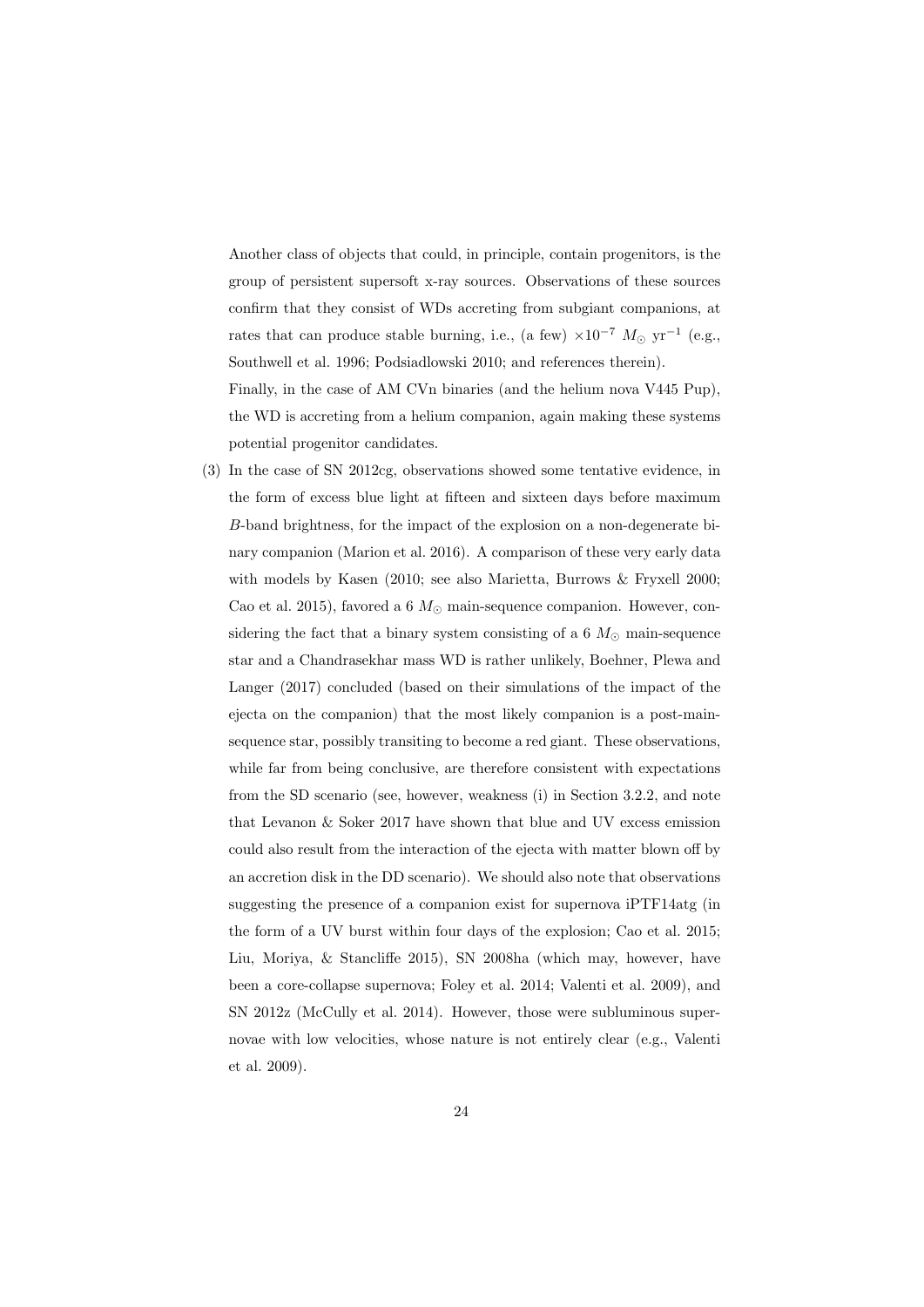- (4) The detection of narrow, blue-shifted, Na � D absorption lines in some SNe Ia has been taken as evidence of circumstellar material surrounding the progenitor system (e.g., Maguire et al. 2013; Sternberg et al. 2011). In the case of SN 2006X Patat et al.  $(2007)$  observed the NaI D lines to be timevarying. While the origin of this circumstellar material is unclear, it has been argued that one simple explanation for its presence is that it is the result of mass loss from the WD's normal-star companion in the progenitor system. We should note though that potential sources for the origin of the circumstellar material have been suggested also in the context of the double-degenerate scenario (e.g., Shen, Guillochon & Foley 2013; Raskin & Kasen 2013), and in particular in the core-degenerate scenario (Soker 2013; see Section 3.3). We therefore regard the support that the detection of the Na I D lines provides to the SD scenario as only marginal.
- (5) In the case of the well-studied, relatively nearby SN 2011fe, it was found that the fastest moving ejecta (at almost  $20,000 \text{ km s}^{-1}$ ) were composed almost exclusively of carbon (Mazzali et al. 2014). These findings have been interpreted as supporting a scenario in which the WD had been accreting hydrogen-rich material prior to the explosion, and that hydrogen had fused to carbon. In contrast, the merger of two CO WDs would have been expected to produce a considerable amount of oxygen in the outer layers, which was not detected. Again we should note, however, that a different potential explanation for the pure carbon in the fastest moving ejecta was suggested in the context of the core-degenerate scenario (Soker, Garcia-Berro & Althaus 2014, and see Section 3.3). Furthermore, in Section 3.2.2 we shall show that SN 2011fe actually contains some of the strongest evidence *against* the SD scenario (effectively ruling out the presence of a giant companion).
- (6) In its original formulation, the SD scenario predicted delay times (between the formation of the progenitor systems and the explosion) in a rather narrow range of (a few)  $\times 10^8 - 2 \times 10^9$  years (e.g. Han & Podsiadlowski 2004). This was basically a consequence of the fact that only a narrow range of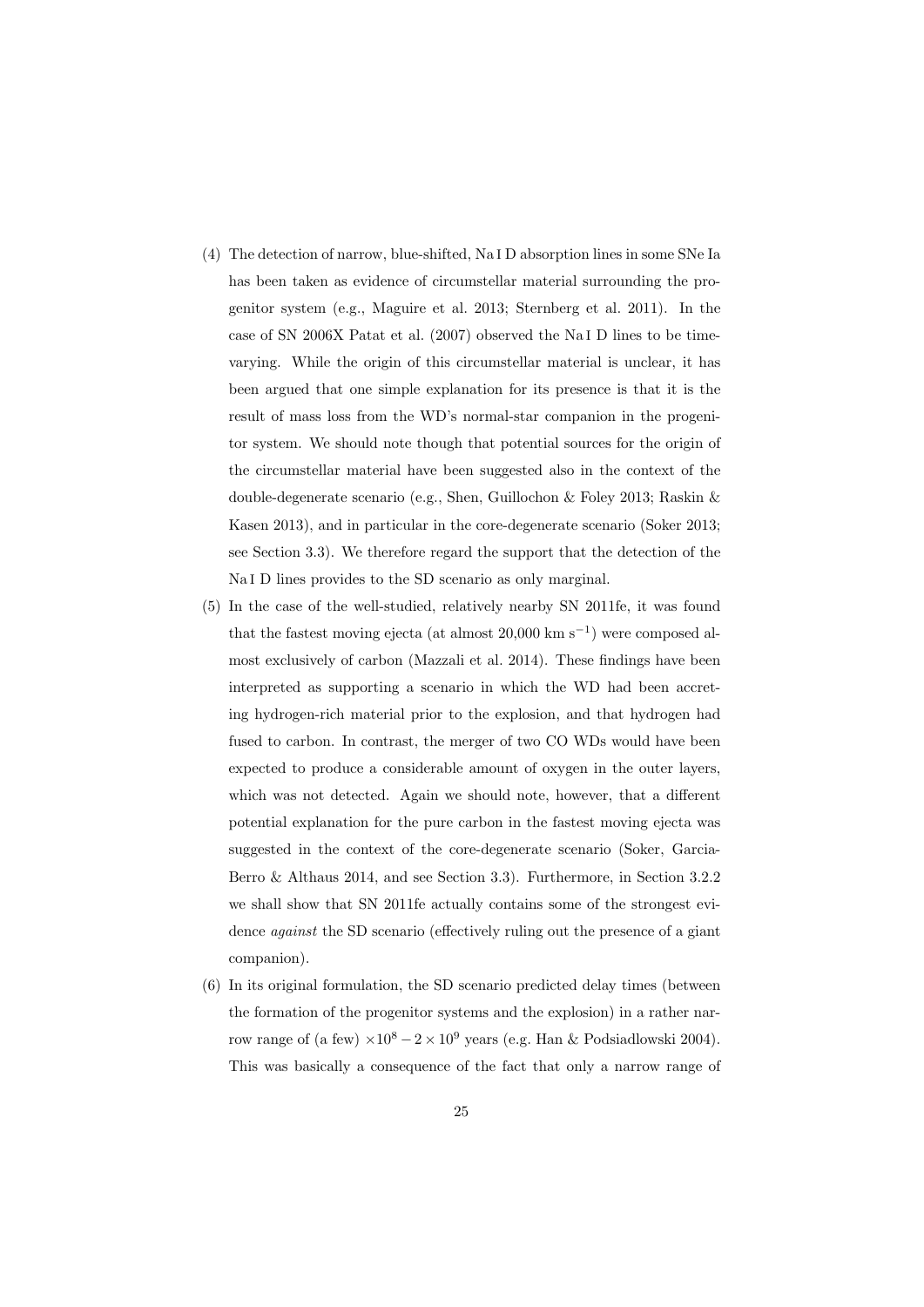donor star masses could transfer mass at the rate that could result in stable burning  $[(a \text{ few}) \times 10^{-7} M_{\odot} \text{ yr}^{-1}]$ . This prediction was, however, in conflict with observational determinations of delay times that covered a range of about  $10^{8}-10^{10}$  years. To overcome this problem and also to increase the predicted SNe Ia rates, Hachisu, Kato & Nomoto (1996, 2008) proposed a few modifications to the original SD scenario. First, they suggested that in a system in which the WD accretes mass from a lobe-filling, low-mass red giant, the accreting WD gives rise to an optically thick wind. The mass loss in the wind could stabilize the mass transfer process (since mass loss increases the orbital separation), which would have otherwise been unstable, and also perhaps avoid the formation of a common envelope at high accretion rates (which would have resulted from the fact that red giants that have a convective envelope tend to expand in response to mass loss).

Second, Hachisu et al. (2008 and references therein) assumed that the optically thick wind from the WD strips off mass from the outer layers of the donor star, thereby stabilizing the mass transfer process up to main-sequence donors of 8  $M_{\odot}$ . With these modifications to the standard SD scenario, the range of time delays has been significantly extended, with the systems containing massive main-sequence stars providing short delays, and those having red giant donors providing (at least in principle, but see the discussion of weaknesses in Section 3.2.2) longer delay times.

Thirdly, modeling of SN light curves and late-time spectra (Mazzali et al. 2007) suggests the presence of significant amounts of stable nuclear statistical equilibrium (NSE) Fe-group elements (such as  $^{54}Fe$ ,  $^{58}Ni$ ). These elements are not radioactive but they contribute to the opacity via their large array of spectral lines (Mazzali et al. 2001). They are characterized by a higher neutron number than <sup>56</sup>Ni, and are produced at high densities. Chandrasekhar-mass progenitors reach the required high densities, while WDs with smaller masses do not, thus providing perhaps indirect support for the SD scenario.

Another potential strength for the SD scenario is suggested by the so-called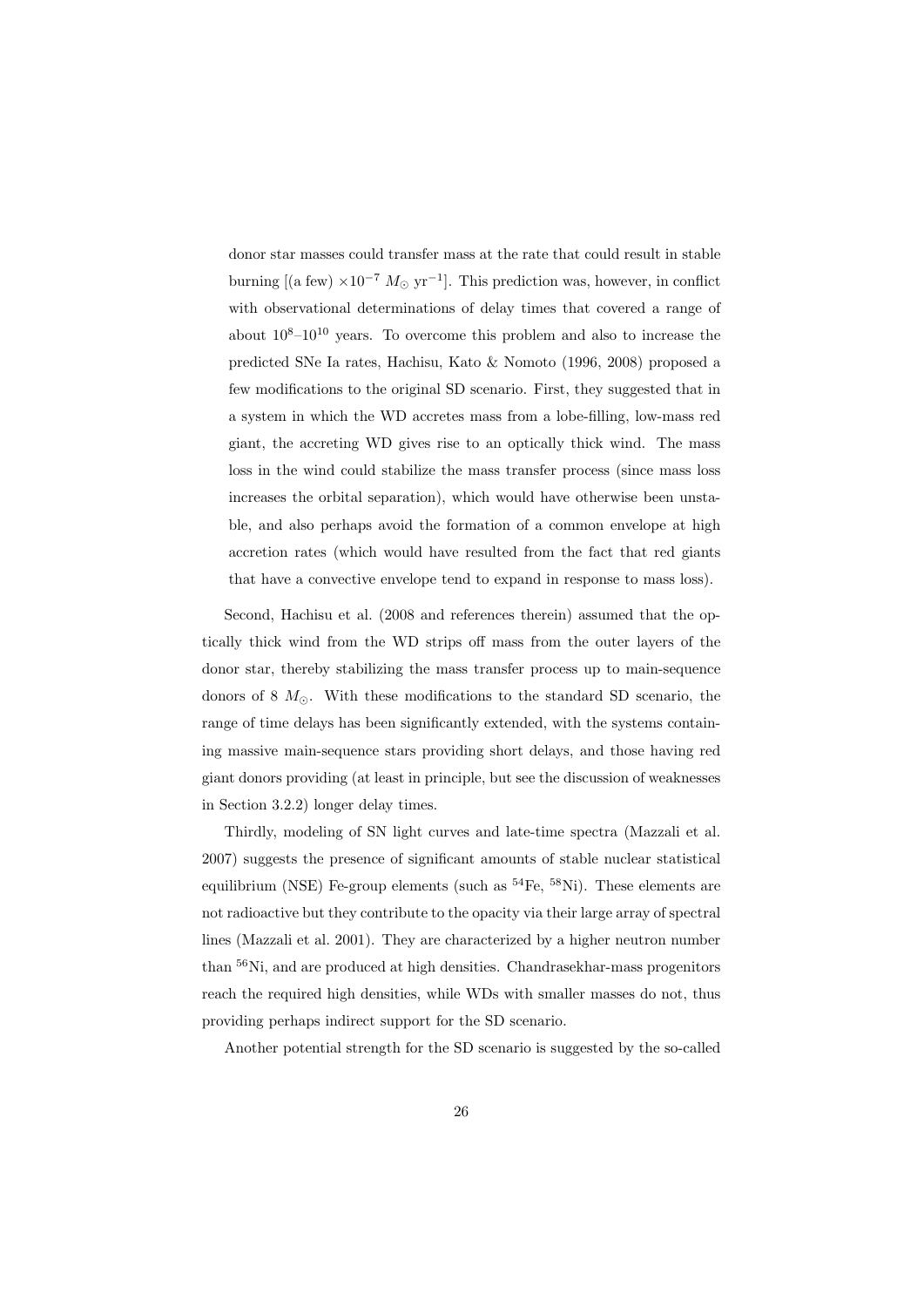high-velocity features (HVF). These are high velocity ( $v > 20,000 \text{ km s}^{-1}$ ) components to the P-Cygni absorption of the strongest line in SNe Ia, the Ca  $\text{II}$  IR triplet, which are observed at very early times in essentially all SNe Ia with early enough data (e.g., Mazalli et al. 2005). If the HVF in Ca are very strong, they are also observed in the second strongest line Si  $\text{II } 6335$ . Unlike the "photospheric" component, HVFs do not evolve in wavelength to lower velocities with time, but tend to remain constant and just to become weaker. This seems to indicate that they are caused by a shell-like distribution of material (clumps or a torus; Tanaka et al. 2008). The high velocity of this material suggests that it is part of the explosion, but normal models do not have enough mass for these lines to form unless the abundances of Ca and Si are unreasonably high just at the outermost layers. Only delayed detonation models place sufficient mass at the velocities of HVFs, but this is still not sufficient. The ionization at low densities is typically higher than what is needed to get strong Ca  $\text{II}$  and Si II. One possible solution is that a higher electron density (than predicted by models) at the highest velocities favors recombination, and a way to achieve this is to add small amounts of H in the mixture (Tanaka et al. 2008). H masses on the order of a few  $10^{-2}$   $M_{\odot}$  are sufficient and those would not give rise to H $\alpha$  absorption. If this is indeed the correct solution, the H could be either a remnant of accretion on the surface of the WD or be CSM swept up by the ejecta. Either way, this particular (admittedly speculative) solution would favor the SD channel.

Finally, the lack of polarization in most SNe Ia (e.g., Wang & Wheeler 2008) is also a feature that SD models are more likely to reproduce.

Given the clear strengths of the SD Channel, it is difficult to see, at least at the outset, why the single-degenerate scenario would not be the definitive answer for the progenitors puzzle. To understand the reservations, we have to examine the weaknesses of this scenario.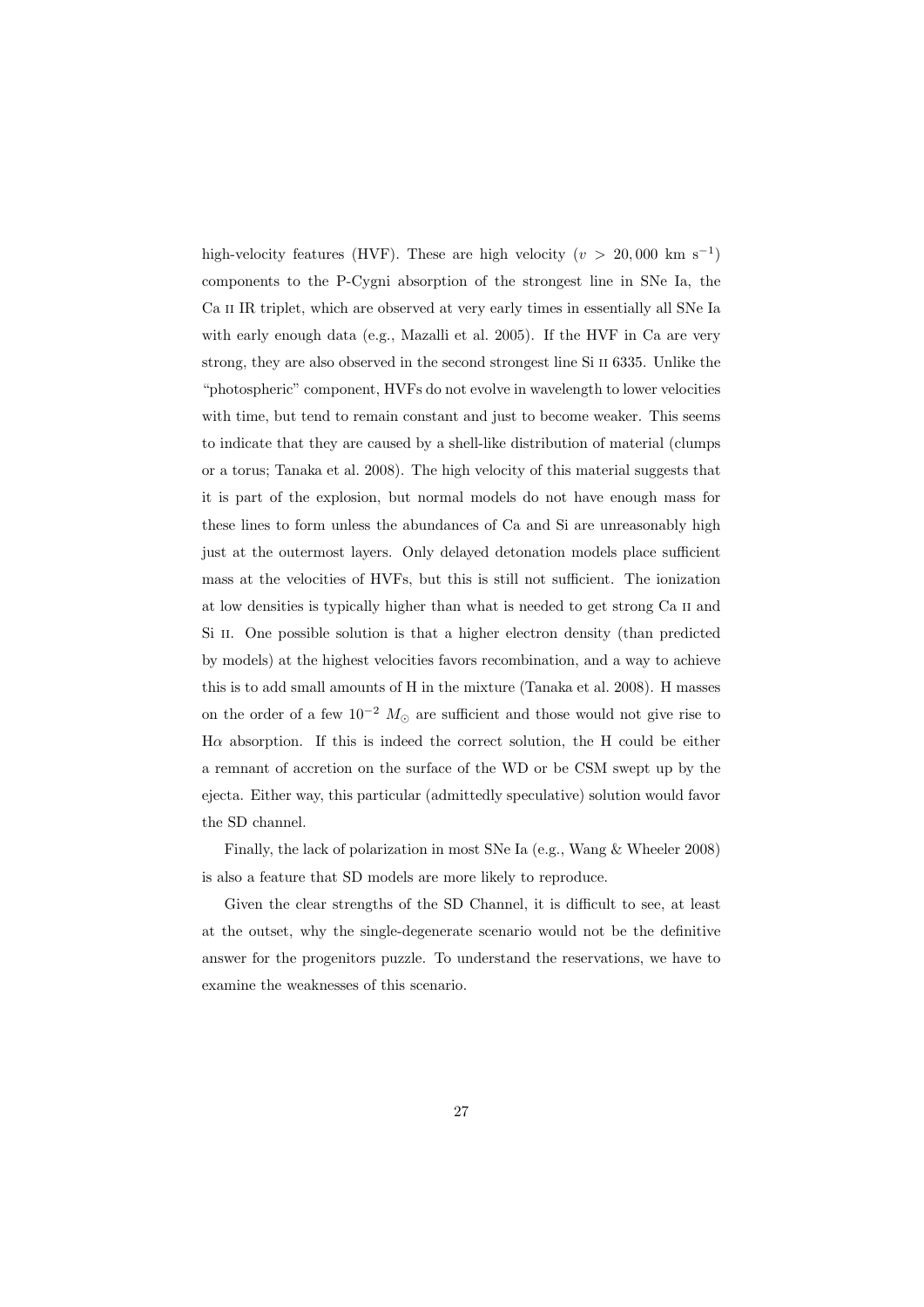#### 3.2.2. Weaknesses of the Single-Degenerate Scenario

In its *simplest* form, the SD scenario predicts that at the time of the WD explosion, or at least during an extended priod of time before the explosion, the WD is still in a binary system with a normal (main-sequence, subgiant, giant, or helium-star) companion. The question is then: does the presence of the companion star itself have some specific observational consequences? At least three potential origins for observational signatures come immediately to mind: (i) The SN ejecta could collide with the companion star. (ii) Hydrogen could be stripped from the companion and show up in the spectrum. (iii) If the companion is a giant, its wind would have generated a circumstellar medium, with which the ejecta could interact.

In the following, we examine the observational evidence in relation to each one of these signatures and we show that each one of them can be viewed as a weakness for the SD scenario.

(i) Concerning the first possibility, the observational consequences of the ejecta interacting with a companion for the early broadband light curve have been calculated in some detail by Kasen (2010), for a red giant, a 6  $M_{\odot}$  main sequence and a 2  $M_{\odot}$  main-sequence companion. Calculation of the impact for main sequence, subgiant, and red giant companions were also done more recently by Boehner, Plewa, and Langer (2017). All the simulations predict optical/UV emission which exceeds the radioactivedecay-powered luminosity of the SN for the first few days following the explosion (although Boehner et al. obtain an energy budget available for prompt emission that is smaller by a factor of 2–4 from that of Kasen). On the observational side on the other hand, three SNe Ia observed by the Kepler observatory from pre-explosion, with a time resolution of 30 minutes, show absolutely no signature of ejecta interaction as predicted by the above models (Olling et al. 2015), in clear conflict with the SD scenario (at least in its basic formulation).

It has also been suggested that the presence of a companion might leave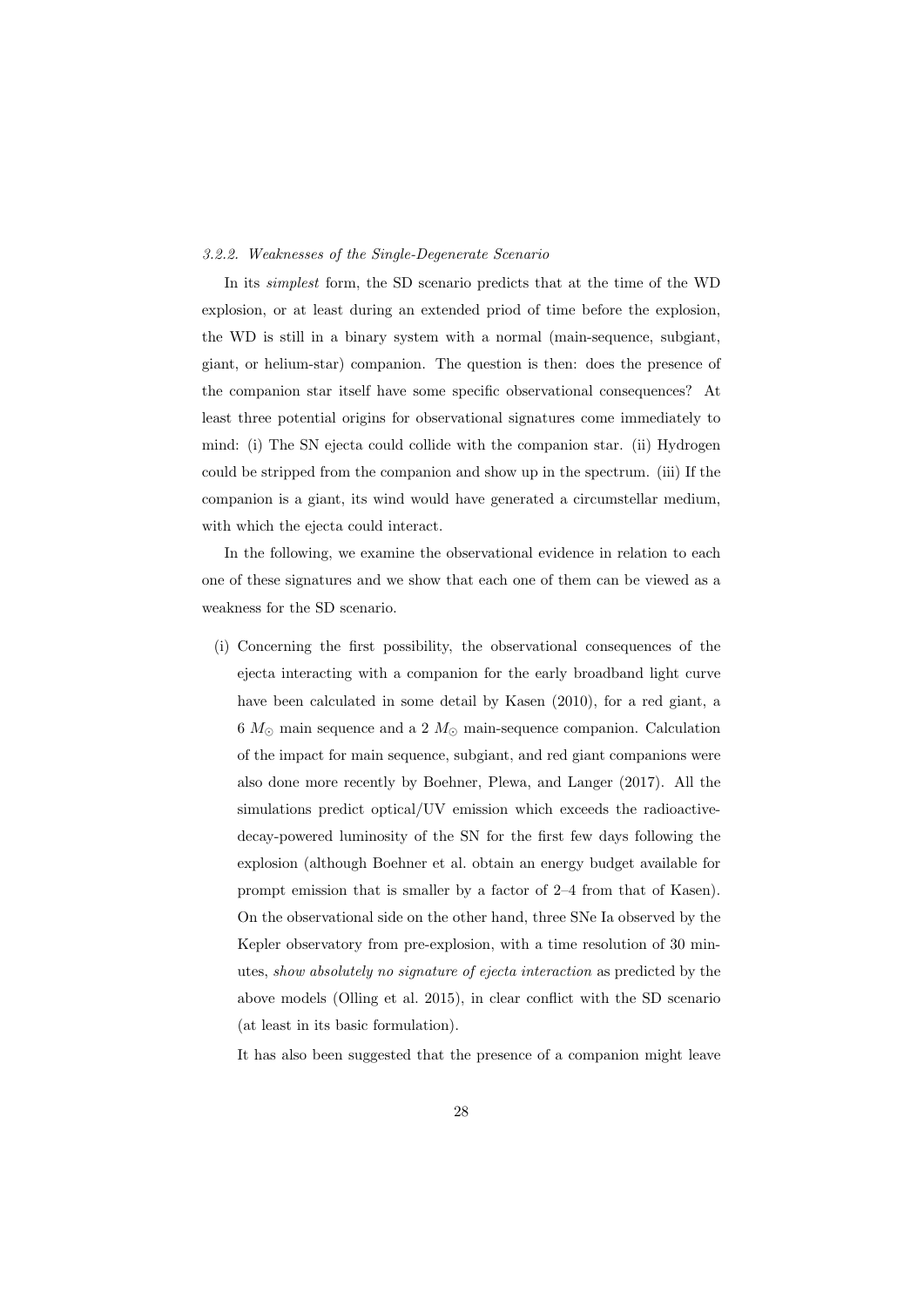a signature on the supernova remnant (e.g., Papish et al. 2015). In most SNRs there are no such signatures.

(ii) Clearly the detection of hydrogen in the spectrum is a key diagnostic, since only the SD and the core-degenerate scenarios are capable of exhibiting hydrogen at all in the spectra (either from the stripped normal companion to the WD or from the envelope surrounding the core with which the WD is colliding). In particular, hydrogen stripped from the companion star is predicted to move relatively slowly (with velocities of  $\sim$ 1000 km s<sup>-1</sup>) and to show up after the higher-velocity outer layers have become optically thin (e.g., Meng, Chen & Han 2007; Marietta et al. 2000; Liu et al. 2012). Searches for hydrogen in a few normal SNe Ia have not detected any, with an upper limit on the hydrogen mass of 0.01–0.03  $M_{\odot}$  (e.g., Leonard 2007; Lundqvist et al. 2013). Most recently, Botyánszki, Kasen and Plewa (2018) used multidimentional radiative transfer calculations of late-time spectra with stripped material mixed into the ejecta. They effectively ruled out the presence of main sequence, subgiant, or red giant companions, if the explosion produces  $\geq 0.1$   $M_{\odot}$  of unbound solar-abundance ejecta. They used their results to place a strong limit on the hydrogen mass for SN 2011fe [see (iv) below].

We should note that while a few SNe classified as Ia have shown variable Hα line emission (e.g., SN 2002ic; Hamuy et al. 2003 and PTF11kx; Dilday et al. 2012), the relatively high circumstellar mass estimated in the case of PTF11kx argues more for a model in which the SN ejecta interact with the common envelope ejected earlier, as the WD spiraled into the envelope of a giant before colliding with the giant's core (Livio & Riess 2003; Soker 2013; and see the core-degenerate scenario in Section 3.3).

(iii) Similarly, the interaction between a supernova blast wave and circumbinary material is expected to accelerate particles, amplify magnetic fields, and produce radio synchrotron emission (e.g., Chevalier 1998). Radio observations of 27 SNe Ia with the Very Large Array covering a period of more than two decades have not detected any SN Ia (e.g., Panagia et al.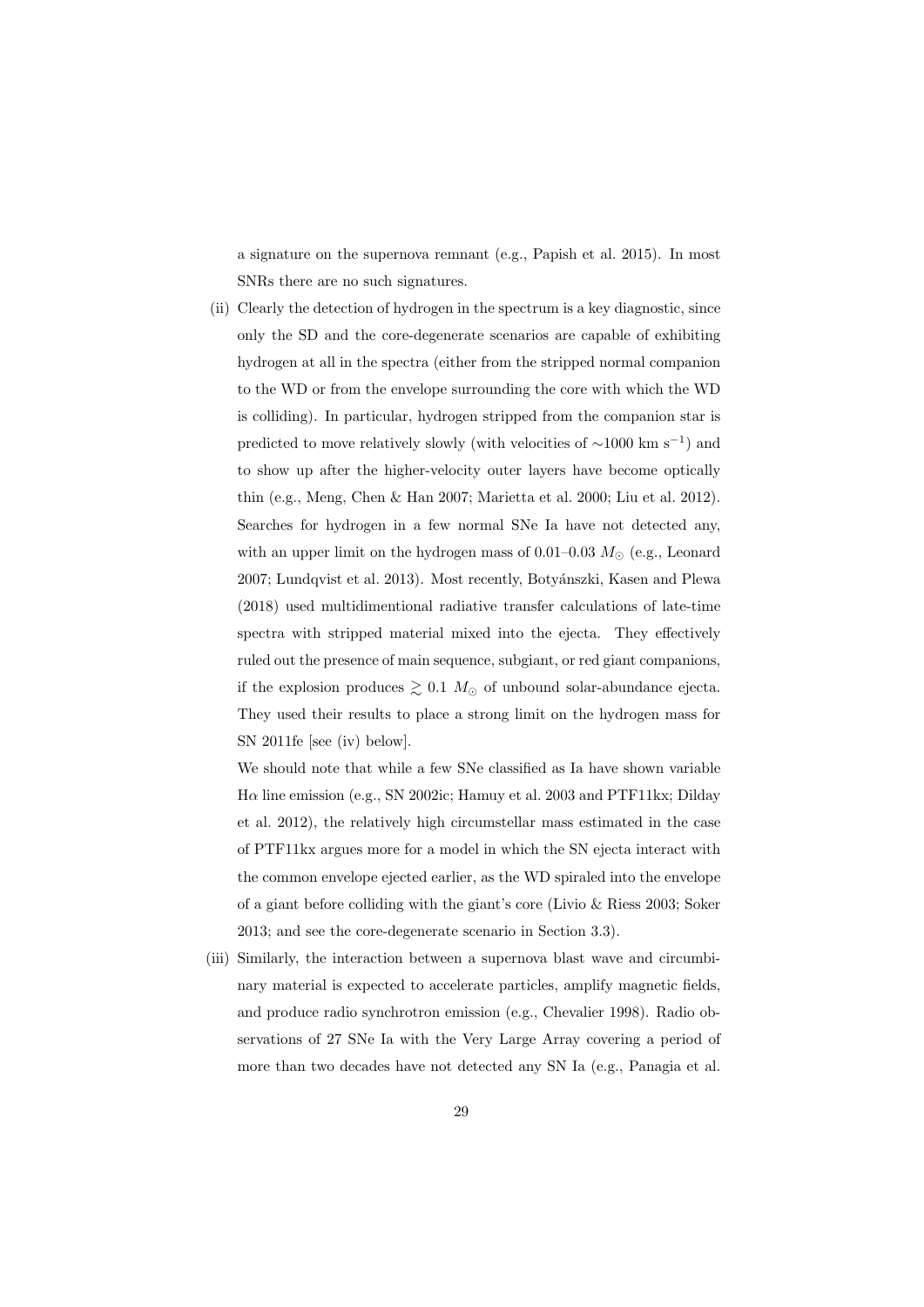2000; Russell & Immler 2012; Chomiuk et al. 2016). These observations imply a very low density for any circumstellar material, and in turn, impose an upper limit on the mass-loss rate from a putative normal companion of about  $5 \times 10^{-9} M_{\odot}$  yr<sup>-1</sup>. This appears to rule out any symbiotic-type progenitor system, in which the WD accretes from the wind of a red giant. These observations in themselves do not rule out an SD progenitor system in which the WD accretes from a main sequence (or slightly evolved) star, through Roche lobe overflow.

Other weaknesses of the SD scenario are revealed when one considers observations of particular supernovae.

- (iv) The multiwavelength observations of two relatively nearby normal supernovae, SN 2011fe in the well-studied galaxy M 101 (at a distance of  $\sim$ 7 Mpc), and SN 2014J in M 82 (at a distance of  $\sim$ 3.5 Mpc), deserve special attention (e.g., Chomiuk 2013; Perez-Torres et al. 2014). The wealth of data on these two supernovae place some of the most stringent constraints to date on progenitor models, and they all weaken the case for the SD scenario. We note the following points concerning SN 2011fe:
	- (1) Deep pre-explosion Hubble Space Telescope imaging of the site of SN 2011fe didn't find any source at that location (Li et al. 2011). This rules out the presence of any red giant companion, but cannot exclude subgiant or main-sequence companions with a mass smaller than about 4  $M_{\odot}$ .
	- (2) No evidence was found for an interaction of the ejecta with a companion (Brown et al. 2012), again ruling out a red giant companion.
	- (3) Searches for H $\alpha$  emission placed an upper limit of ~0.001  $M_{\odot}$  (albeit with considerable uncertainty) on the amount of hydrogen that could have been stripped from the companion (Shappee et al. 2013). This limit was made even stronger,  $M_{\rm stripped}$   $\lesssim$   $10^{-4}$   $M_{\odot}$ , by Botyánszki et al. (2018). Similarly, no signs of  $P_\beta$  have been reported. Models suggest that  $P_\beta$  could be detected as early as one month after the explosion (e.g., Maeda, Kutsuna, & Shigeyama 2014), and H $\alpha$  about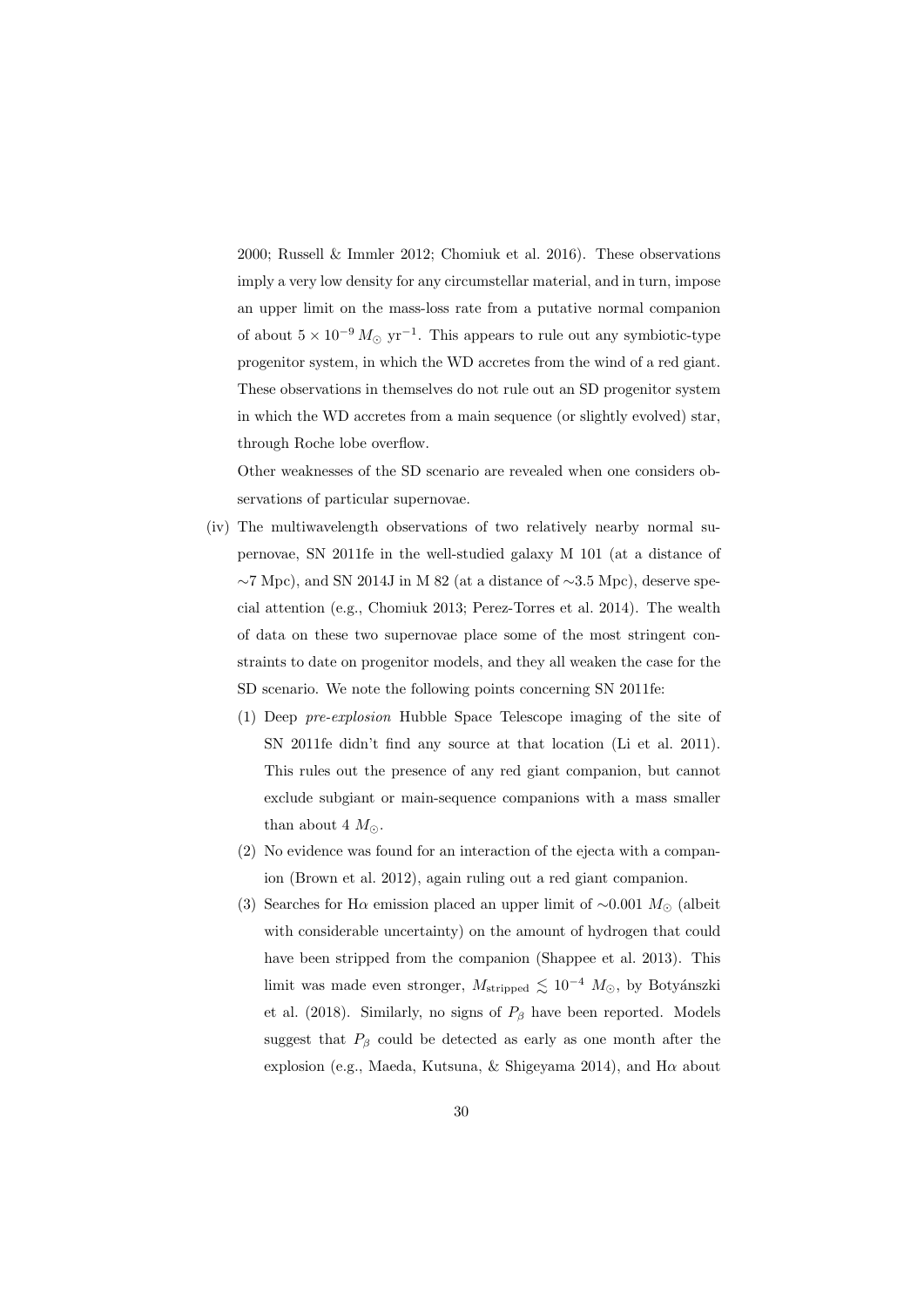six months after the explosion (e.g., Mattila et al. 2005).

- (4) Assuming a spherically symmetric wind profile (from a putative companion) and a wind velocity of 100 km  $s^{-1}$ , the non-detection of any radio signal from SN 2011fe places an upper limit on the wind mass-loss rate of  $\dot{M}_W \lesssim 6 \times 10^{-10} M_\odot \text{ yr}^{-1}$  (Chomiuk et al. 2012). If confirmed (see e.g., Horesh et al. 2012 for caveats), the low density implied by the radio observations would also rule out an optically thick wind from the accreting WD (assumed as part of the SD scenario; Hachisu et al. 1996, and see discussion above).
- (5) The relativistic electrons that can produce radio synchrotron emission can also upscatter photons emitted by the explosion to produce inverse Compton x-ray radiation (e.g., Chevalier & Fransson 2006). Using the null x-ray observations by the Chandra and Swift observatories, Margutti et al. (2012) constrained the progenitor system's mass-loss rate to  $\dot{M} \lesssim 2 \times 10^{-9} M_{\odot} \text{ yr}^{-1}$ , again ruling out any giant companion or substantial mass-loss during Roche lobe overflow.

Overall, the observations of SN 2011fe seem to rule out the presence of a giant companion to the WD, and they may even rule out a main sequence companion, other than in variations of the SD scenario which allow the companion to shrink by orders of magnitude in radius (such as the spin-up/spein-down scheme, see below).

It is also worth noting that with a main-sequence (or slightly evolved) companion one might have expected the progenitor system to have undergone in the past recurrent nova outbursts or supersoft x-ray emission episodes. No evidence for a nova outburst or nova shells (ejected during outbursts) was found in preexplosion x-ray images of the site of SN 2011fe (e.g., Liu et al. 2012; Nielsen, Voss & Nelemans 2012).

In the case of SN 2014J the observational limits become in some respects, even stronger:

(1) Deep x-ray observations revealed no x-ray emission down to a luminosity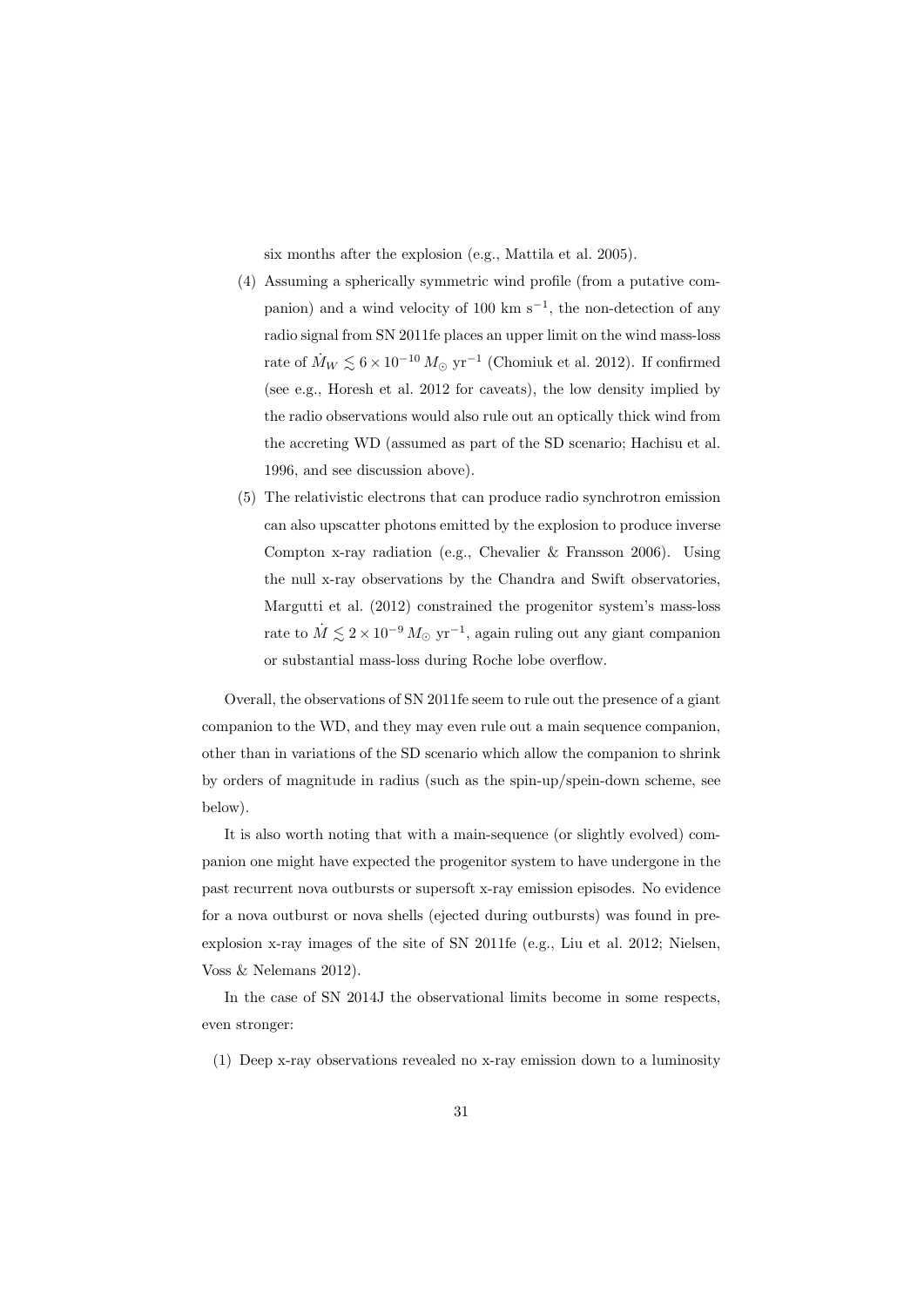of  $L_x < 7 \times 10^{36}$  erg s<sup>-1</sup> in the range 0.3-10 KeV (Margutti et al. 2014), implying a low-density environment with  $n < 3$  cm<sup>-3</sup> and constraining the pre-explosion mass-loss rate to  $\dot{M} < 10^{-9} M_{\odot} \text{ yr}^{-1}$ .

(2) Similarly, null radio observations placed an even more stringent limit of  $\dot{M} \lesssim 7 \times 10^{-10}$   $M_{\odot}$  yr<sup>-1</sup> (for an assumed wind speed of 100 km s<sup>-1</sup>; Perez-Torres et al. 2014).

Taken together, these results rule out SD scenarios for SN 2014J in which the WD accretes from the wind of a giant companion (symbiotic systems). They also exclude much of the parameter space for systems in which the WD accretes through Roche lobe overflow (from a main-sequence, subgiant or helium-star companion) at rates that produce stable burning (a few  $\times 10^{-7}$  M<sub>o</sub> yr<sup>-1</sup>), if at least 1% of the transferred material is lost from the system.

(3) Near-UV to near-IR pre-explosion imaging with the Hubble Space Telescope (HST) did not detect any progenitor system at the site of SN 2014J (Kelly et al. 2014), again excluding all SD progenitor systems that include a red-giant companion to the WD. We should note though that the dust reddening towards SN 2014J is rather substantial.

Another test for the SD scenario is the existence (or absence) of a companion star that survives the explosion. Searches for surviving companions have been performed in a few supernova remnants (SNRs).

Observations of one supernova remnant provide especially stringent constraints:

(v) Observations of the central region of the  $400\pm50$  years old supernova remnant SNR 0509–67.5 strongly contradict expectations from the SD scenario. These HST observations of the site of an SN Ia in the Large Magellanic Cloud, revealed no candidate companion down to a limiting absolute magnitude of  $M_V = +8.4$  (Schaefer & Pagnotta 2012). On the face of it, this absence of an ex-companion rules out most (if not all) SD models in the case of the SN Ia that created SNR 0509–67.5.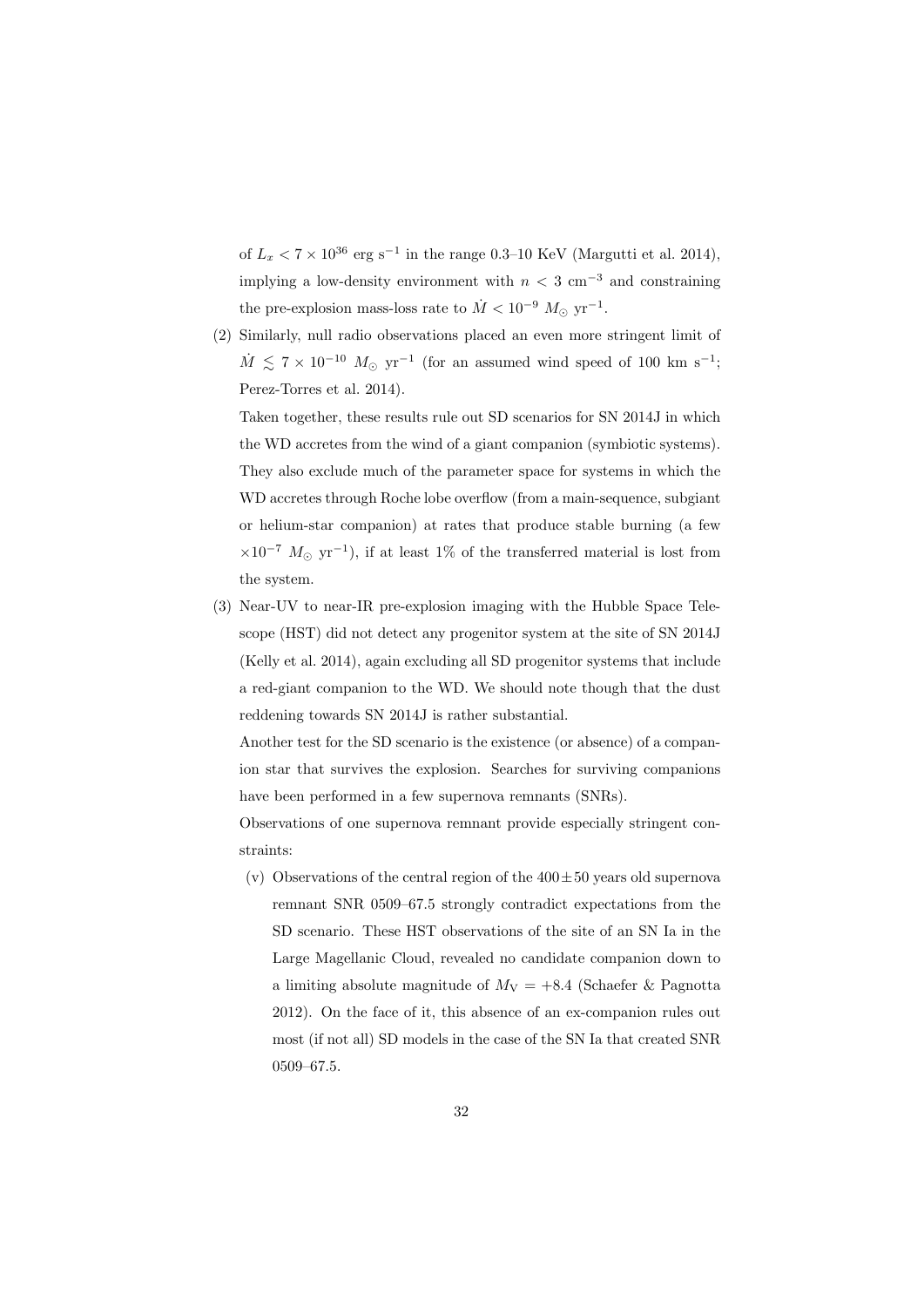In the case of SN 1006, the non-detection of a companion excludes the possibility of a red giant (González Hernández et al. 2012).

The situation concerning the SNR of Tycho's 1572 supernova is somewhat more ambiguous. While a type  $G_0-G_2$  star has been suggested to potentially be the surviving companion (based on its velocity and composition; Ruiz-Lapuente et al. 2004; Bedin et al. 2014), this identification has been put into question by other studies (e.g., Kerzendorf et al. 2013).

In an attempt to reconcile these non-detections with the SD scenario, some researchers rely on a 'spin-up/down' mechanism (e.g., Justham 2011; Di Stefano, Voss & Claeys 2011; Hachisu, Kato & Nomoto 2012, Boshkayev et al. 2013; Wang et al. 2014). In this scenario, following the accretion phase, the WD is spinning at such a high rate that the rotational support can prevent it from exploding, even at a super-Chandrasekhar mass. Carbon burning is initiated only after the WD loses its angular momentum through magnetic braking. In this scenario, the spin-down period is sufficiently long (e.g.,  $>10^5$  yr; Di Stefano & Kilic 2012), so that the RG companion has time to evolve to an undetectable He white dwarf before the explosion, thus explaining the absence of a companion. Attempts to empirically constrain the spin-down timescale concluded that it may be too early to rule out the possible existence of a dim, undetectable companion in SNR 0509-67.5 (Meng & Podsiodlowski 2013).

(vi) In the SD scenario, the WD is expected to accrete at a high rate  $(\gtrsim 10^{-7}~M_\odot~{\rm yr}^{-1})$  and burn hydrogen steadily for a relatively long period of time prior to the explosion. During at least part of this phase, the WD can be a supersoft x-ray source with an effective temperature (defined by the Stefan-Soltzmann law) of  $T_{\text{eff}} \simeq 45$  $(\dot{M}/10^{-7} M_{\odot} \text{ yr}^{-1})^{1/4} (R_{\text{WD}}/10^{-2} R_{\odot})^{1/2} \text{ eV}$ . Given the known rate of SNe Ia (one in a few hundred years for a typical galaxy), one can estimate that at any given time a galaxy should contain (a few) $\times$ (10<sup>2</sup>–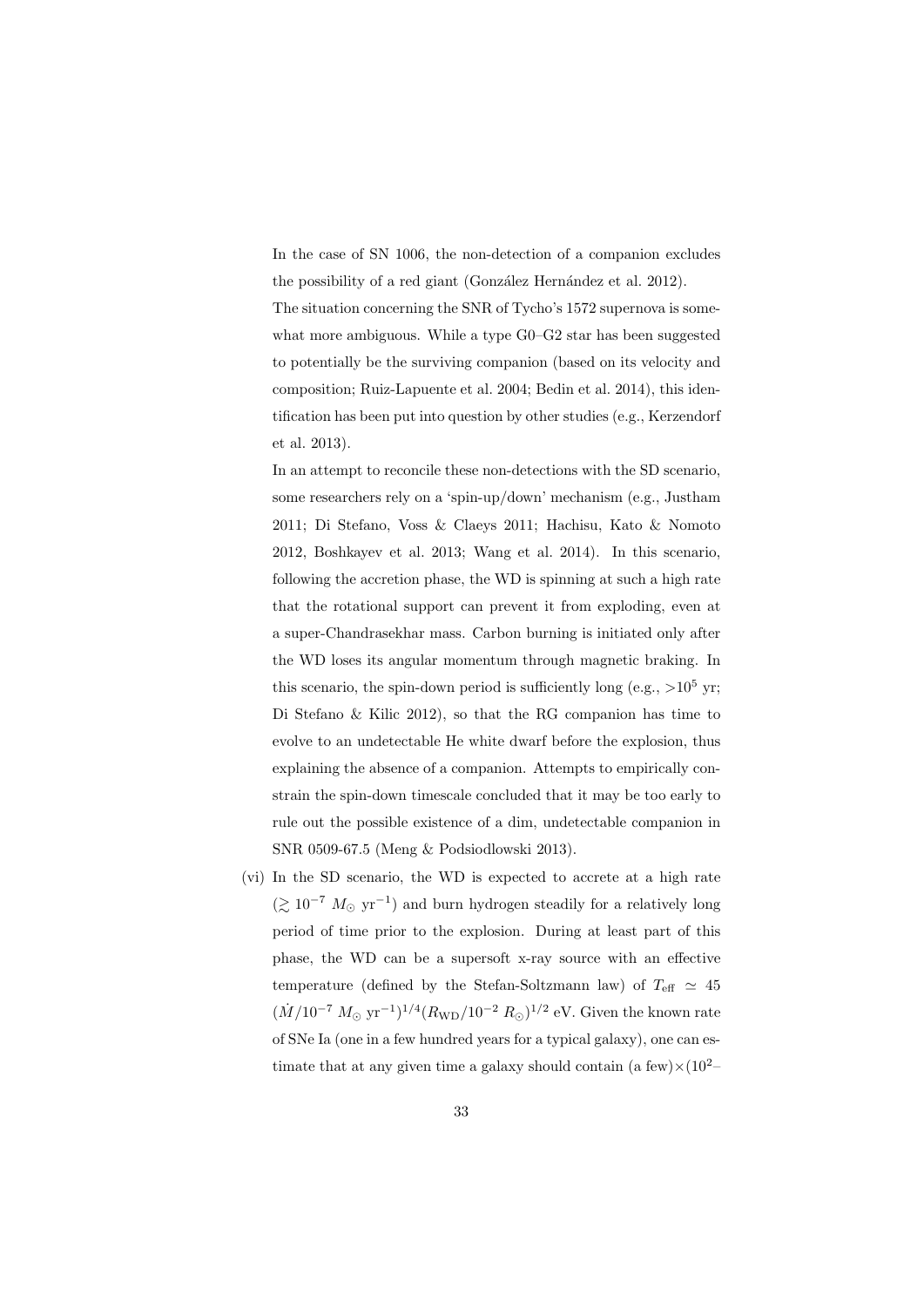$10<sup>3</sup>$ ) such accreting WDs. Gilfanov & Bogdán (2010) compared the predicted x-ray luminosity (assuming it persists) to the observed one for six nearby elliptical galaxies and galaxy bulges, and found the observed integrated x-ray flux to be 30–50 times lower than predicted. They tentatively concluded that the SD scenario can be responsible for no more than about 5% of the SNe Ia in elliptical galaxies.

Earlier work by Di Stefano (2010) also showed that the actual numbers of supersoft x-ray sources in six galaxies were smaller than those expected if the simple version of the SD scenario were to account for the observed SN Ia rate (this does not necessarily mean that the SD scenario does not produce SNe Ia at all, since this channel may be less expected to occur in ellipticals).

Hachisu, Kato & Nomoto (2010) argued that due to the optically thick wind from the accreting WD, the supersoft sources are hidden from view during the high-accretion-rate phase, with the x-ray radiation being reprocessed into UV emission. However, searches for such unusual UV-bright objects in the Small Magellanic Cloud have also failed to find any (Lepo & van Kerkwijk 2013) and searches for the ionized helium and forbidden emission lines of C, N, O, expected to result from the ionizing radiation of such UV sources have also not found any evidence for their existence (e.g., Woods & Gilfanov 2013, 2014; Johansson et al. 2014). These results also seem to place an upper limit of about 10% on the potential contribution of the standard SD scenario to the SNe Ia rate.

(vii) Even with the modifications to the original SD scenario that include an optically thick wind from the accreting WD, and mass stripping (by that wind) from the outer layers of the donor star, the SD scenario still seems to fail to produce an SNe Ia rate (per unit mass) that agrees with observations at long delay times (e.g., Bours, Toonen & Nelemans 2013). The main reason for this discrepancy is that theories of binary star evolution do not produce many binary systems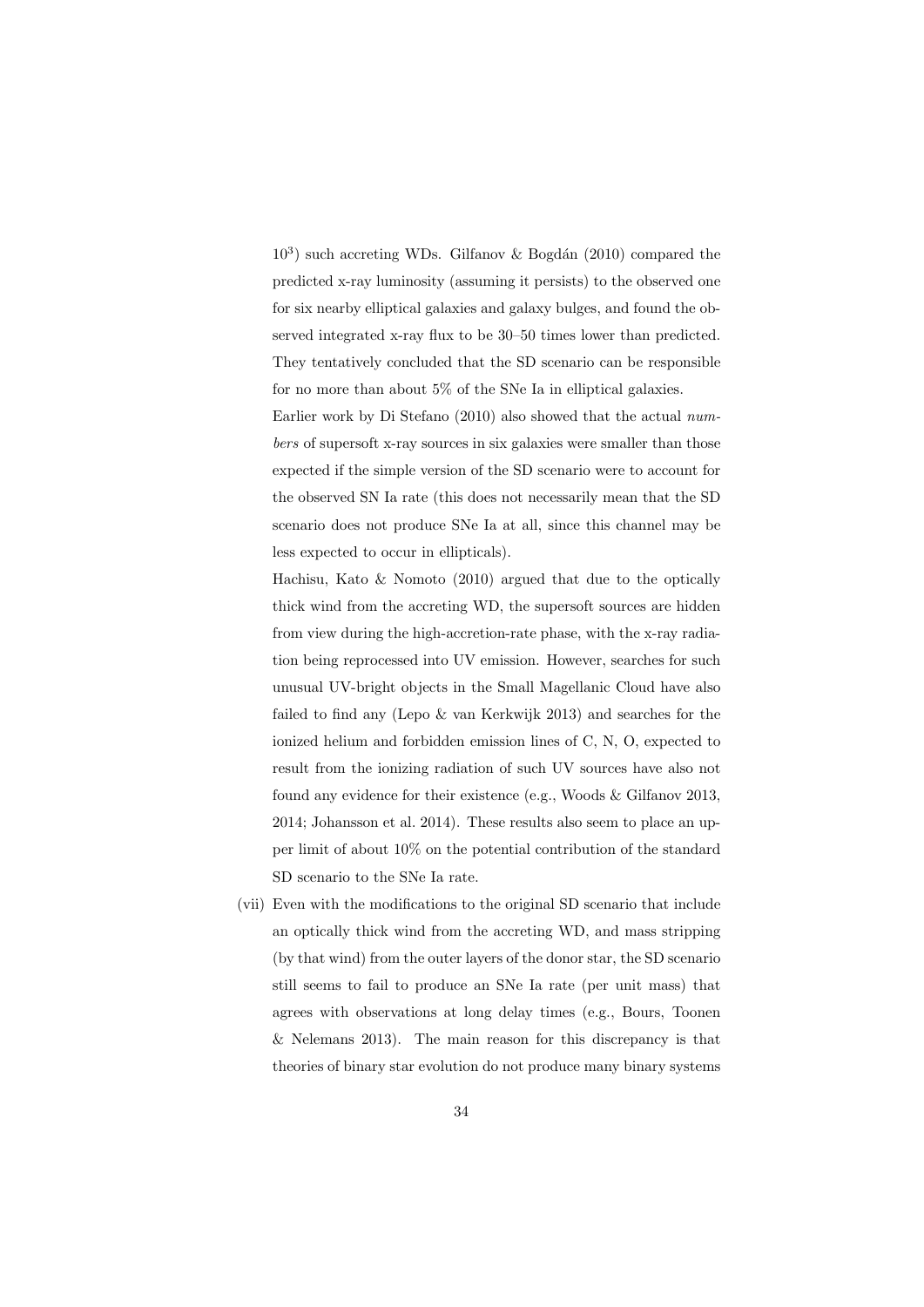containing a red giant and a white dwarf with orbital periods of about a year or more (e.g., Yungelson & Livio 2000). This paucity, in turn, is a consequence of the fact that binaries containing a WD are typically formed via a common-envelope phase. In this process the secondary star in the binary system is engulfed inside the envelope of a giant (or AGB star), resulting in the red giant's core (a WD in the making) and the secondary spiraling in, thereby eventually ejecting the common envelope.

As a result, binary systems that emerge from a common envelope tend to have shorter orbital periods than a few hundred days.

Consequently, without further modifications, the SD scenario fails to produce the  $t^{-1}$  behavior of the DTD over the entire range of delay times at which the DTD is observed. Again, this may be fatal for the SD scenario only if we insist on one type of progenitor model for all SNe Ia.

#### 3.3. The Core-Degenerate Scenario

The core-degenerate (CD) scenario for SNe Ia was originally suggested by Livio & Riess (2003) to specifically address the detection of a broad  $H\alpha$  emission component in the spectrum of the SN Ia SN 2002ic (Hamuy et al. 2003). This detection was puzzling because  $H\alpha$  of the same strength could have easily been detected (were hydrogen present) in at least 100 previous SN Ia spectra, but it hadn't been. Consequently, Livio and Rees proposed the following scenario:

All the binary evolutionary tracks that lead to the formation of close double-WD systems involve a stage at which an asymptotic giant branch (AGB) star fills its Roche lobe and transfers mass onto its WD companion. Since this masstransfer process is unstable (the AGB star expands upon losing mass because it has a convective envelope), the system rapidly evolves into a common envelope (CE) configuration, in which the WD and the core of the AGB star spiral-in, inside a CE (e.g., Rasio & Livio 1996; Taam & Sandqvist 2000). Usually, this process results in the ejection of the CE and the emergence of a close double-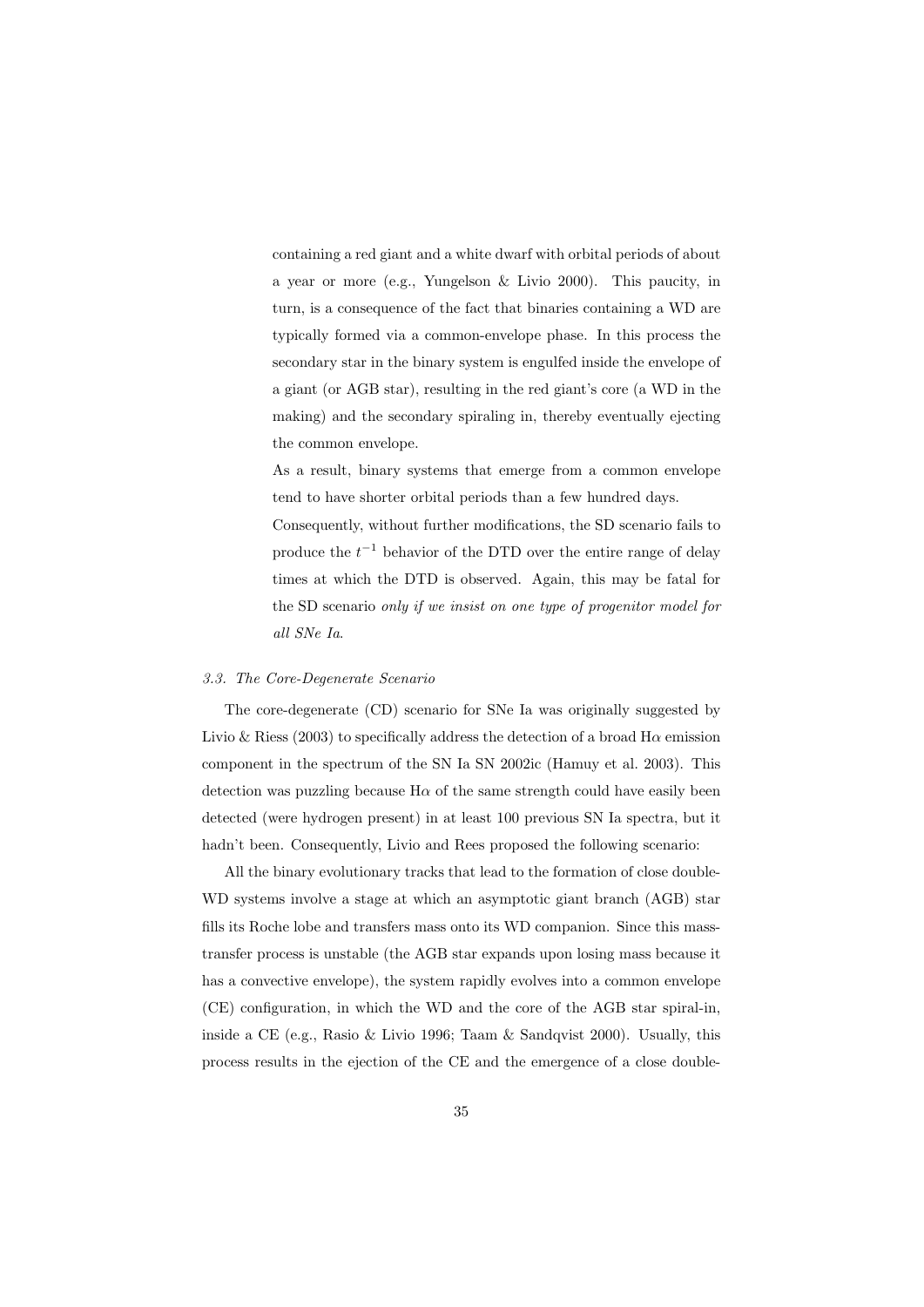WD system (initially the core of the AGB star is a subdwarf, which becomes a WD upon cooling and shrinking). Livio & Riess (2003) proposed that in the case of SN 2002ic, the WD and the core merged, and the explosion ensued while there was still CE material around, for the SN ejecta to interact with.

This scenario has later been picked up and expanded upon by Soker and collaborators (e.g., Kashi & Soker 2011; Ilkov & Soker 2012) to constitute a potential progenitor scenario for SNe Ia in general. The idea is that the WD merges with the core of the AGB star within less than  $\sim 10^5$  yr after the initiation of the CE phase (potentially still in a planetary nebula phase), while the core (which is sometimes more massive than the WD) is still relatively large and hot.

In the CD scenario, the merged product is a super-Chandrasekhar object, but it doesn't explode because it is supported by rotation (e.g., Yoon & Langer 2005). Consequently, most of the delay time between the binary formation and the SN explosion in the CD scenario is supposed to be caused by the spin-down time (through a magneto-dipole radiation torque) of the merger product.

We should recall that rotational support as a means to achieve super-Chandrasekhar WDs and/or to delay the explosion has also been suggested in the context of other scenarios, such as the SD version (e.g., Di Stefano, Voss & Claeys 2011; Tornambé & Pirsonti 2013; Hachisu, Kato & Nomoto 2012) that involves a spin-up/down mechanism designed to allow the companion star to shrink. The stability (or not) of such differentially rotating configurations is not entirely clear (e.g., Yoon & Langer 2005; Piro 2008; Hachisu et al. 2012). We should also note that ultramagnetized WDs, which were purported to have a higher maximum mass limit (than the standard Chandrasekhar mass), were later shown to be unstable (Coelho et al. 2014). We shall discuss this issue further when we'll consider super-Chandrasekhar models in Section 4.

#### 3.3.1. Strengths of the Core-Degenerate Scenario

The main strengths of the CD scenario are the following:

(1) Since the explosion is expected to occur only after the merged product of the WD and the core of the AGB star has spun down, and since this spin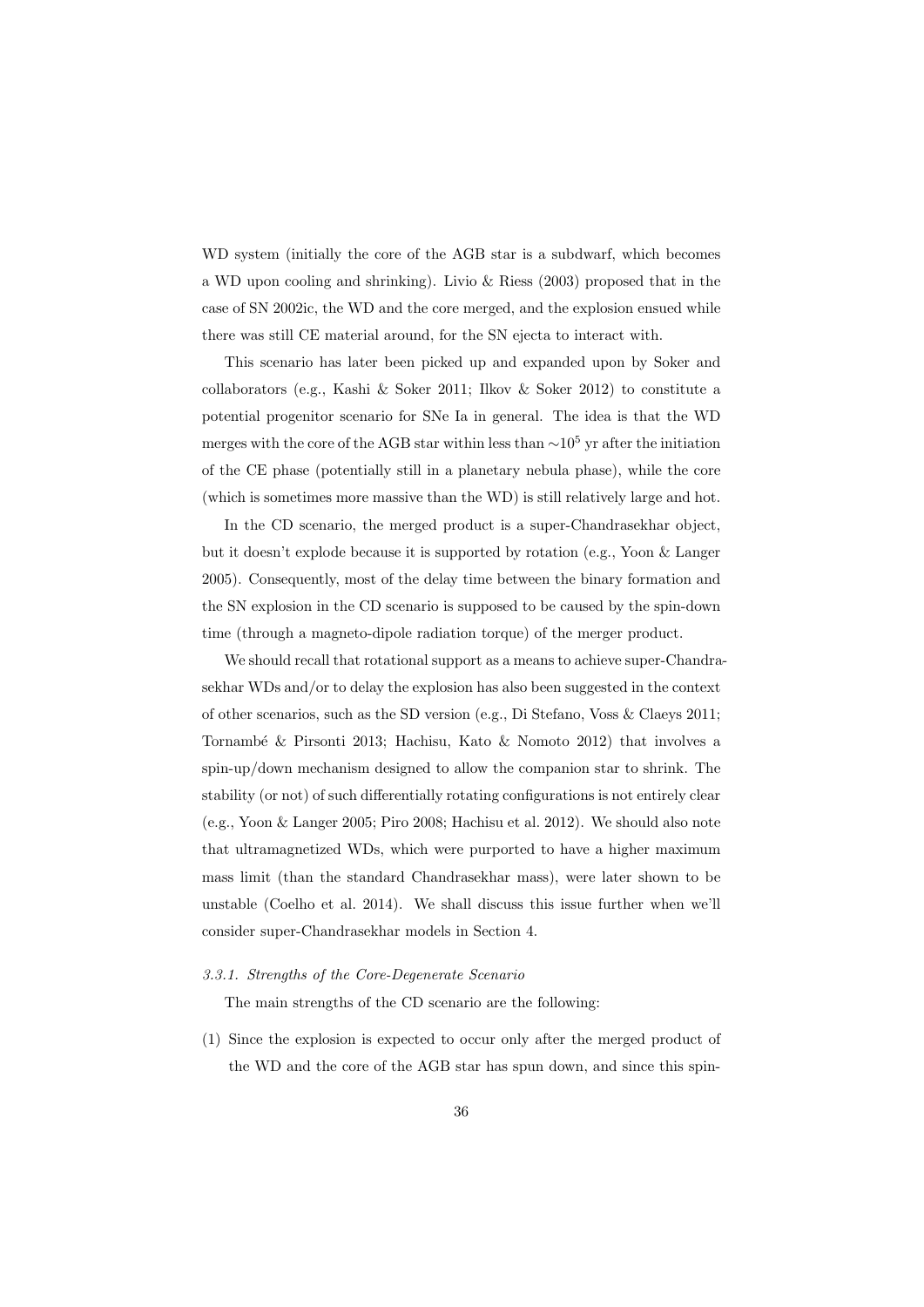down period may take a long time (in principle at least, although Meng & Podsiadlowski 2013 argued on empirical grounds that it may be shorter than  $10<sup>7</sup>$  yr), the fact that neither a companion nor evidence for any circumstellar hydrogen was found in many SNe Ia can be explained. Material from the common envelope could have long dispersed and the explosion itself involves only one isolated WD. This could also explain the near spherical symmetry of most supernova remnants of SNe Ia.

- (2) At the same time, in cases in which the spin-down time is relatively short (assuming that a wide range in spin-down times is possible), the presence of a relatively massive  $(\gtrsim 1 M_\odot)$  surrounding shell of circumstellar hydrogen (as in the case of SN 2002ic and PTF 11kx) is also possible. In fact, Tsebrenko & Soker (2015) have even argued that some SNe Ia may have exploded inside planetary nebulae (the ejected outer layers of AGB stars that are ionized by radiation from the central hot core). The CD scenario provides a natural mechanism for the subclass of SNe Ia, known as SNe Ia-CSM, because they show signs of the SN ejecta ramming into a dense circumstellar medium (see Section 4). Most recently, even x-ray emission was detected from SN 2012ca (Bochenek et al. 2017).
- (3) As we have noted earlier, detailed observations of the relatively close SN 2011fe indicate that the fastest moving ejecta are composed almost exclusively of carbon (Mazzali et al. 2014). It has been shown that if the delay time is sufficiently long ( $\tau_{delay} \gtrsim 1.4$  Gyr), the WD crystallizes, with the denser oxygen-rich solid sinking down, and the outer layers becoming rich (∼90% by mass) in carbon (Soker, García-Berro, & Althaus 2013). We should note, however, that crystallization may lead to the WD undergoing an accretion-induced-collapse into a neutron star instead of an SN Ia explosion (e.g., Nomoto & Kondo 1991).
- (4) The line-of-sight to highly reddened SNe Ia shows peculiar continuum polarization, steeply rising toward blue wavelength and peaking at  $\lambda \lesssim 0.4 \mu m$ . Since some proto-planetary nebulae have similar polarization curves, it has been speculated that this indicates an explosion during the post-AGB phase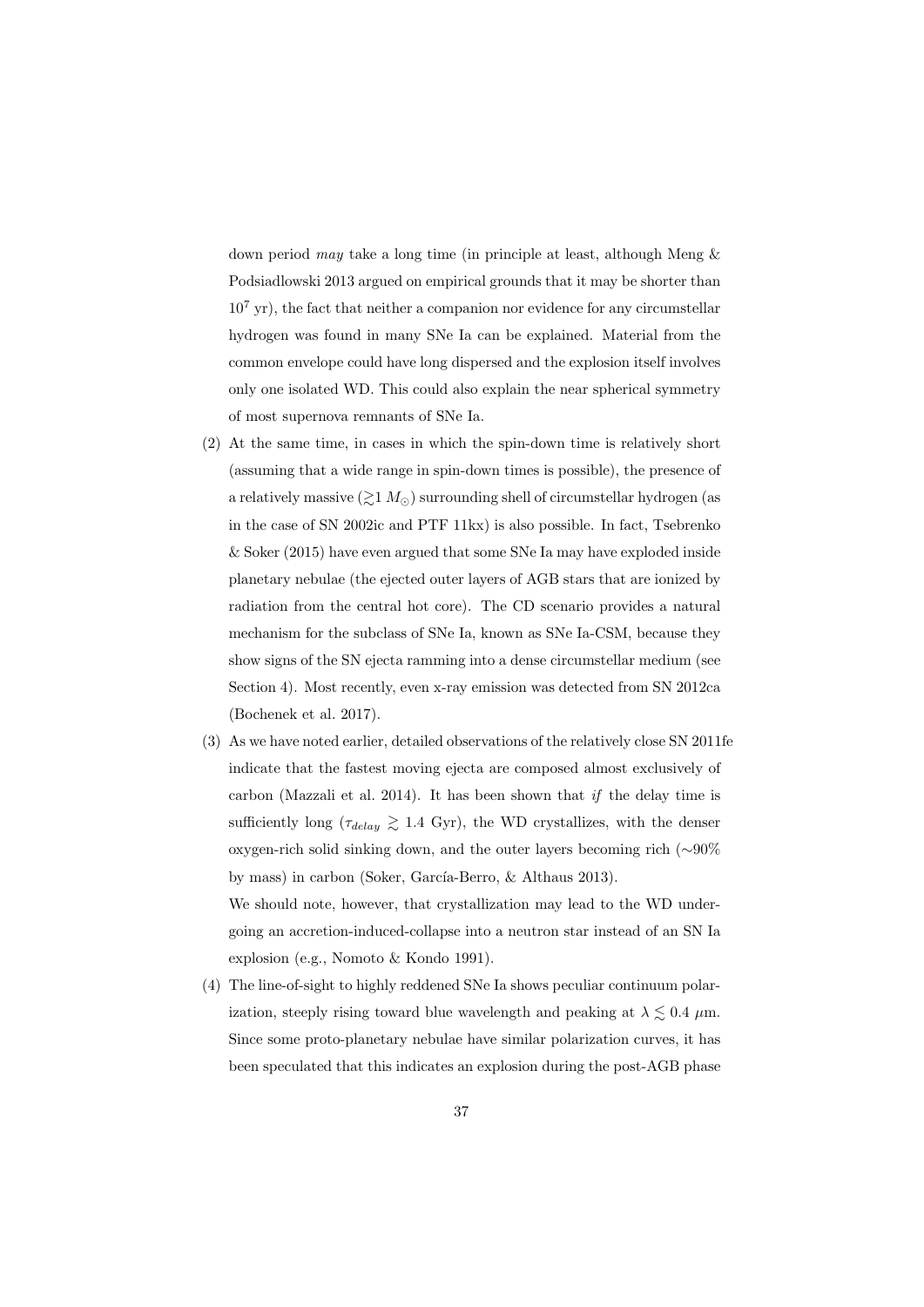(of the companion), thereby supporting the CD scenario (Cikota et al. 2017).

## 3.3.2. Weaknesses of the Core-Degenerate Scenario

The principal weaknesses of the CD scenario are the following:

- (i) Perhaps the biggest weakness is the fact that to date there are no detailed simulations of the process of the merger of a WD with the core of an AGB star (for a preliminary simulation see Aznar-Siguán et al. 2015). Consequently, it is actually not clear whether such a merger indeed results in anything that resembles an SN Ia explosion (including, e.g., the amount of <sup>56</sup>Ni produced).
- (ii) Given the uncertainties in the merger process and the fact that rotation can in principle support a super Chandrasekhar mass, it is not obvious that the explosion typically occurs when the WD has a Chandrasekhar mass (and not at super-Chandrasekhar masses). If this process indeed more naturally produces explosions in WDs that have a super-Chandrasekhar mass, then it cannot account for the majority of SNe Ia.
- (iii) While the spin-up/spin-down scheme has also been invoked in the context of the SD scenario (e.g., Di Stefano, Voss & Claeys 2011; Justham 2011; Yoon & Langer 2005; Hachisu, Kato & Nomoto 2012) to account for the apparent absence of circumstellar hydrogen in a number of well-studied SNe Ia, the precise processes involved in the spin-up and spin-down phases are highly uncertain (the induced compression in white dwarfs, caused by the loss of angular momentum, was studied e.g., by Boshkayev et al. 2016). Observations of other systems that involve accreting white dwarfs, such as cataclysmic variables, present a somewhat ambiguous picture as to whether the WDs can truly reach significantly super-Chandrasekhar masses. For example, for spin-up to be achieved in these systems at all, the accreting WD has to avoid nova eruptions and accretion at rates that produce expansion to giant dimensions, otherwise the interaction between the WD and the envelope results in spin-down (e.g., Livio & Pringle 1998). Similarly, it is not clear whether the WD will be forced to rotate as a rigid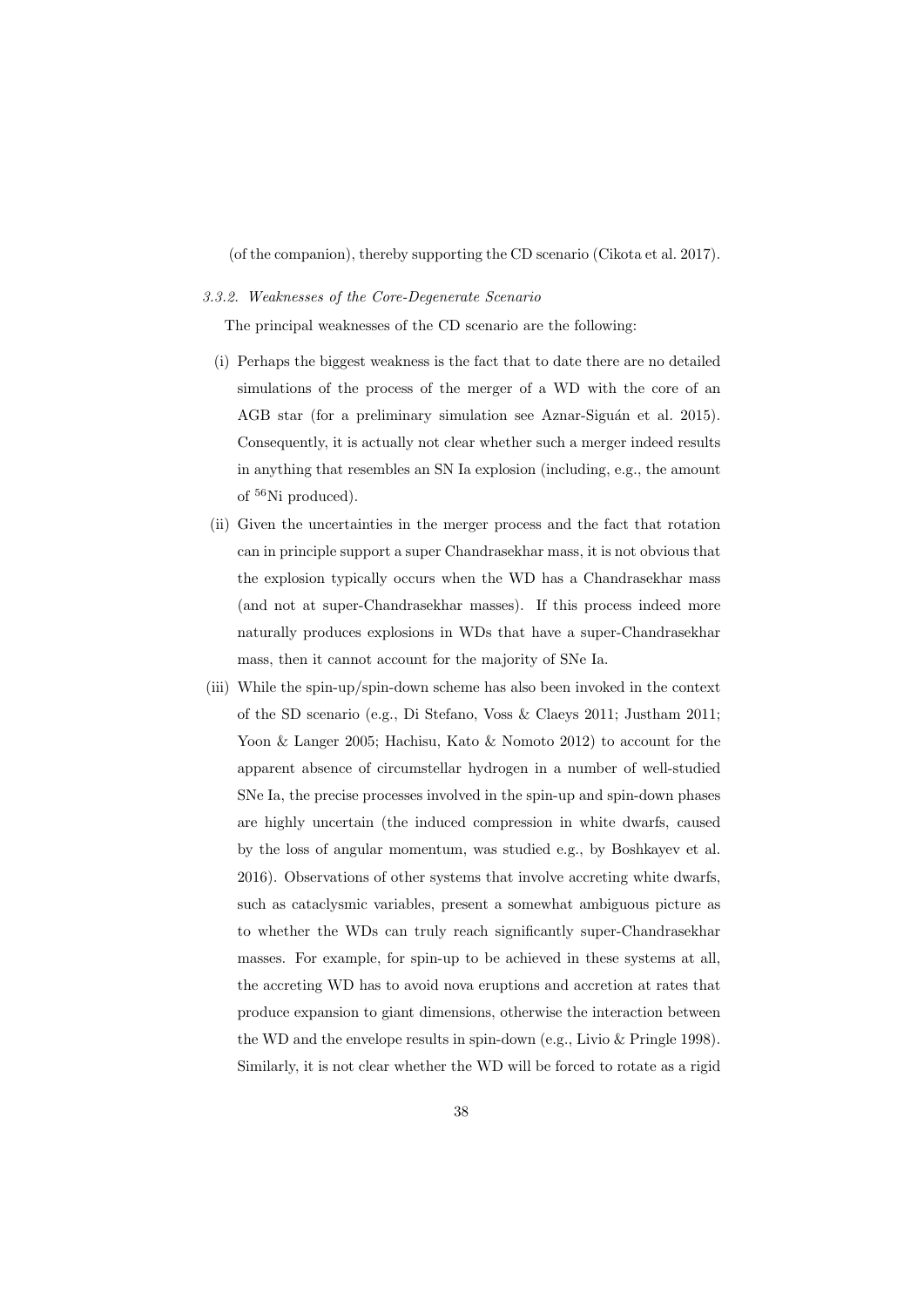body (e.g., through the baroclinic instability, Piro 2008), in which case the maximal mass that can be rotationally supported is only slightly higher than the Chandrasekhar mass, or whether it can rotate differentially (e.g., Yoon & Langer 2005). As a consequence of these uncertainties, it is not obvious that the CD scenario can indeed work as conceived.

(iv) There is no known compelling reason why the CD scenario should produce a Delay Time Distribution that is proportional to  $t^{-1}$  (or even  $t^{-1.5}$ , as suggested by Heringer et al. 2017), although any scenario in which the time to explosion is a steeply decreasing function of some parameter should produce such a DTD.

#### 3.4. The Double-Degenerate  $(DD)$  Scenario

#### 3.4.1. Tidal Mergers Involving an Accretion Phase

In the original double-degenerate scenario, two CO WDs of different masses in a binary system are brought together by the emission of gravitational radiation (Webbink 1984; Iben & Tutukov 1984). The total mass of the system is assumed to exceed the Chandrasekhar mass. Once the lighter of the two WDs (which has a larger radius) fills its Roche lobe, a dynamically unstable masstransfer process ensues, and the mass donor is totally tidally disrupted within a few orbital periods (tens of seconds), to form a massive disk around the primary WD (e.g., Rasio & Shapiro 1994; Pakmor et al. 2012; Shen et al. 2012; Mall et al. 2014).

The subsequent evolution of this configuration depends largely on the precise WD masses and on the accretion rate from the disk onto the primary WD. Given that in this scenario the accretion is of carbon- and oxygen-rich material (thus avoiding altogether nova eruptions and helium shell flashes), it has been shown that at least under some conditions the merger can lead to central carbon ignition and an SN Ia (e.g., Yoon et al. 2007; Sato et al. 2015).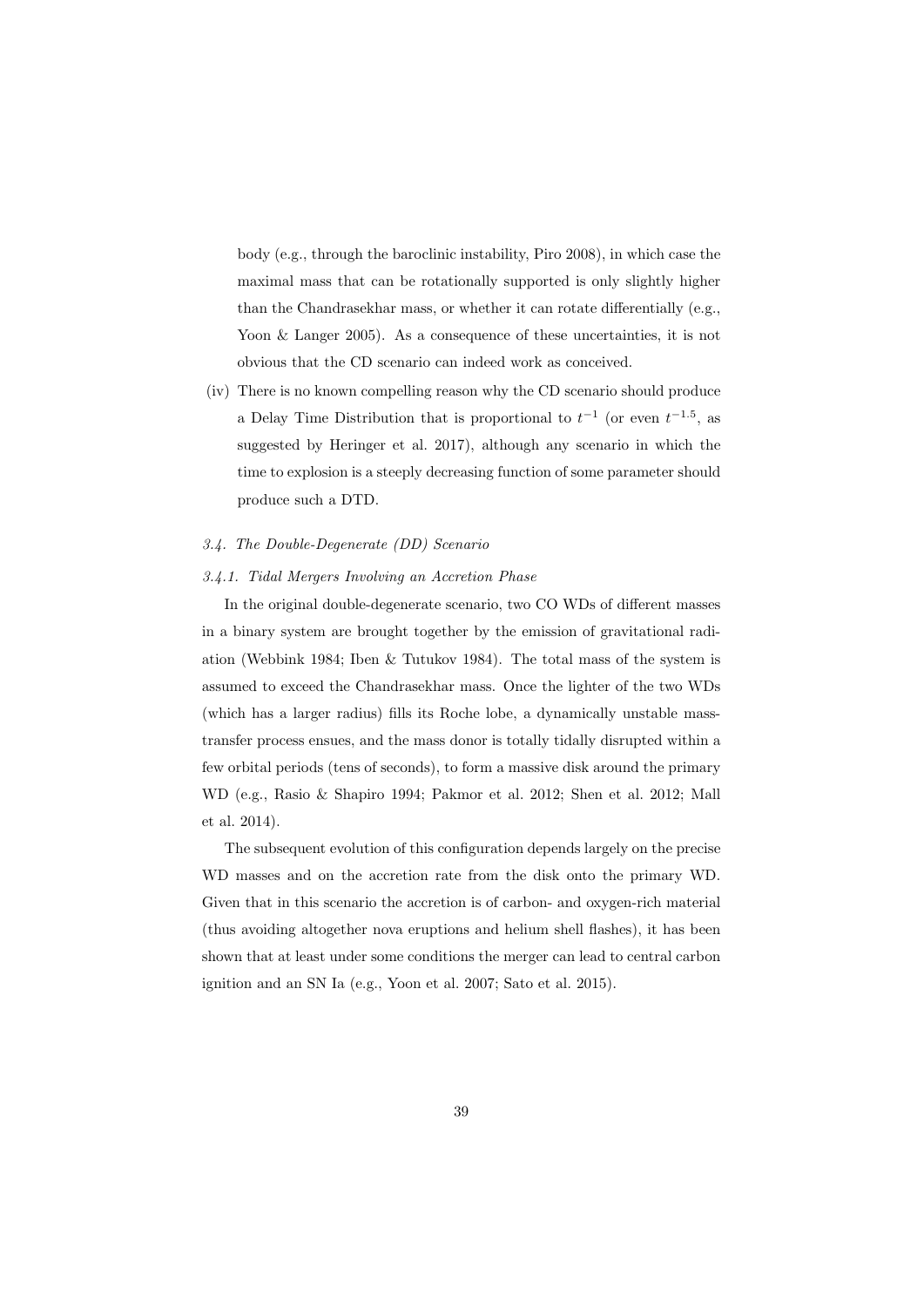#### 3.4.2. Violent Mergers

Since the merger of two WDs is a complex hydrodynamical process, understanding its details requires high-resolution 3D simulations. A few recent such simulations revealed that carbon detonation can occasionally occur due to compressional heating (for example, where an accretion stream hits the surface of the primary WD) during a violent merger phase (e.g., Pakmor et al. 2012; Raskin et al. 2014; Don et al. 2014; Sato et al. 2015). Sato et al. (2015) investigated the range of masses of the merging WDs that can lead to an SN Ia explosion through such a violent verger, and concluded that those happen when both WDs have relatively high masses, in the range 0.9  $M_{\odot} \lesssim M_{\rm WD} \lesssim 1.1$   $M_{\odot}$ . They also found that for primary masses in the range 0.7  $M_{\odot} \lesssim M_1 \lesssim 0.9$   $M_{\odot}$ , but when the total mass of the two components still exceeds the Chandrasekhar limit, dynamical carbon ignition does not occur during the merger itself. Nevertheless, if carbon is not ignited off-center during the accretion phase, central carbon ignition still occurs, followed by an SN Ia explosion.

#### 3.4.3. Third-Body-Induced Collisions

Since violent collisions can (in principle at least) produce SNe Ia, it is only natural to also consider head-on collisions that do not result from the spiralingin of two WDs due to gravitational radiation losses. Such collisions can occur either in unusually dense stellar environments, or as a result of a third body that influences the orbit of a binary WD system. The first situation may arise, for instance, in globular clusters (e.g., Rosswog et al. 2009; Raskin et al. 2010; Lorén-Aguilar, Isern & García-Berro 2010), but it is quite clear that it cannot account for the majority of SNe Ia, in terms of the expected rates of such collisions.

The idea that a third, main-sequence star, in a hierarchical-triple system containing a binary WD can induce Kozai-Lidov oscillations in the inner binary, driving it to high eccentricity and collision, was first introduced by Thompson (2011). Basically, the two orbits (of the binary WD and of the more distant main-sequence star) torque each other and exchange angular momentum, and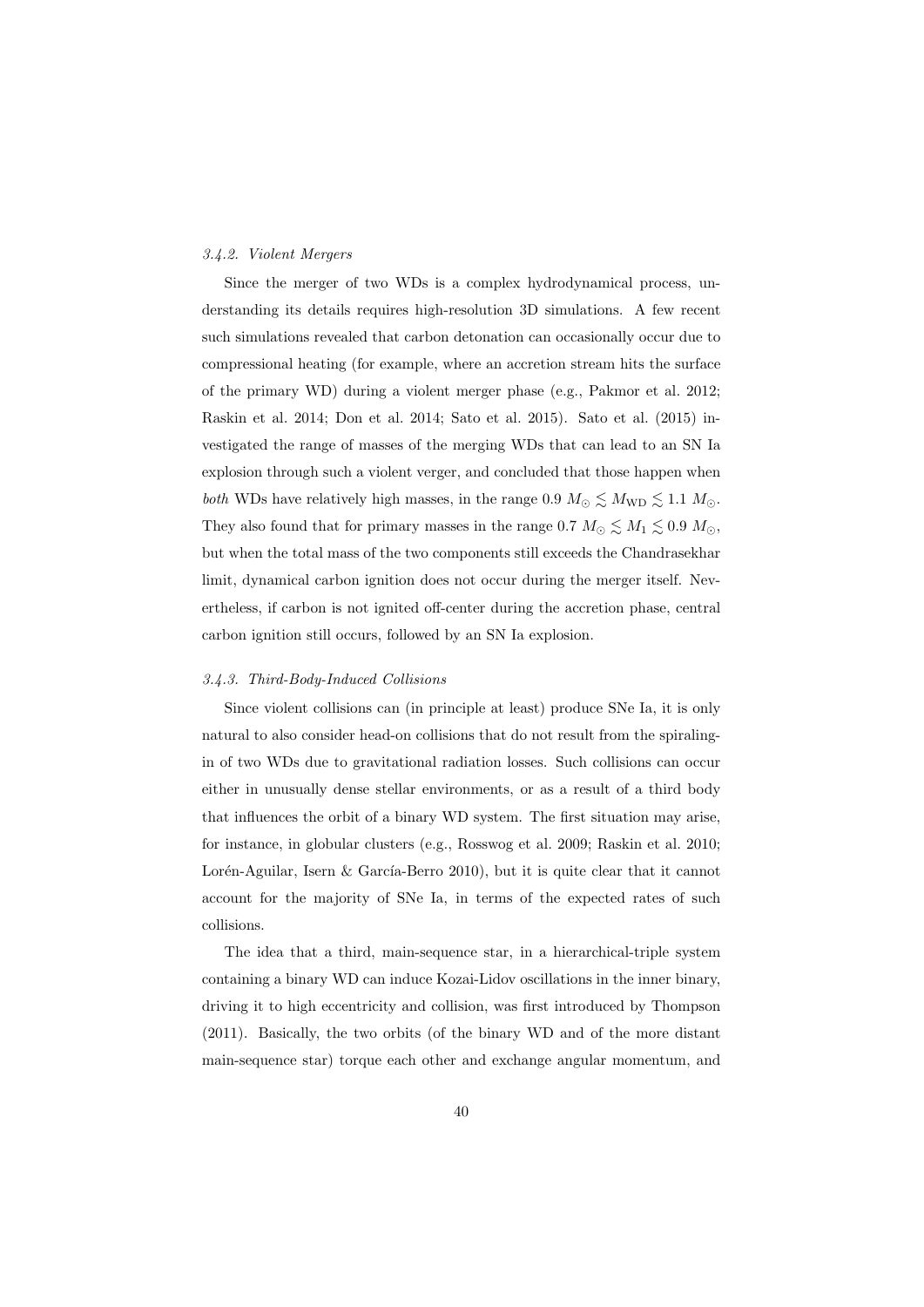for highly inclined triple systems large amplitude oscillations of the eccentricities can be produced. Katz  $\&$  Dong (2012) showed that WD–WD binaries with a semi-major axis of  $a \sim 1$ –300 AU orbited by a third body with a pericenter ratio  $r_{p,out}/a \sim 3$ –10, have a chance of a few percent to experience a head-on collision within 5 Gyr. Kushnir et al. (2013) further suggested that this could be the main scenario leading to SNe Ia.

### 3.4.4. Strengths of the Double-Degenerate Scenario

The main strengths of the DD scenario (in its three different variants) are the following:

- (1) Double-degenerate systems are a natural product of binary star evolution following one or two common envelope events, and such systems have been detected observationally (e.g., Iben & Tutukov 1984; Iben & Livio 1993; Saffer, Livio & Yungelson 1998; Roelofs et al. 2010).
- (2) The merger or collision of two WDs in a close binary system is likely to produce some significant outcome (an explosion, a very compact object, or a giant like the objects known as R Cr Br stars).
- (3) A merger or collision of two WDs would be generally consistent with the non-detection of circumstellar hydrogen, the non-detection of a companion star in the relatively close supernovae SN 2011fe and SN 2014J (although see some reservations about WD mergers in the case of SN 2011fe; Levanon, Soker  $& García-Berro 2015$ , and the null detection of a companion in the supernova remnant SNR 0509–67.5 in the LMC.
- (4) The behavior of the Delay Time Distribution is obtained naturally for two WDs brought together by the emission of gravitational radiation, at least for a certain range of delay times (e.g., Yungelson & Livio 2000). The distribution of the separation, a, of main-sequence binaries behaves roughly as  $dN/da \sim a^{-1}$  (e.g., Duquennoy & Mayor 1991). Populations synthesis simulations of the evolution of binary systems show that the separations of binary WD systems that emerge from common envelope evolution have a similar distribution (e.g., Toonen, Nelemans & Portegies Zwart 2012). The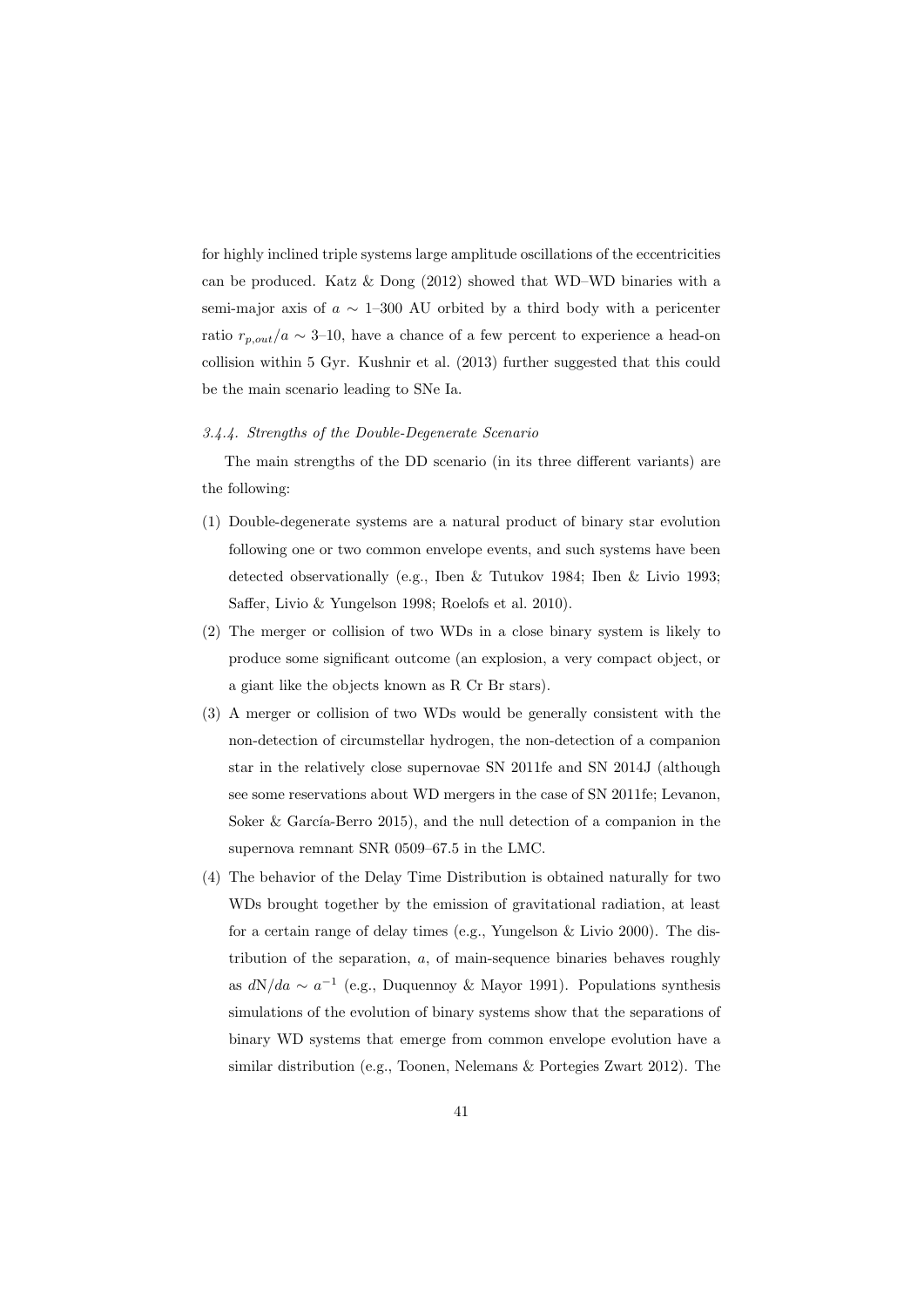delay time till the mergers of such double WD systems is determined primarily (except for delays shorter than about 1 Gyr, see below) by the timescale of the orbit's decay due to gravitational radiation,  $t \sim a^4$ . Consequently, merging WDs have a delay-time-distribution (for delay times longer than 1 Gyr)  $dN/dt = dN/da \ d a/dt \sim t^{-1}$ , in clear agreement with the observations of the DTD (as we have noted earlier, Heringer et al. 2016 find under some simplifying assumptions  $t^{-1.5}$ ). We should note that in the variant in which a WD–WD direct collision is triggered by a third-body main-sequence perturber in a triple system, the time to collision behaves like  $t \sim a^{5/2}$  (Katz & Dong 2012). This again produces a DTD that is approximately proportional to  $t^{-1}$ , even if the distribution of the separations of WD binaries in triple systems is not precisely  $dN/da \sim a^{-1}$ .

For short delay times, the delay time is determined primarily by the mainsequence lifetime of the lighter of the two (WD-producing) main-sequence stars, and by the evolution of the initial binary. Consequently, for delay times shorter than ∼1 Gyr (corresponding to the lifetime of 2–3  $M_{\odot}$  stars), the distribution behaves like the production rate of WDs, which is proportional to  $t^{-1/2}$  (Pritchet, Howell & Sullivan 2008).

(5) Numerical simulations of the head-on collision of two 0.7  $M_{\odot}$  WDs, induced by a third body perturber, for instance, have shown that a detonation ensues, and that as much as 0.56  $M_{\odot}$  of <sup>56</sup>Ni can be synthesized, in agreement with observations of typical SNe Ia (Kushnir et al. 2013). In addition, Dong et al. (2015) have shown that in two (or possibly three) SNe Ia (out of  $\sim$ 20), double-peaked line profiles have been observed in their nebular spectra. Dong et al. argued that these double-peaked profiles reflect a bi-modality in the velocity distribution of the  ${}^{56}$ Ni in the ejecta. Such a bi-modality is naturally expected in a direct collision of two WDs, as the two WDs detonate, and indeed it was demonstrated in the numerical simulations.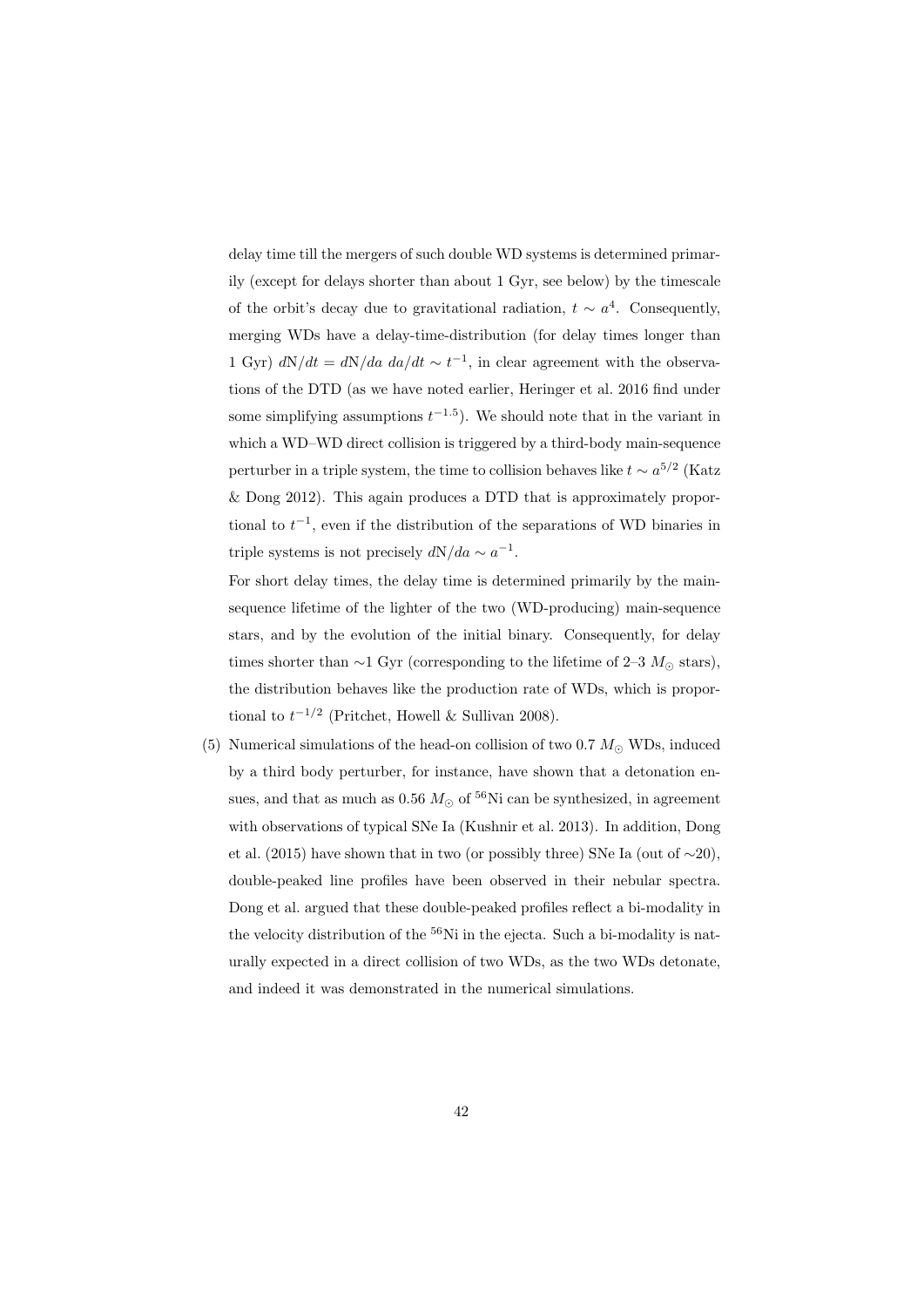#### 3.4.5. Weaknesses of the Double-Degenerate Scenario

In spite of the interesting attributes of the various possible channels of the DD scenario, they also have several clear weaknesses.

- (i) One significant weakness is theoretical: in what is perhaps its most straightforward variant, the DD scenario appears to be leading to an accretioninduced collapse (AIC), rather than to an SN Ia. This is the path in which the lighter WD is tidally disrupted to form a disk around the primary, and carbon is ignited at the boundary between the accretion disk and the heavier WD (e.g., Mochkovitch & Livio 1989, 1990; Saio & Nomoto 1998). Sato et al. (2015) found that such AICs are obtained for a primary mass in the range 1.0–1.1  $M_{\odot}$  and a secondary mass in the range 0.5–0.7  $M_{\odot}$ . Comparing their results to the distribution of WD masses (e.g., Kleinman et al. 2013) and the merger rates obtained in population synthesis simulations (Badenes & Maoz 2012), Sato et al. argued that the DD scenario can account only for  $\leq 9\%$  of the Galactic rate of SNe Ia.
- (ii) The DD scenario that invokes triple stellar systems to prompt a collision also involves a number of serious uncertainties. First, it is far from clear that a sufficient number of double white dwarf systems will find themselves in triples with the appropriate orbital elements. This is due both to the general frequency of triple stellar systems (which is at the 10–20% level, e.g., Leigh & Geller 2013), and to the fact that the inner pair in a hierarchical triple might collide already when the stars are on the main sequence (e.g., Hamers et al. 2013). In fact, a recent study on the statistics of wide-orbit double-degenerate systems has placed a tight constraint on the viability of the WDs collision model as the primary channel for SNe Ia (Klein & Katz 2017). The study found that ∼10% of the wide-orbit binary WD systems should end up in a collision to account for the SNe Ia rate. This is in tension with the estimate that only a few percent of triple systems with wide-orbit double WDs having the right hierarchy lead to a collision (Katz & Dong 2012). Observations with the Gaia Space Obser-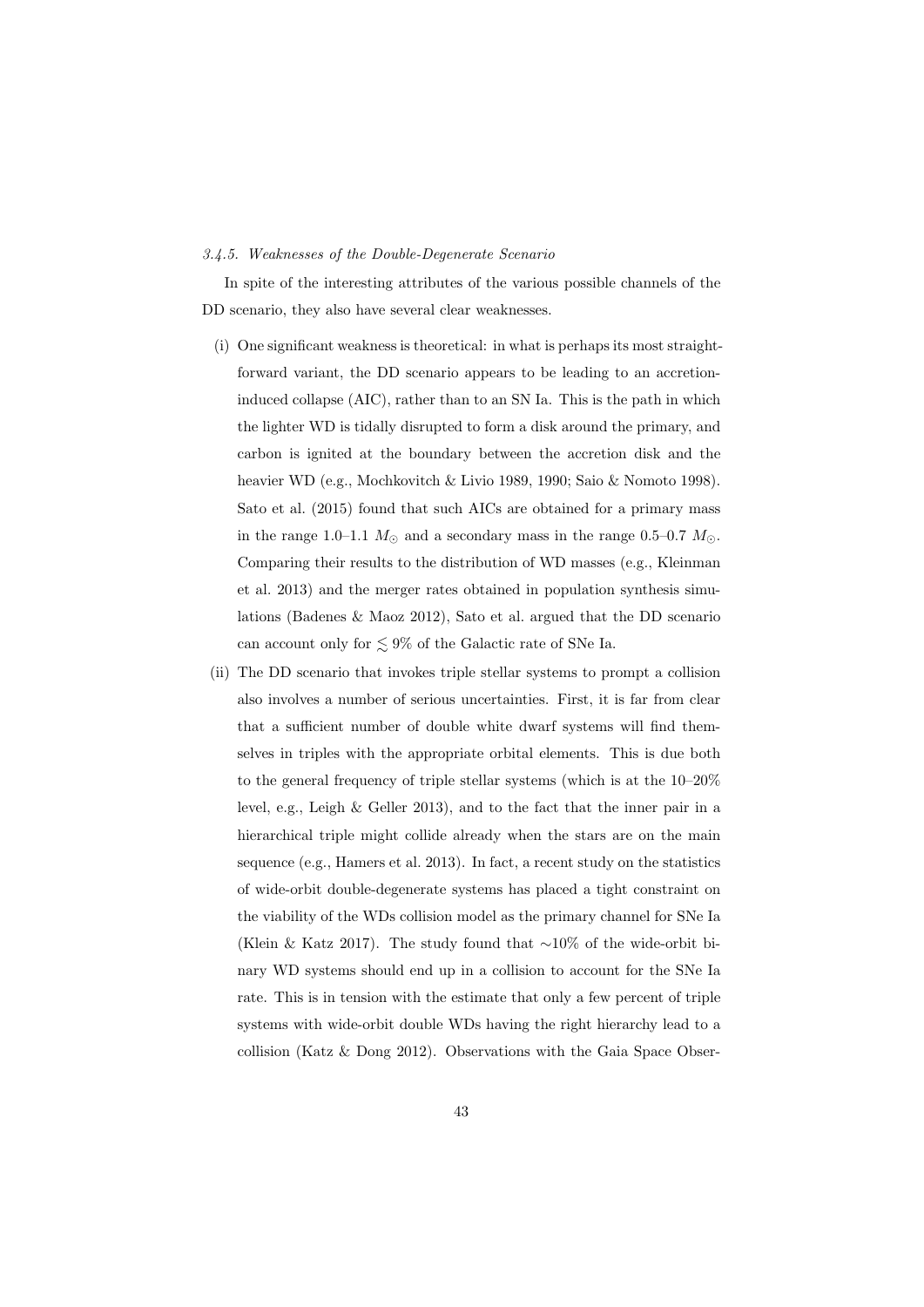vatory should give a clearer picture as to whether the statistics of triple systems support the DD collision induced by a third star scenario.

The precise outcome of triple-induced WD collisions that are not precisely head-on is also not entirely clear, even though preliminary simulations seem to indicate that very similar detonation are obtained for values of  $r/(R_1 + R_2)$  of up to 0.5 (where r is the impact parameter and  $R_1, R_2$ the radii of the two WDs), and for higher values of this ratio no explosion ensues (D. Kushnir, private communication).

Note also that in violent mergers any one of the exploding WDs is in fact at a sub-Chandrasekhar mass. This reflects on the density at which ignition and flame propagation occur. It is not clear, therefore, that the precise velocity distributions observed in normal SNe Ia can be produced (see discussion in Section 2.2).

In addition, synthesis of neutron-rich Fe group isotopes is very difficult, if not impossible, if  $M_{\text{WD}} < M_{ch}$ . It is not clear if the same difficulty applies also to the third-body-induced-collision scenario, since in the collision process itself there is adiabatic compression and also the density jumps by a factor 4 due to the shock wave. Whether this is sufficient to compensate for the central density being lower than in a Chandrasekhar mass WD will require further investigation (e.g., it turns out that  $58$ Ni can be produced if one assumes the presence of small amounts of  $22Ne$ .

(iii) Other than the double-peaked line profile mentioned above (in at most 3 out of 20 SNe Ia; Dong et al. 2015), SNe Ia generally exhibit a fairly high degree of spherical symmetry. Violent mergers and collisions, on the other hand, produce asymmetrically structured ejecta, which in turn produce variations as a function of viewing angle far and beyond those observed in the spectra and light curves. In particular, Bulla et al. (2016) have shown that a violent merger of two CO white dwarfs has serious difficulties in reproducing the very low polarization levels commonly observed in normal SNe Ia (e.g., Wang & Wheeler 2008; highly polarized events, such as SN 2004dt are rate, e.g., Leonard et al. 2005; Wang et al. 2006).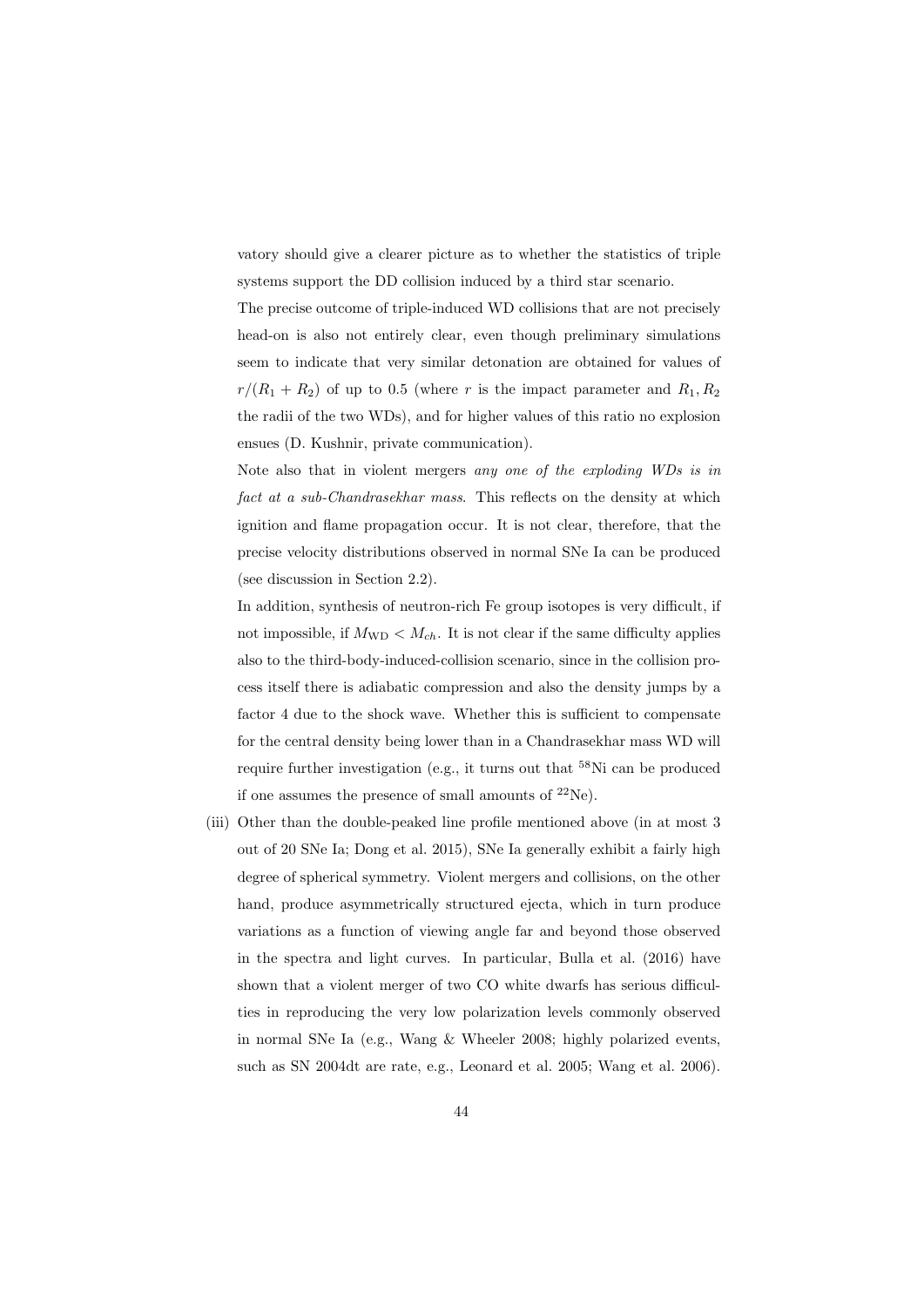In general, the percentage of polarized flux is expected to scale with the projected axis ratio of the source of the photons. Since the continuum polarization is generally not more than a fraction of a percent (e.g., Wang & Wheeler 2008), a very slight asymmetry is indicated (and even that only in the outer parts of the expanding photosphere). Similarly, a recent survey of polarization measurements concluded that the delayed detonation model for the explosion (Nomoto 1982; Khokhlov 1991) could explain the existing observations (Meng, Zhang, & Han 2017; see though Cikota et al. 2017).

The morphology of normal SNe Ia is also generally consistent with spherical symmetry as is the morphology of most SNe Ia remnants, again in contrast with expectations from violent mergers or collisions. This is the situation, for instance, with the relatively well-observed normal supernovae SN 2011fe and SN 2012fr (e.g., Maund et al. 2013; Soker, Garcia-Berro & Althaus 2014). We should note though that spectropolarimetry studies of the subluminous SN 2005ke and SN 1999by did indicate deviations from spherical symmetry in these systems (e.g., Patat et al. 2012; Howell et al. 2001).

#### 4. Additional Subclasses

Over the years, observations showed that in addition to the "normal" SNe Ia there are several subclasses of outliers, as well as a considerably larger diversity than originally realized (see, e.g., Taubenberger 2017). At first, those included supernovae that were somewhat brighter than the norm, of which SN 1991T was a prominent member, and supernovae that were dimmer than the norm, like SN 1991bg. SN 1991T was very luminous, and showed spectra dominated by lines of doubly ionized species (in particular Fe  $\text{III}$ ) at early times (Filippenko et al. 1992a; Phillips et al. 1992). The high ionization was explained by the larger  $56$ Ni mass (Ruiz-Lapuento et al. 1993) and by the wider distribution of  $56$ Ni in velocity (Mazzali, Danziger & Turatto 1995; Sasdelli et al. 2014). At late times,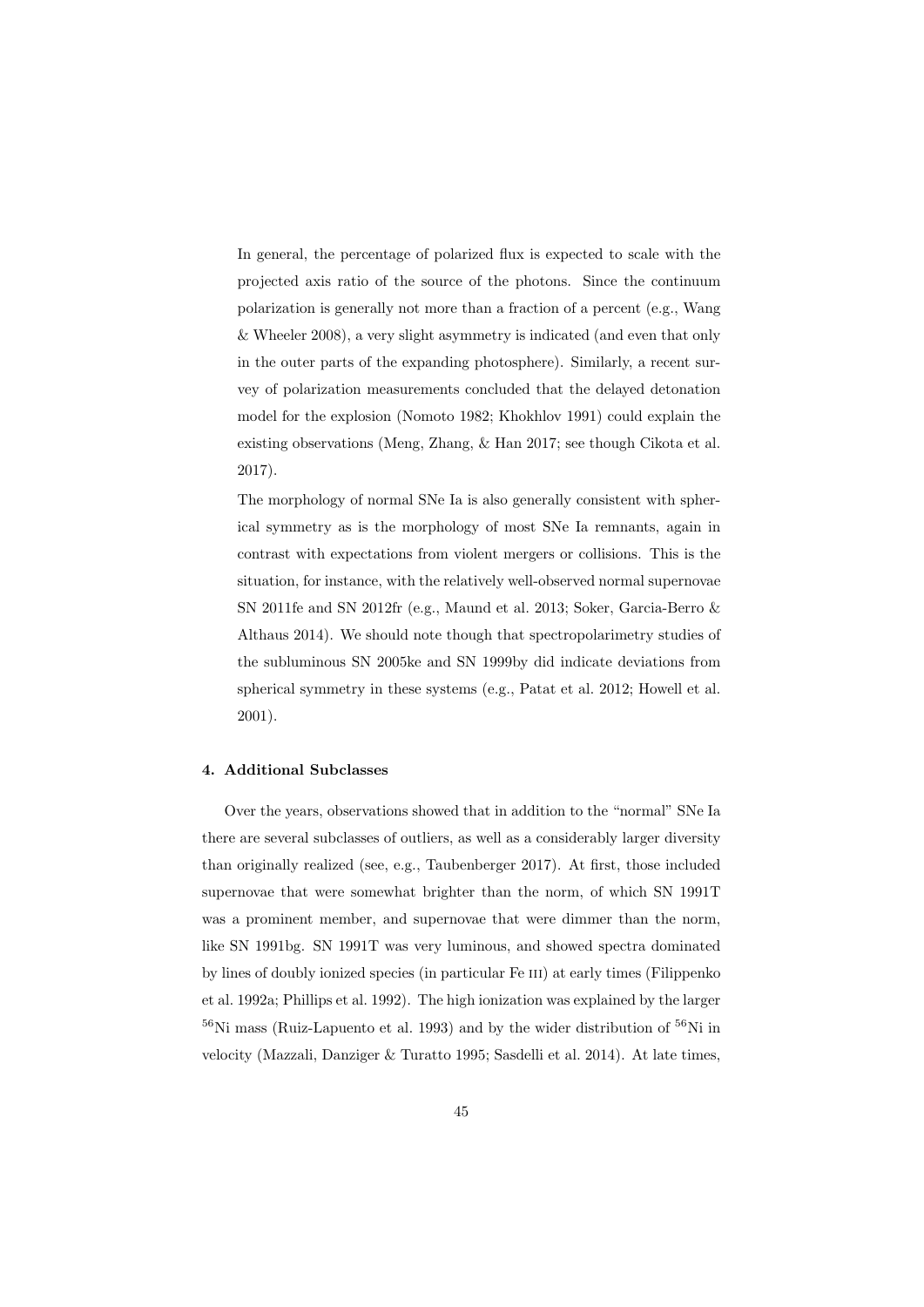however, SN 1991T looks similar to normal SNe Ia, apart from the higher flux. The mass of <sup>56</sup>Ni has been estimated to be close to 1  $M_{\odot}$  (Mazzali et al. 2007), indicating very efficient burning of a likely  $M_{ch}$  progenitor, or possibly a slightly overmassive progenitor. After SN 1991T, other SNe have been found that have properties intermediate between SN1991T and normal SNe Ia (e.g., SN 1999as; SN 1999ac), and some that are even more extreme in being burned to <sup>56</sup>Ni such as SN 2011hr (Zhang et al. 2016).

At the opposite end of the luminosity range, SN 1991bg showed a rapidly evolving light curve and strong Ti  $\text{II}$  lines (Fillipenko 1992b; Leibundgut 1993). This was shown to be mostly the effect of temperature as a consequence of the low luminosity (Nugent et al. 1995; Mazzali et al. 1997). The late-time spectra of SN1991bg, however, behave differently from other SNe Ia, with a dramatic narrowing of the lines after  $\sim$ 200 days and the surviving of [Fe  $\text{III}$ ] lines, while [Fe ��] lines fade. This is indicative of a low density in the inner part of the ejecta, suggesting low mass(es) of the progenitor(s), possibly as the result of a WD merger (Mazzali & Hachinger 2012).

Later, three other subclasses have been identified. These included a group sometimes referred to as supernovae Type Iax, overluminous SNe Ia, and SNe in which there was evidence for interaction with a relatively dense circumstellar medium—SNe Ia-CSM.

SNe Iax are fainter than normal SNe Ia; they involve lower velocities, and have a bluer continuum at early phases. They do not obey the Phillips relation (e.g., Foley et al. 2009; Phillips et al. 2007).

Overluminous SNe Ia exhibit luminosities that seem to require a  $^{56}\rm Ni$  mass in excess of 1  $M_{\odot}$ , which, in turn, seems to correspond to a super-Chandrasekharmass white dwarf (e.g., Howell et al. 2006; Scalzo et al. 2010).

The third subclass, SNe Ia-CSM, exhibit strong Balmer lines in emission, most likely obtained as the SN ejecta ram into a dense CSM (e.g., Hamuy et al. 2003; Aldering et al. 2006; Silverman et al. 2013; Leloudas et al. 2015). In many respects these supernovae resemble the brighter-than-normal SN 1991T.

There are no unambiguous progenitor models for any of these subclasses.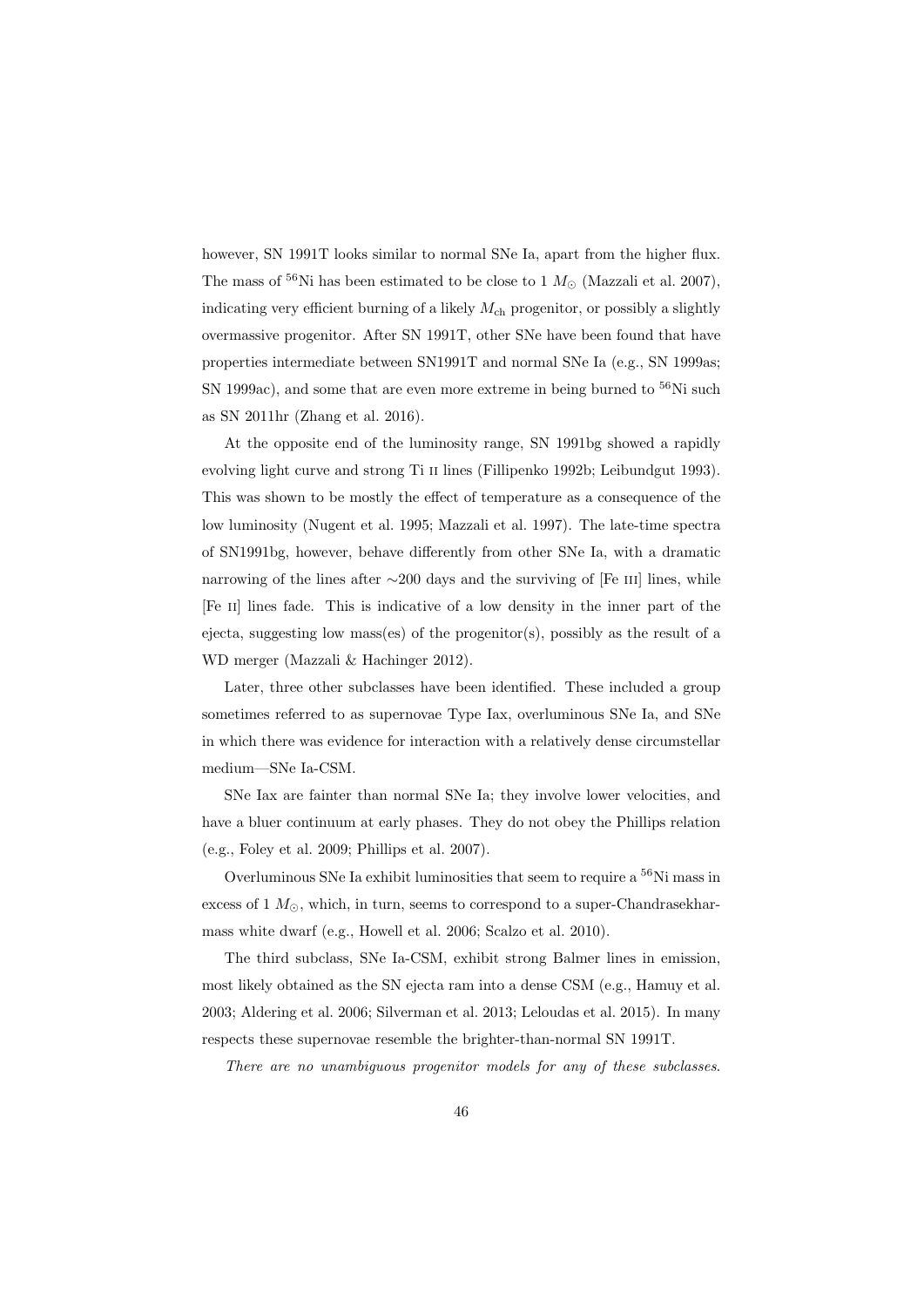However, several lines of evidence point to SNe Iax potentially being associated with the SD scenario. In particular, a companion may have been identified in a pre-explosion image of the SN Iax 2012Z (McCully et al. 2014), and postexplosion in the SN Iax 2008ha (Foley et al. 2014; which may, however, have been a core-collapse supernova; Valenti et al. 2009). Uncertainty still remains, since the putative companion in the case of SN 2012Z is a blue source, while in the case of SN 2008ha the candidate surviving companion is a red point source.

Another piece of evidence potentially suggesting an SD scenario for the progenitors of SNe Iax is the tentative detection of an infrared light echo (for at least excess of mid-IR emission) from the SN Iax 2014dt (Fox et al. 2016). An IR light echo is expected when photons from the explosion are re-emitted by dust grains in circumstellar material, and the existence of such material is generally expected in the SD scenario.

We should note that it has also been suggested that some of the fainter, less energetic events, such as SN 2002cx and SN 2005hk (dubbed SNe Iax) themselves may be associated with deflagrations that failed to transition into detonations (e.g., Sahu et al. 2008). A weak deflagration may not be able to obliterate the exploding WD, but rather it would leave behind a compact remnant (e.g., Kromer et al. 2013).

As we noted above, a number of SNe that show the characteristic spectrum of an SN Ia are so luminous that they seem to be incompatible with the explosion of a Chandrasekhar-mass WD. They are therefore generally referred to as super-Chandrasekhar supernovae. Following the first such event (Howell et al. 2006), a few other caes have been found, with SN 2007if (Yuan et al. 2010; Scalzo et al. 2010; Childress et al. 2011) and SN 2009dc (Taubenberger et al. 2011) being among the best observed. They exhibit a hot spectrum, similar to that of SN 1991T, which is in line with a high luminosity and a low velocity. The latter may be the consequence of a very high binding energy of a massive progenitor WD. For super-Chandrasekhar supernovae, models usually rely on the spin-up (during the accretion phase) spin-down (prior to the explosion) scenario, for the WD to achieve a super-Chandrasekhar mass. As we have noted earlier, these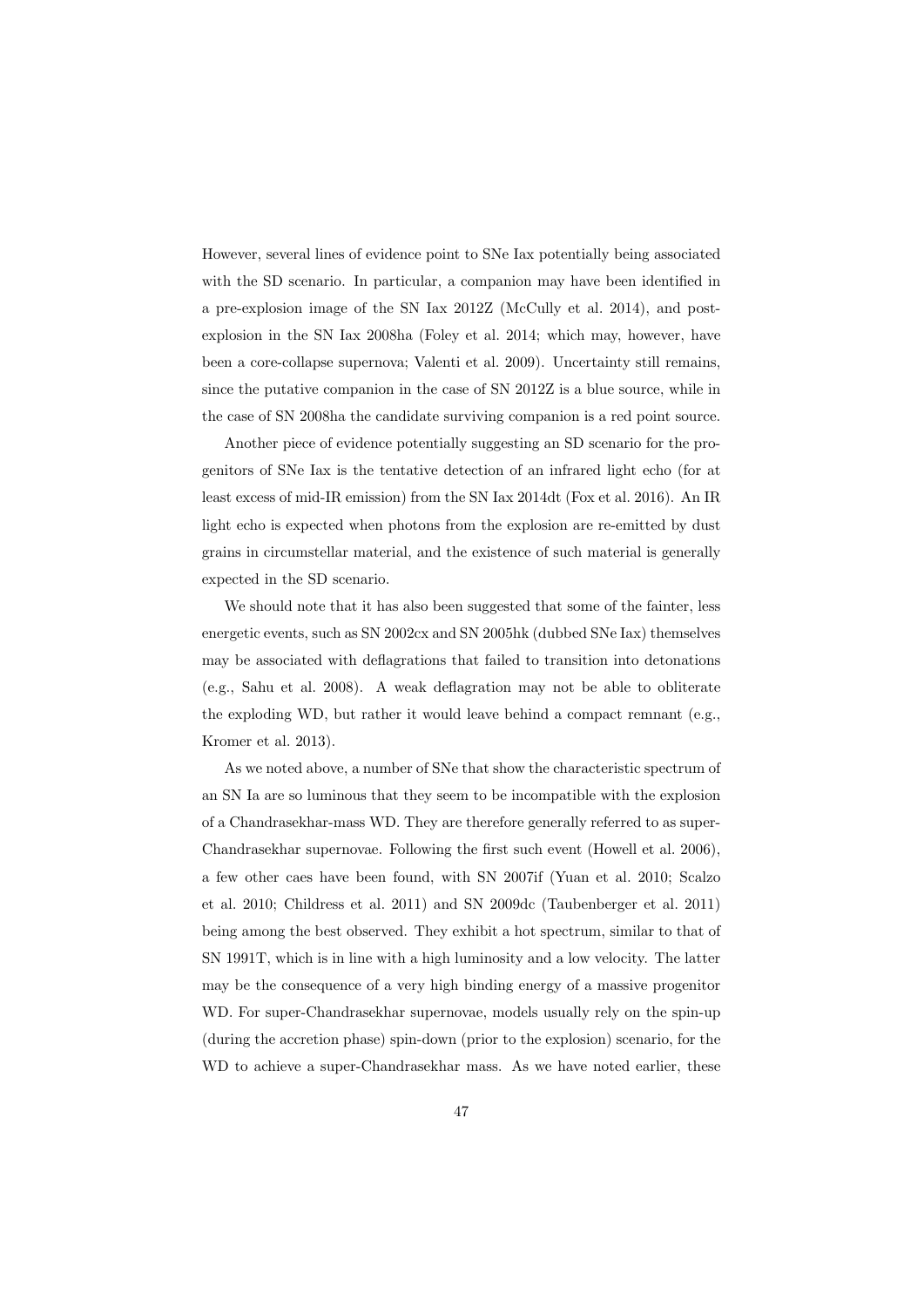models also typically assume that the spin-down phase is sufficiently long, so that any red giant donor (in the SD-scenario) would have had time to evolve to a hard-to-detect He white dwarf before the SN explosion.

We should note though that spectral models of super-Chandrasekhar supernovae have not been able to reproduce the combination of high luminosity, low velocities and high temperature. An alternative option was therefore presented (e.g., Hachinger et al. 2012), in which much of the flux is not caused by  $56Ni$ , but rather by the interaction of the SN ejecta with a hydrogen- and helium-poor CSM. A possible scenario might then be the violent merger of two massive WDs.

Finally, the SNe Ia-CSM require a substantial amount of mass to be lost before the supernova explosion. This is, in fact, most consistent with the coredegenerate scenario, though some extreme version of the SD scenario, involving high mass loss from a red giant, might work as well. There are some indications that SNe Ia-CSM may all be of the relatively bright SN 1991T type.

The general impression that one gets from this discussion of the minority subclasses is that it is conceivable that many (perhaps most) of these objects are the results of the SD (or possibly the CD) scenario. If confirmed, this would mark a fairly significant step forward in elucidating the nature of the progenitors of SNe Ia, even though it would still leave the majority, the more "normal" SNe Ia, to be explained.

We shall now present our tentative conclusions regarding the normal SNe Ia.

#### 5. Conclusions

As the current review clearly demonstrates, all the existing progenitor scenarios encounter difficulties, if viewed as comprehensive models for all Type Ia supernovae. In fact, partisans of particular models have been very successful in criticizing models other than their own. On one hand, this could be regarded as healthy scientific skepticism. On the other, it raises the question of whether it is at all reasonable to expect a single scenario to explain all SNe Ia, or to even be the dominant scenario.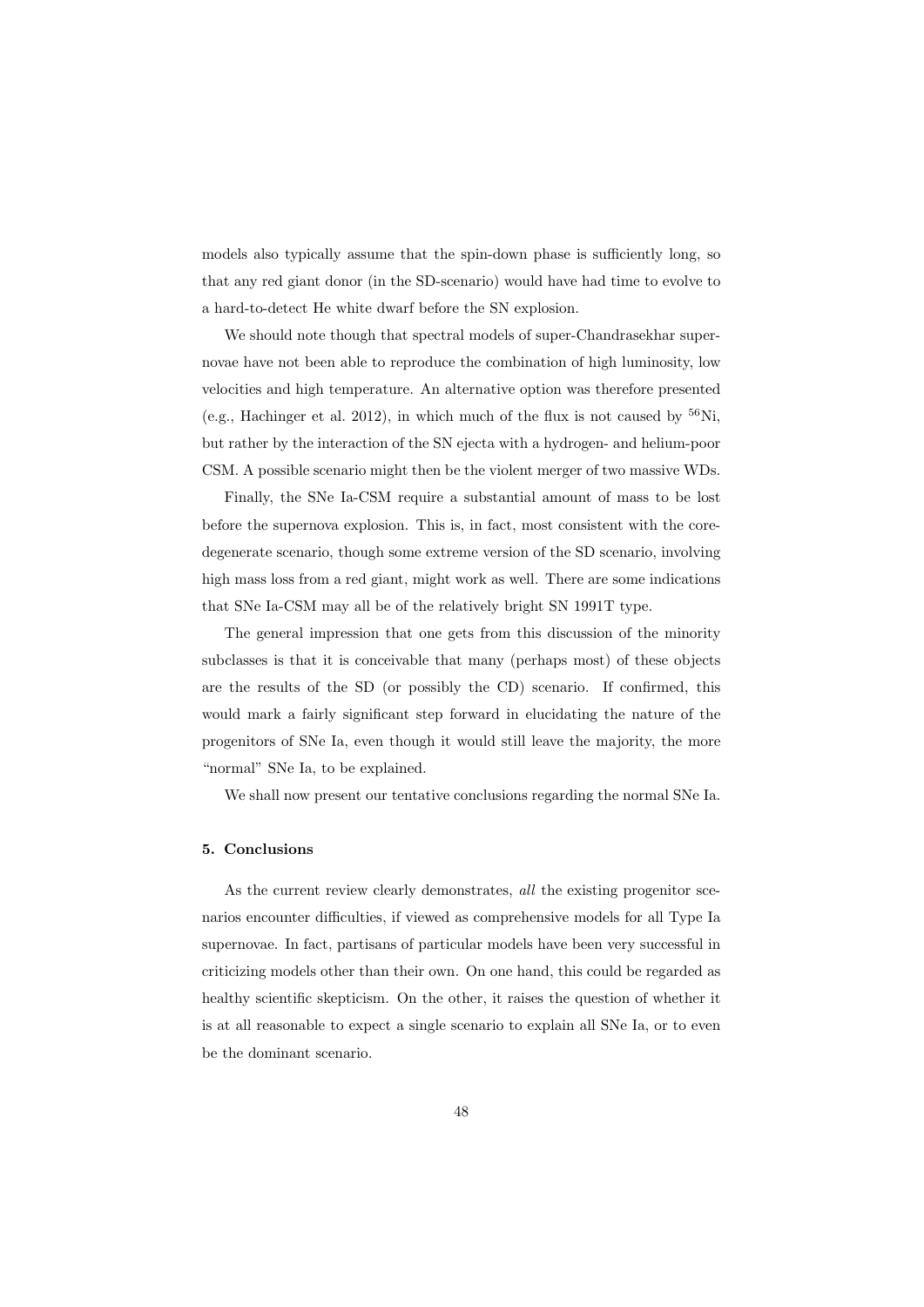An examination of the observational data suggests that the bulk of the "normal" SNe Ia are similar in nature (even if forming something akin to a continuum in properties). At the same time, many of the peculiar events appear to be peculiar in their own way. It therefore makes sense to examine whether a particular progenitor scenario dominates in the production of most (if not all) of the normal SNe Ia.

On the face of it, the single degenerate scenario appears to provide for a very natural way to grow a WD to the Chandrasekhar limit and to result in an explosion through the delayed detonation (deflagration to detonation) mechanism. Past objections that claimed that the WD cannot grow in mass through accretion appear to have been overcome through the fact that heating of the WD results in weaker flashes with no significant mass loss. The SD scenario (with explosion at the Chandrasekhar limit) can account for a few of the important characteristics of SNe Ia: (i) The presence of stable nuclear-statisticalequilibrium material; (ii) The width-luminosity relation in the light curve(it is reproduced at least in 1D models); (iii) The near spherical symmetry and lack of polarization.

At the same time, the explanations suggested for the apparent absence of a companion in several cases appear rather contrived (even though not entirely impossible). While the SD scenario does not provide for a very natural explanation for the Delay Time Distribution, it is not obvious that it cannot explain it, at least within the uncertainties that are associated with both evolutionary calculations and the observations.

By comparison, it appears to us that the double-degenerate scenario (in its different guises) may leave more questions unanswered, if taken as the dominant channel for normal SNe Ia. For example, it is not absolutely clear that it can reproduce the width-luminosity relation, it introduces non-spherical symmetry and it may be expected to show polarization. At the same time, it can naturally produce the DTD and it is consistent with the absence of detectable companions.

An interesting question that may be asked about each one of the SD, CD and the DD scenarios is the following: If for some reason any one of these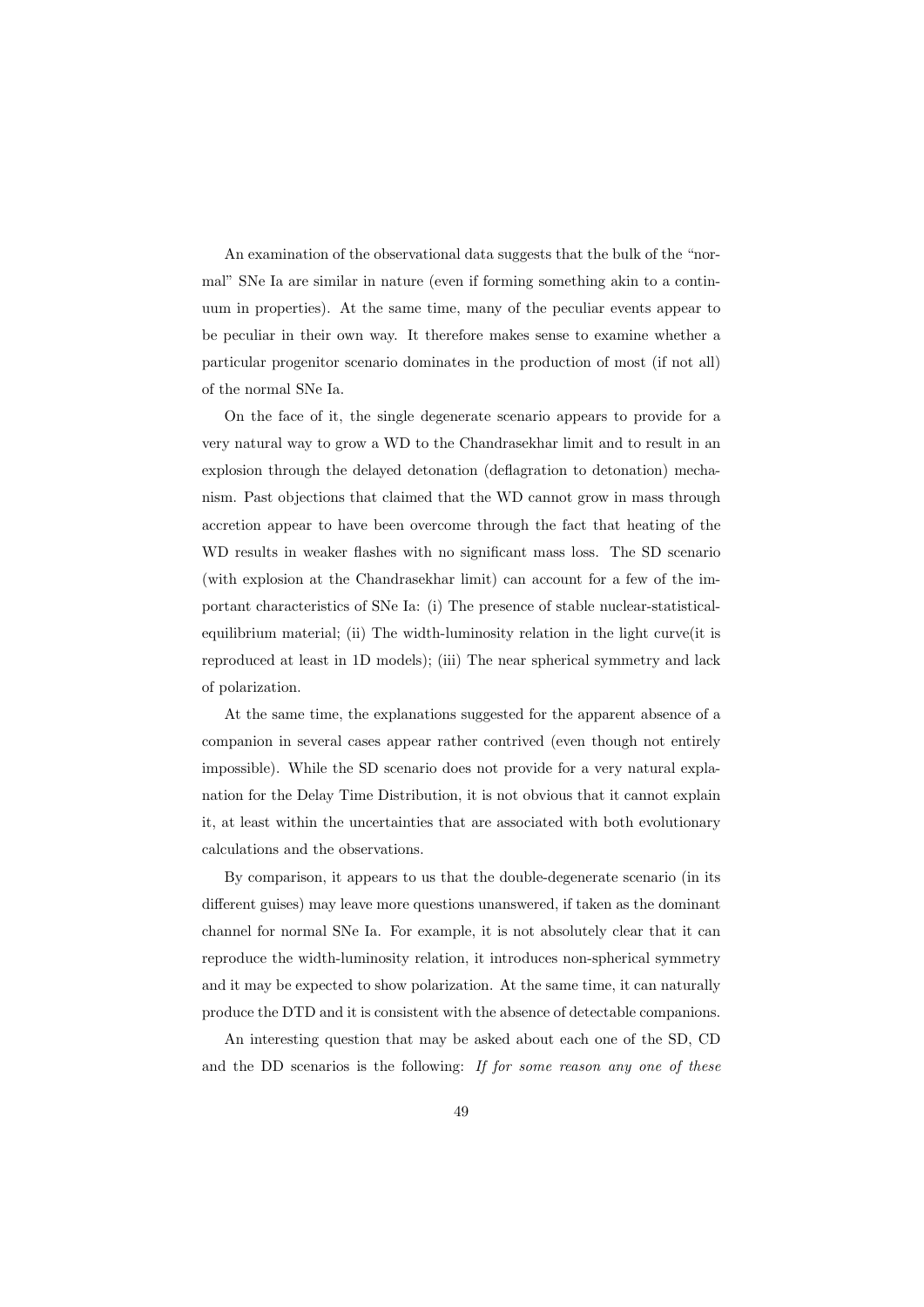scenarios does not produce a Type Ia supernova, what does it produce? The impression is that a smooth merger of two WDs (where one is dissolved to form a disk around the primary) can lead to an accretion-induced collapse that forms a neutron star. This would not be the expected result in the case of a violent merger or a collision (e.g., induced by a third body). If the total mass of the two WDs is smaller than the Chandrasekhar mass, a merger could perhaps lead to subluminous events such as SN 1991bg.

Single degenerates could perhaps lead occasionally to pure deflagrations and events such as SN 2002cx (or the so-called SNe Iax).

Overall, given the fact that serious difficulties are still associated with all scenarios, it is difficult to escape the conclusion that even just the normal SNe Ia may be produced by a mixture of  $SD$  and  $DD$  (of various "flavors") perhaps even with traces of CD and other channels. This situation is reminiscent of the observations of Gamma-ray bursts, before the realization that there are relatively long bursts (longer than about two seconds) and short bursts (shorter than two seconds). We now know that the long bursts result from the collapse of the cores of massive stars, while the short bursts are produced by neutron star–neutron star (or neutron star–black hole) collisions (the most recent confirmation coming from observations of gravitational waves and an electromagnetic follow-up; Abbott et al. 2017b; LIGO and Virgo collaborations Fermi and INTEGRAL 2017). Since processes involving thermonuclear explosions tend to be astrophysically messier (and also the ratio of the distance scales between the SD and DD configurations is much smaller than the ratio between the scale of a giant star and of two merging neutron stars), it may be more difficult to disentangle the different scenarios in the SNe Ia case.

To date, the delayed detonations of SDs and associated phenomena have been studied at greater depth than other scenarios. The head-on collisions of two white dwarfs have some promising features, and upcoming results from the Gaia space observatory will clarify whether the statistics of stellar triples are such that collisions induced by the interaction with a third body can provide for a significant contribution to the SNe Ia rate. Overall, SNe Ia may repre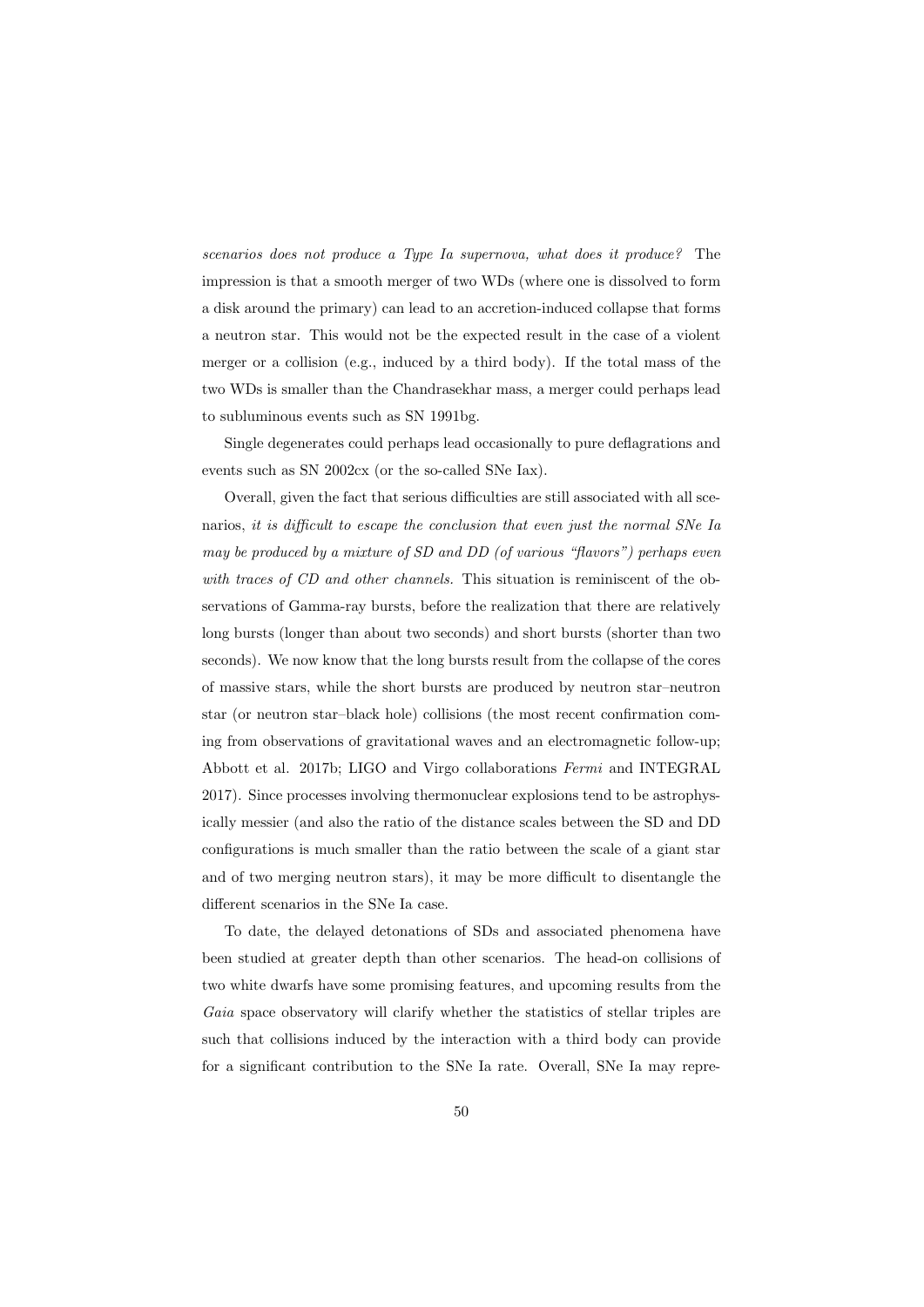sent an embarrassment of riches, with a number of classes of progenitors being responsible for these spectacular cosmic explosions.

# Acknowledgements

We are grateful to David Branch, Avishay Gal-Yam, Yael Hillman, Boaz Katz, Doron Kushnir, Dan Maoz, Adam Riess, Ofer Yaron, and in particular to Noam Soker, for very fruitful discussions. We also thank an anonymous referee for his/her careful reading of the manuscript and for detailed comments that helped in improving the text.

# References

## References

- [1] Abbott, B. P., et al. 2016, Phys. Rev. X, 6, 041014
- [2] Abbott, B. P., et al. 2017a, Phys. Rev. Lett., 118, 221101
- [3] Abbott, B. P., et al. 2017b, Phys. Rev. Lett., 119, 161101
- [4] Aldering, G., et al. 2006, ApJ, 650, 510
- [5] Alexander, R. D., et al. 2011, MNRAS, 418, 2576
- [6] Amaro-Seoane, P. 2013, GWN, 6, 4
- [7] Arnett, W. D. 1982, ApJ, 253, 785
- [8] Ashall, C., et al. 2016, MNRAS, 460, 3529
- [9] Aznar-Siguán, G., et al. 2015, MNRAS, 450, 2948
- [10] Badenes, C., & Maoz, D. 2012, ApJ, 749, L11
- [11] Bedin, L. R., et al. 2014, MNRAS, 439, 354
- [12] Blondin, S., et al. 2012, ApJ, 143, 126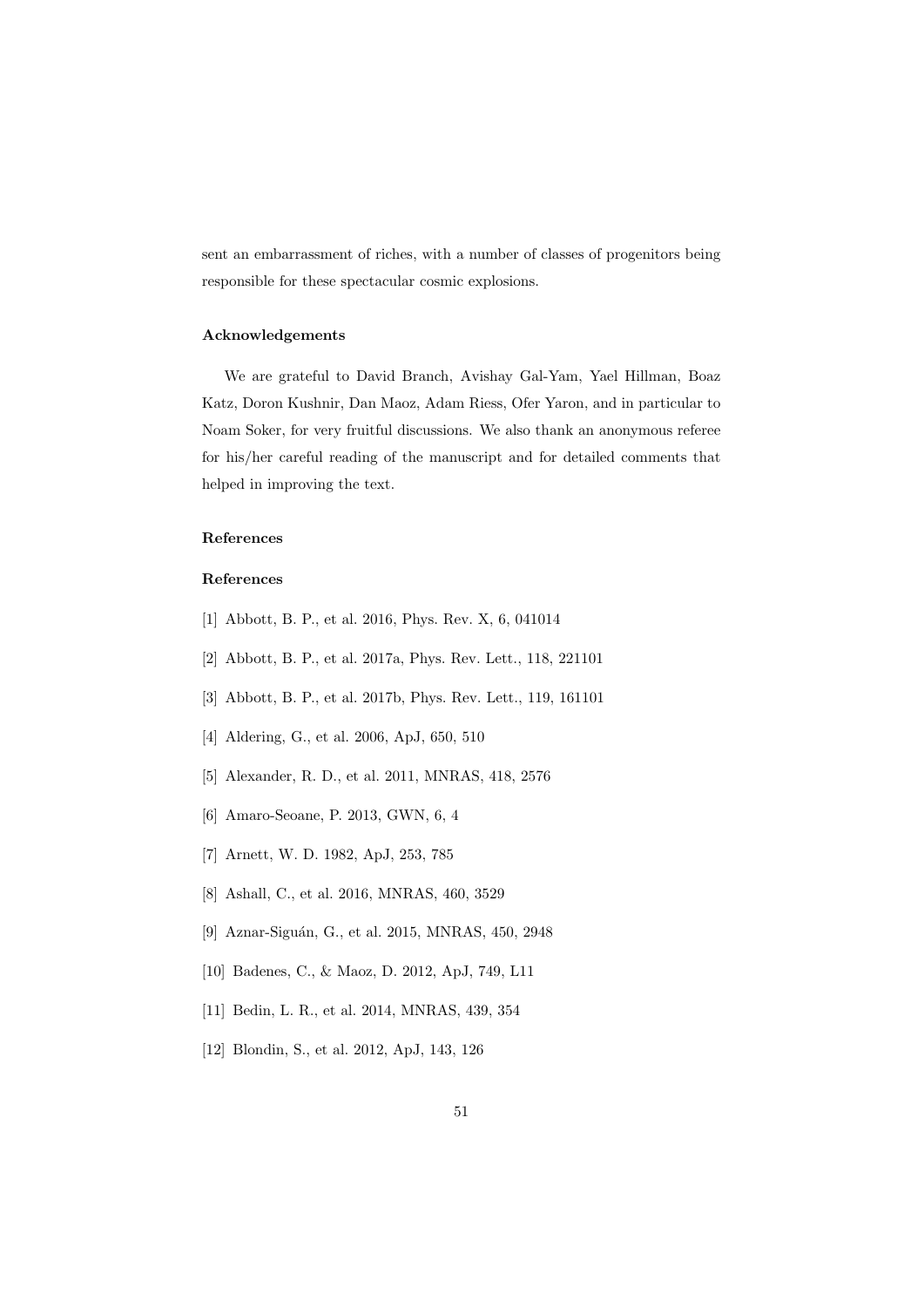- [13] Bloom, J. S., et al. 2012, ApJL, 744, L17
- [14] Bochenek, C. D., et al. 2017, arXiv: 1708.07181
- [15] Boehner, P., Plewa, T., & Langer, N. 2017, MNRAS, 465, 2060
- [16] Boshkayev, K., et al. 2013, ApJ, 762, 117
- [17] Boshkayev, K., et al. 2016, arXiv: 1604.02391
- [18] Botyánszki, J., Kasen, D., & Plewa, T. 2018, ApJL, 852, L6
- [19] Bours, M. C. P., Toonen, S., & Nelemans, G. 2013, A&A, 552, A24
- [20] Branch, D., Dang, L. C., & Baron, E. 2009, PASP, 121, 238
- [21] Branch, D., & Wheeler, J. C. 2017, Supernova Explosions (Berlin: Springer)
- [22] Branch, D., et al. 2005, PASP, 117, 545
- [23] Branch, D., et al. 2006, PASP, 118, 560
- [24] Branch, D., et al. 2007, PASP, 119, 709
- [25] Branch, D., et al. 2008, PASP, 120, 135
- [26] Brown, P. J., et al. 2012, ApJ, 763, 22
- [27] Bulla, M., et al. 2016, MNRAS, 462, 1039
- [28] Burns, C. R., et al. 2014, ApJ, 789, 32
- [29] Canal, R., Isern, J., & Labay, J. 1990, Ann. Rev. Astron. Astrophys., 28, 183
- [30] Cao, Y., et al. 2015, Nature, 521, 328
- [31] Chevalier, R. A. 1998, ApJ, 499, 810
- [32] Chevalier, R. A., & Fransson, C. 2006, ApJ, 651, 381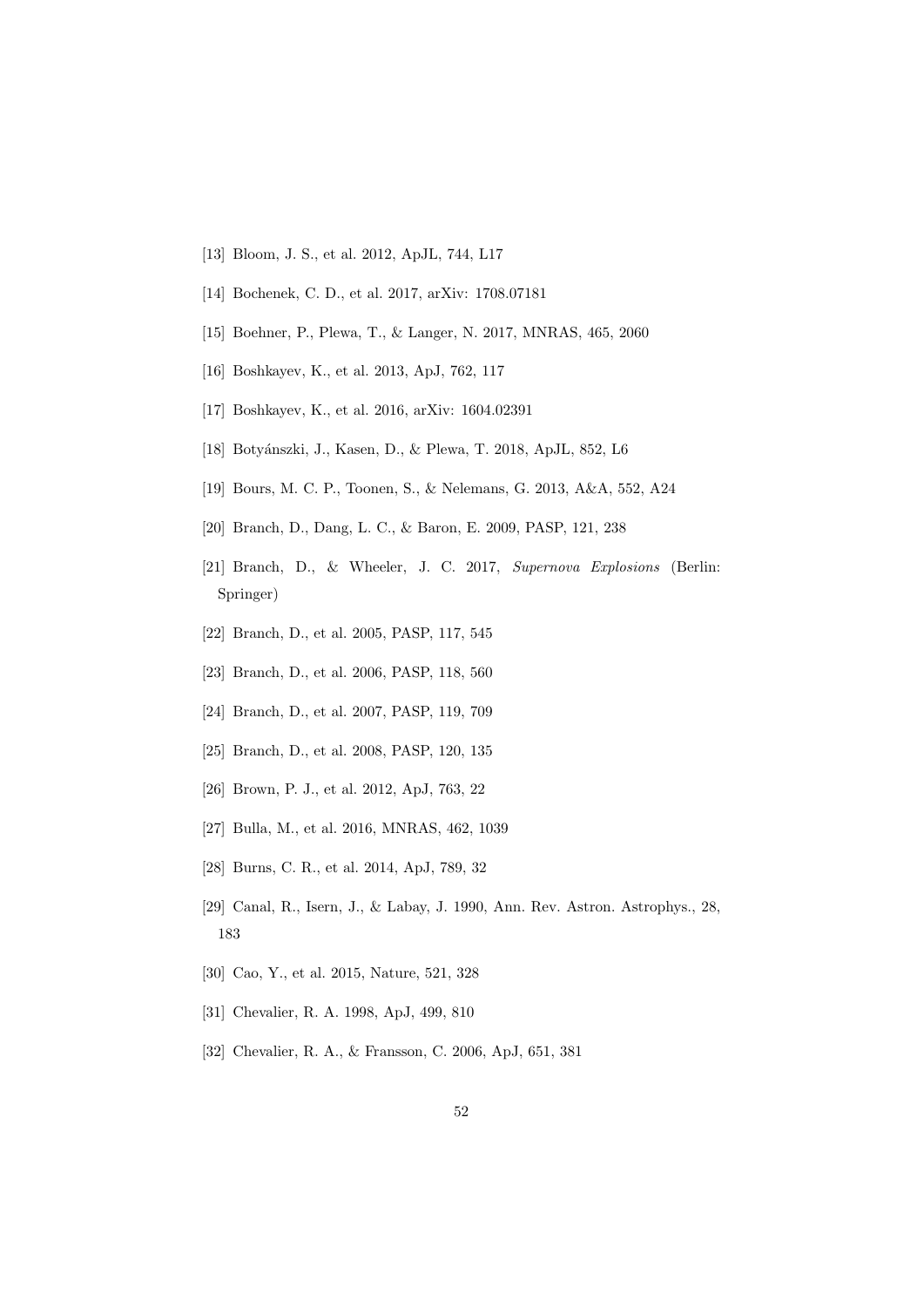- [33] Childress, M., et al. 2011, ApJ, 733, 3
- [34] Chiosi, E., et al. 2015, MNRAS, 448, 2100
- [35] Chomiuk, L. 2013, PASA, 30, 46
- [36] Chomiuk, L., et al. 2012, ApJ, 750, 164
- [37] Chomiuk, L., et al. 2016, ApJ, 821, 119
- [38] Churazov, E., et al. 2014, Nature, 512, 406
- [39] Churazov, E., et al. 2015, ApJ, 812, 62
- [40] Cikota, A., et al. 2017, arXiv: 1707.02300
- [41] Coelho, J. G., et al. 2014, ApJ, 794, 86
- [42] Contardo, G., Leibundgut, B., & Vacca, W. D. 2000, A&A, 359, 876
- [43] Dhawan, S., et al. 2017, A&A, 602, 118
- [44] Diehl, R., et al. 2014, Science, 345, 1162
- [45] Dilday, B., et al. 2012, Science, 337, 942
- [46] Di Stefano, R. 2010, ApJ, 712, 728
- [47] Di Stefano, R., & Kilic, M. 2012, ApJ, 759, 56
- [48] Di Stefano, R., Voss, R., & Claeys, J. S. W. 2011, ApJ, 738 L1
- [49] Dominguez, I., Tornambe, A., & Isern, J. 1993, ApJ, 419, 268
- [50] Dong, S., Katz, B., Kushner, D., & Prieto, J. L. 2015, MNRAS, 454, L61
- [51] Duquennoy, A., & Mayor, M. 1991, A&A, 248, 485
- [52] Filippenko, A. V. 1997, Ann. Rev. Astron. Astrophys., 35, 309
- [53] Filippenko, A. V., et al. 1992a, ApJ, 384, L15
- [54] Filippenko, A. V., et al. 1992b, AJ, 104, 1543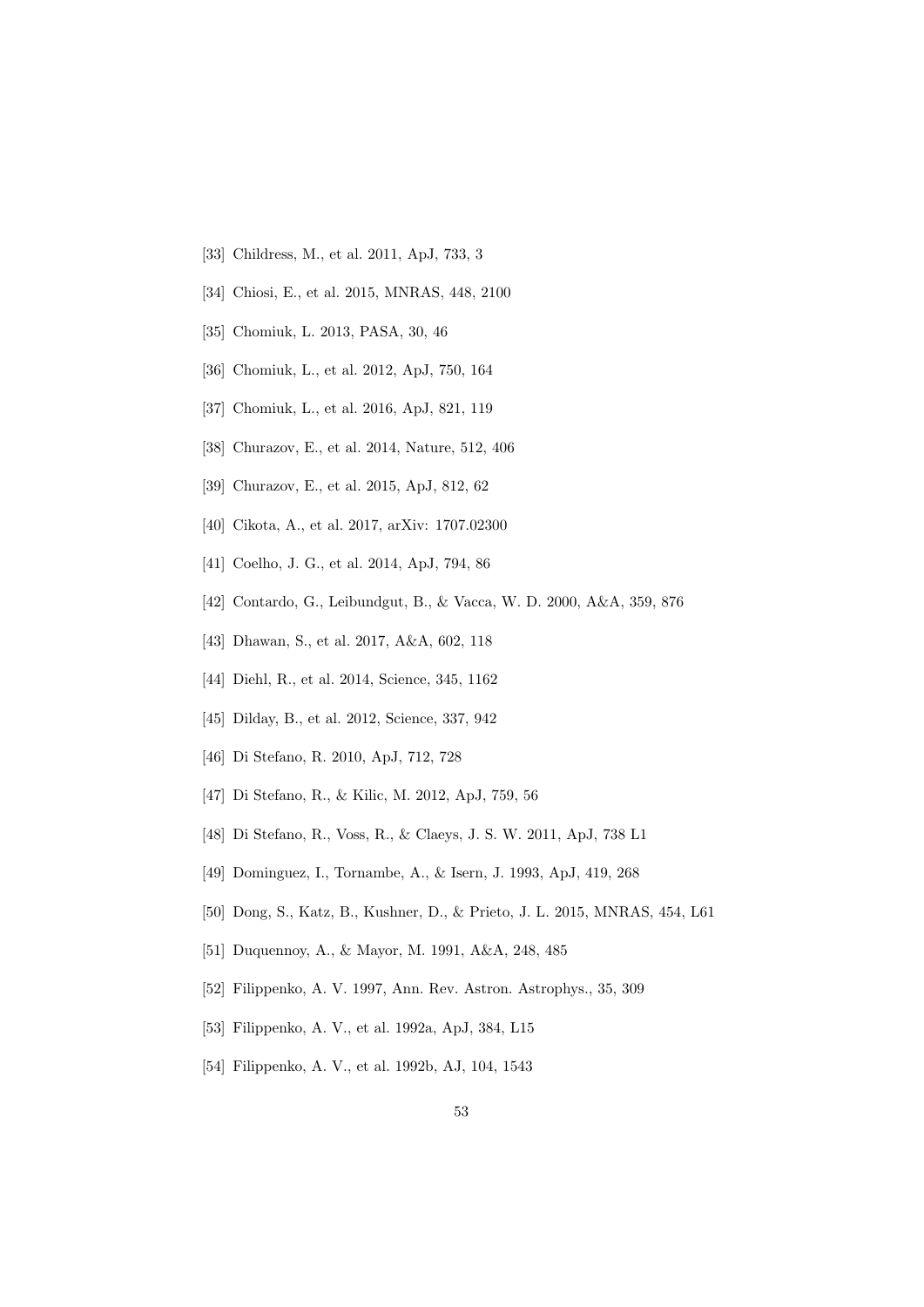- [55] Foley, R. J., et al. 2009, AJ, 138, 376
- [56] Foley, R. J., et al. 2013, ApJ, 767, 57
- [57] Foley, R. J., et al. 2014, ApJ, 792, 29
- [58] Fox, O., et al. 2016, ApJ, 816, L13
- [59] Fujimoto, M. Y. 1982, ApJ, 257, 767
- [60] Gall, C., et al. 2017, arXiv: 1707.03823
- [61] Gilfanov, M., Bogdán, A. 2010, Nature, 463, 924
- [62] Godon, P., et al. 2014, ApJ, 784, L33
- [63] Goldhaver, G., et al. 2001, AJ, 558, 359
- [64] Gomez, G., Lopez, R., & Sanchez, F. 1996, AJ, 112, 2094
- [65] González Hernández, J. I., et al. 2012, Nature, 489, 533
- [66] Gutierrez, J., et al. 1996, ApJ, 459, 701
- [67] Hachinger, S., et al. 2008, MNRAS, 389, 1087
- [68] Hachinger, S., et al. 2012, MNRAS, 427, 2057
- [69] Hachisu, I., Kato, M., & Nomoto, K. 2008, ApJ, 683, L127
- [70] Hachisu, I., Kato, M., & Nomoto, K. 2010, ApJ, 724, L212
- [71] Hachisu, I., Kato, M., & Nomoto, K. 2012, ApJ, 756, L4
- [72] Hamers, A. S., et al. 2013, MNRAS, 430, 2262
- [73] Hamuy, M., et al. 2003, Nature, 424, 651
- [74] Han, Z., Podsiadlowski, Ph. 2004, MNRAS, 350, 1301
- [75] Heringer, E., et al. 2017, ApJ, 834, 15
- [76] Hillebrandt, W., et al. 2013, Frontiers of Phys., 8, 116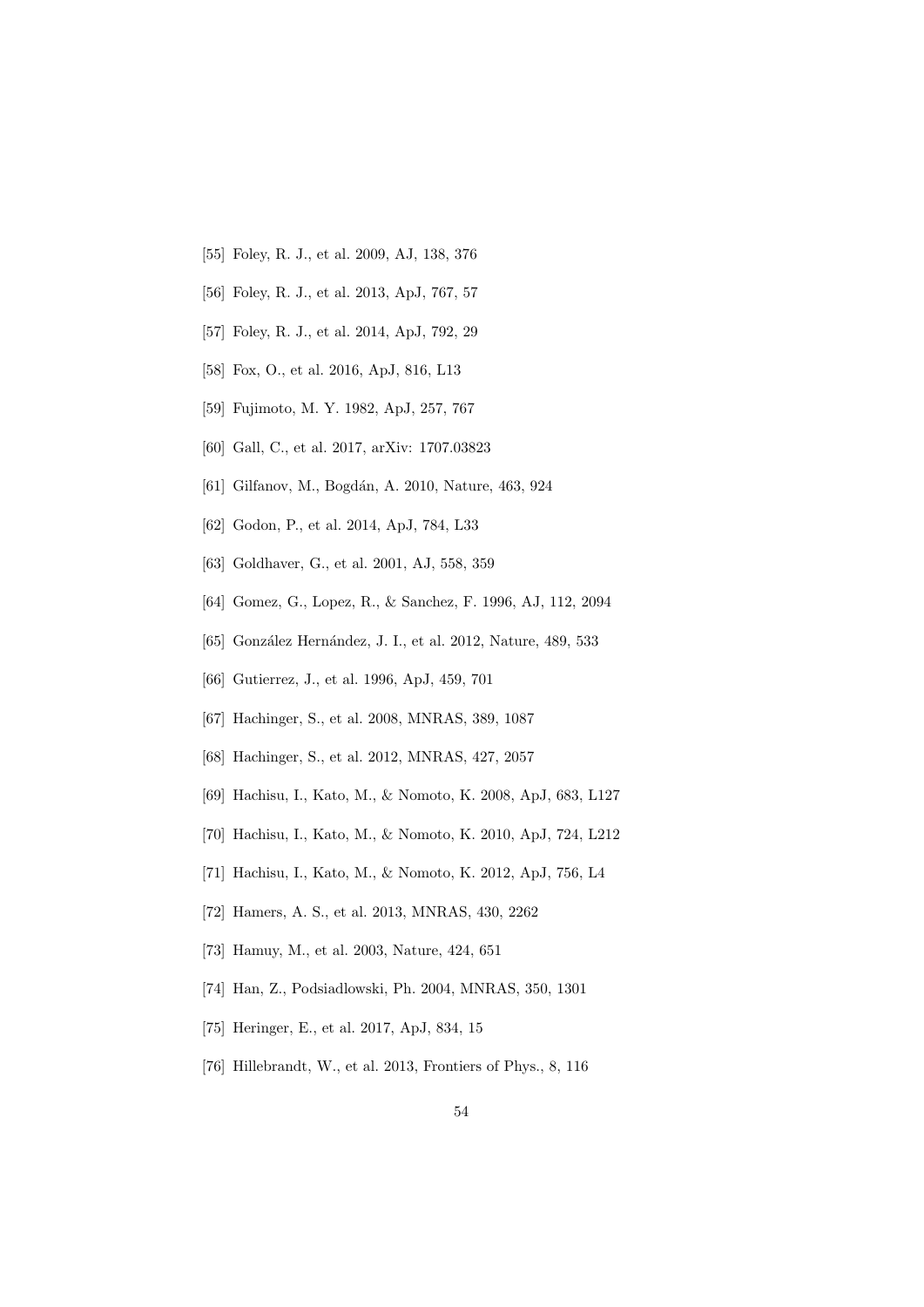- [77] Hillman, Y., et al. 2016, ApJ, 819, 168
- [78] Höflich, P. & Khokhlov, A. 1996, ApJ, 457, 500
- [79] Höflich, P., Wheeler, J. C., & Thielemann, F. K. 1998, ApJ, 495, 617
- [80] Horesh, A., et al. 2012, ApJ, 746, 21
- [81] Howell, D. A., et al. 2001, ApJ, 556, 302
- [82] Howell, D. A., et al. 2006, Nature, 443, 308
- [83] Iben, I. Jr., & Livio, M. 1993, PASP, 105, 1373
- [84] Iben, I. Jr., & Renzini, A. 1983, Ann. Rev. of Astron. Astrophys., 21, 271
- [85] Iben, I. Jr., & Tutukov, A. V. 1985, ApJS, 58, 661
- [86] Idan, I., Shaviv, N. J., & Shaviv, G. 2013, MNRAS, 433, 2884
- [87] Iwamoto, K., et al. 1999, ApJS, 125, 439
- [88] Johansson, J., et al. 2014, MNRAS, 442, 1079
- [89] Jones, D. O., et al. 2017, arXiv: 1710.00846
- [90] Justham, S. 2011, ApJ, 730, L34
- [91] Karen, D. 2010, ApJ, 708, 1025
- [92] Kasen, D. & Woosley, S. E. 2007, ApJ, 656, 661
- [93] Kattner, S., et al. 2012, PASP, 124, 114
- [94] Katz, B., & Dong, S. 2012, arXiv: 1211.4584
- [95] Kelly, P. L., et al. 2014, ApJ, 790, 3
- [96] Kerzendorf, W. E., et al. 2013, ApJ, 774, 99
- [97] Khokhlov, A. M. 1991, A&A, 245, 114
- [98] Kilic, M., et al. 2014, MNRAS, 444, L1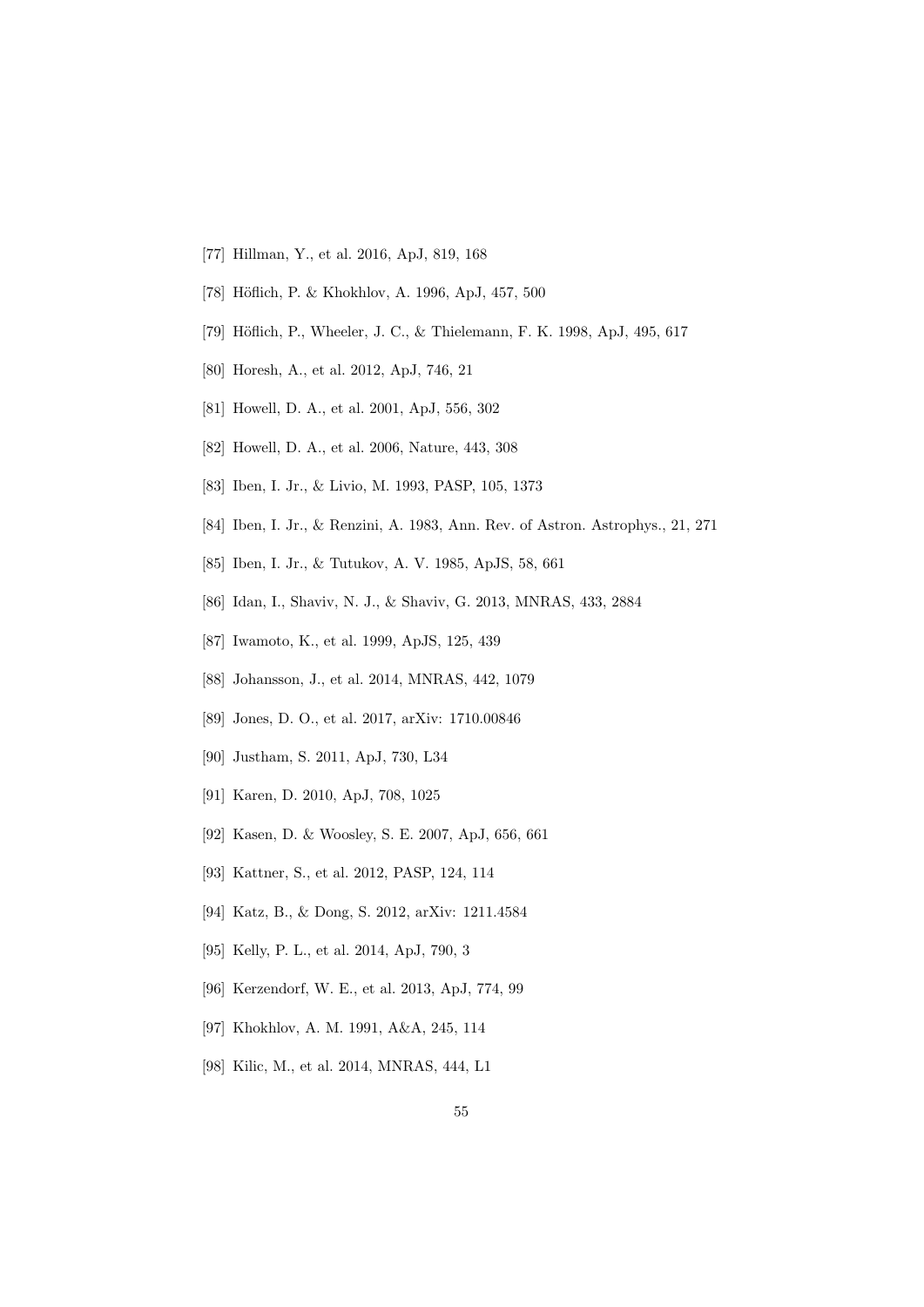- [99] King, A. R., Rolfe, D. J., & Schenker, K. 2003, MNRAS, 341, L35
- [100] Kirshner, R. P., et al. 1993, ApJ, 415, 589
- [101] Klein, Y. Y., & Katz, B. 2017, MNRAS, 465, L44
- [102] Kleinman, S. J., et al. 2013, ApJS, 204, 5
- [103] Kromer, M., et al. 2013, MNRAS, 429, 2287
- [104] Kuchner, M. J., et al. 1994, ApJ, 426, L89
- [105] Kushnir, D., et al. 2013, ApJL, 778, L37
- [106] Leigh, N. W. C., & Geller, A. M. 2013, MNRAS, 432, 2474
- [107] Leloudas, G., et al. 2015, A&A, 574, 61
- [108] Leonard, D. C. 2007, ApJ, 670, 1275
- [109] Leonard, D. C., et al. 2005, ApJ, 632, 450
- [110] Lepo, K., & van Korkwijk, M. 2013, ApJ, 771, 13
- [111] Levanon, N., & Soker, N. 2017, MNRAS, 470, 2510
- [112] Levanon, N., Soker, N., & Garcia-Berro, E. 2015, MNRAS, 447, 2803
- [113] Li, W., et al. 2011, Nature, 480, 348
- [114] LIGO Scientific Collaboration and Virgo Collaboration, Fermi Gammaray Burst Monitor and INTEGRAL 2017, ApJL, 848, L13
- [115] Liu, Z.-W., et al. 2012, A&A, 548, A2
- [116] Liu, Z.-W., Moriya, T. J., & Stancliffe, R. J. 2015, MNRAS, 454, 1192
- [117] Livio, M. 1996, in Supersoft X-Ray Sources, ed. J. Greiner, Lecture Notes in Physics, Vol. 472 (Berlin: Springer), p. 183
- [118] Livio, M. 2000, in Type Ia Supernovae: Theory and Cosmology, Eds. J. C. Niemeyer & J. W. Truran (Cambridge: CUP), p. 33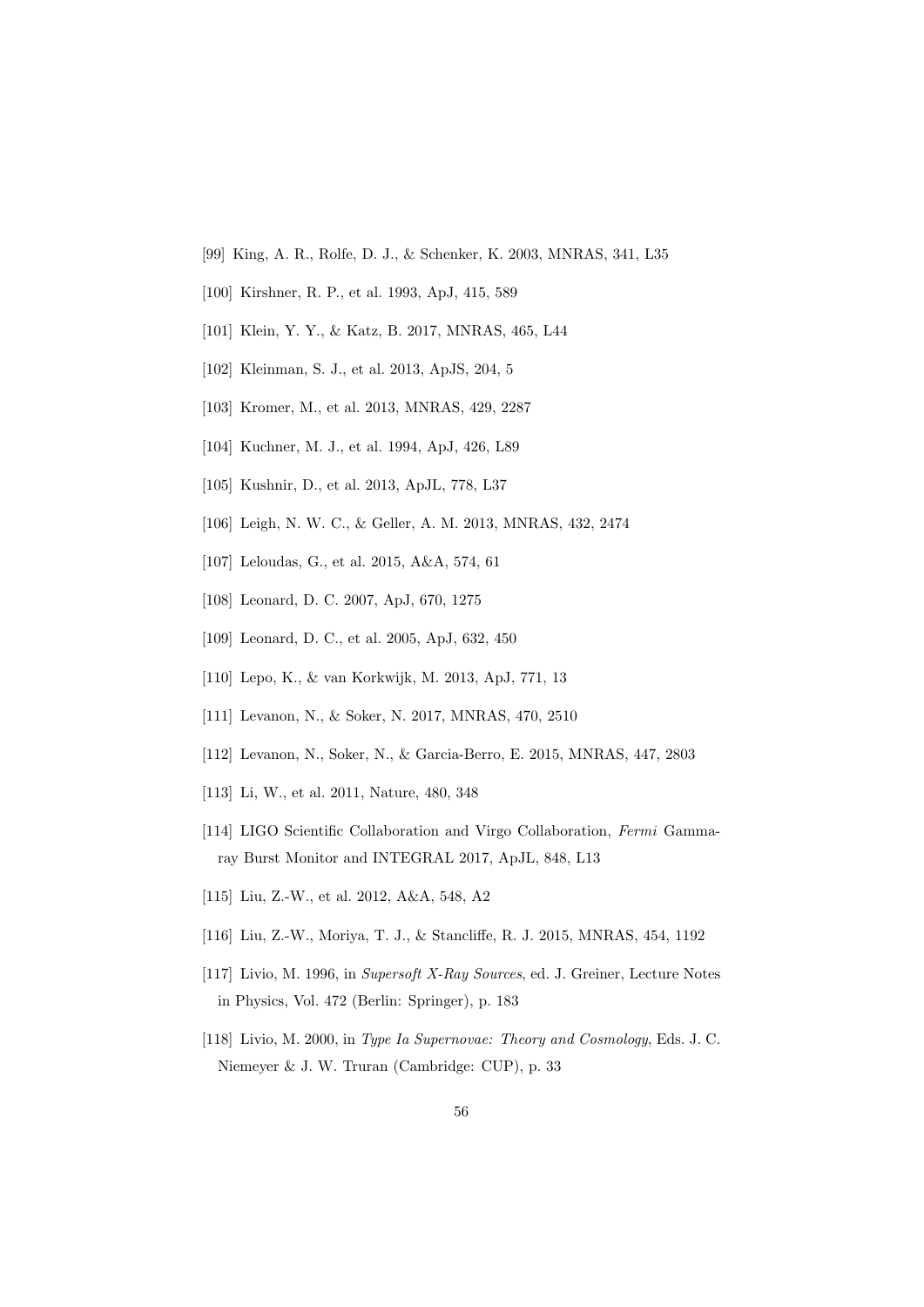- [119] Livio, M., Prialnik, D., & Regev, O. 1989, ApJ, 341, 299
- [120] Livio, M., & Riess, A. 2003, ApJ, 564, L93
- [121] Livio, M., & Truran, J. W. 1992, ApJ, 389, 695
- [122] Lundqvist, P. 2013, MNRAS, 435, 329
- [123] Maeda, K., & Terada, Y. 2016, Int. J. of Mod. Phys. D, 25, 1630024
- [124] Maeda, K., et al. 2010, Nature, 466, 82
- [125] Maeda, K., Kutsuna, M., & Shigeyama, T. 2014, ApJ, 794, 37
- [126] Maguire, K., et al. 2013, MNRAS, 436, 222
- [127] Mannucci, F., Della Valle, M., & Panagia, N. 2006, MNRAS, 370, 773
- [128] Maoz, D., & Mannucci, F. 2012, Pub. Astron. Soc. Aust., 29, 447
- [129] Maoz, D., Mannucci, F., & Brandt, T. D. 2012, MNRAS, 426, 3282
- [130] Maoz, D., Mannucci, F., & Nelemans, G. 2014, Ann. Rev. Astron. Astrophys., 52, 107
- [131] Margutti, R., et al. 2012, ApJ, 751, 134
- [132] Margutti, R., et al. 2014, ApJ, 790, 52
- [133] Marietta, E., Burrows, A., & Fryxell, B. 2000, ApJS, 128, 615
- [134] Marion, G. H. 2016, ApJ, 820, 92
- [135] Mattila, S., et al. 2005, A&A, 443, 649
- [136] Maund, J. R., et al. 2013, MNRAS, 433, L20
- [137] Mazzali, P. A., Danziger, I. J., & Taratto, M. 1995, A&A, 697, 509
- [138] Mazzali, P. A., & Hachinger, S. 2012, MNRAS, 424, 2926
- [139] Mazzali, P. A., et al. 1997, MNRAS, 284, 151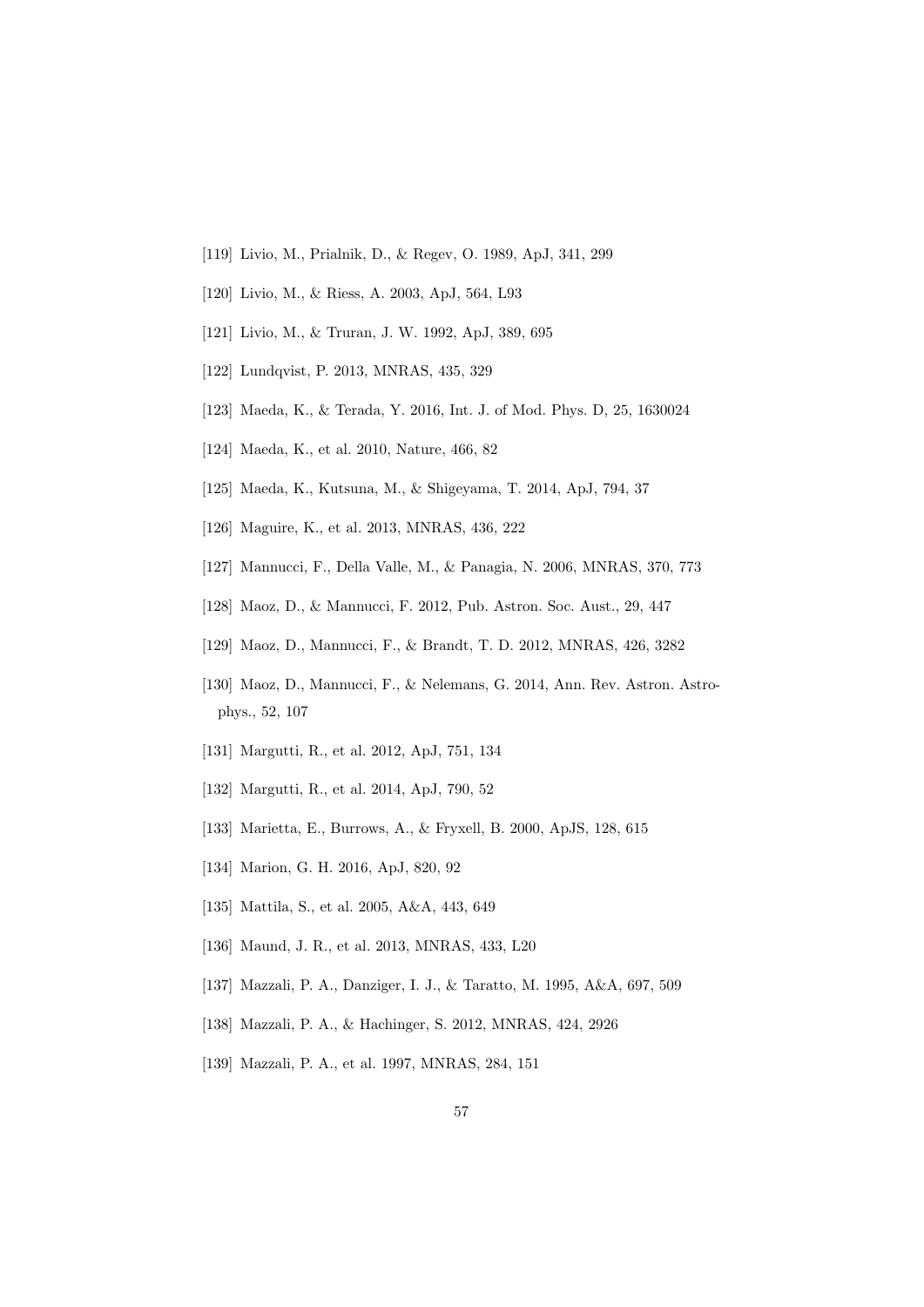- [140] Mazzali, P. A., et al. 2005, ApJ, 623, L37
- [141] Mazzali, P. A., et al. 2007, Science, 315, 825
- [142] Mazzali, P., et al. 2014, MNRAS, 439, 1959
- [143] McCully, C., et al. 2014, Nature, 512, 54
- [144] Meng, X., Chen, X., & Han, Z. 2007, PASJ, 59, 835
- [145] Meng, X., & Podsiadlowski, P. 2013, ApJ, 778, L35
- [146] Meng, X., Zhang, J., & Han, Z. 2017, ApJ, 841, 62
- [147] Mitra, S., Davé, R., & Finlator, K. 2015, MNRAS, 452, 1184
- [148] Mochkovitch, R., & Livio, M. 1989, A&A, 209, 111
- [149] Mochkovitch, R., & Livio, M. 1990, A&A, 236, 378
- [150] Munari, U., Dallaporta, S., & Cherini, G. 2016, New A., 47, 7
- [151] Newsham, G., Starrfield, S., & Timmes, F. X. 2014, in Stella Novae: Future and Past Decades, Eds. P. A. Woudt & V. A. R. M. Riberio, ASP Conf. Ser. 490, p. 287
- [152] Nielsen, M. T. B., Voss, R., & Nelemans, G. 2012, MNRAS, 426, 2668
- [153] Nomoto, K. 1982, ApJ, 253, 798
- [154] Nomoto, K., et al. 2007, ApJ, 663, 1269
- [155] Nomoto, K., & Kondo, Y. 1991, ApJ, 367, L19
- [156] Nomoto, K., Nariai, K., & Sugimoto, D. 1979, PASJ, 31, 287
- [157] Nomoto, K., & Sugimoto, D. 1977, PASJ, 29, 765
- [158] Nomoto, K., Thielemann, F. K., & Yokoi, K. 1984, ApJ, 286, 644
- [159] Nugent, P. E., et al. 1995, ApJ, 455, L147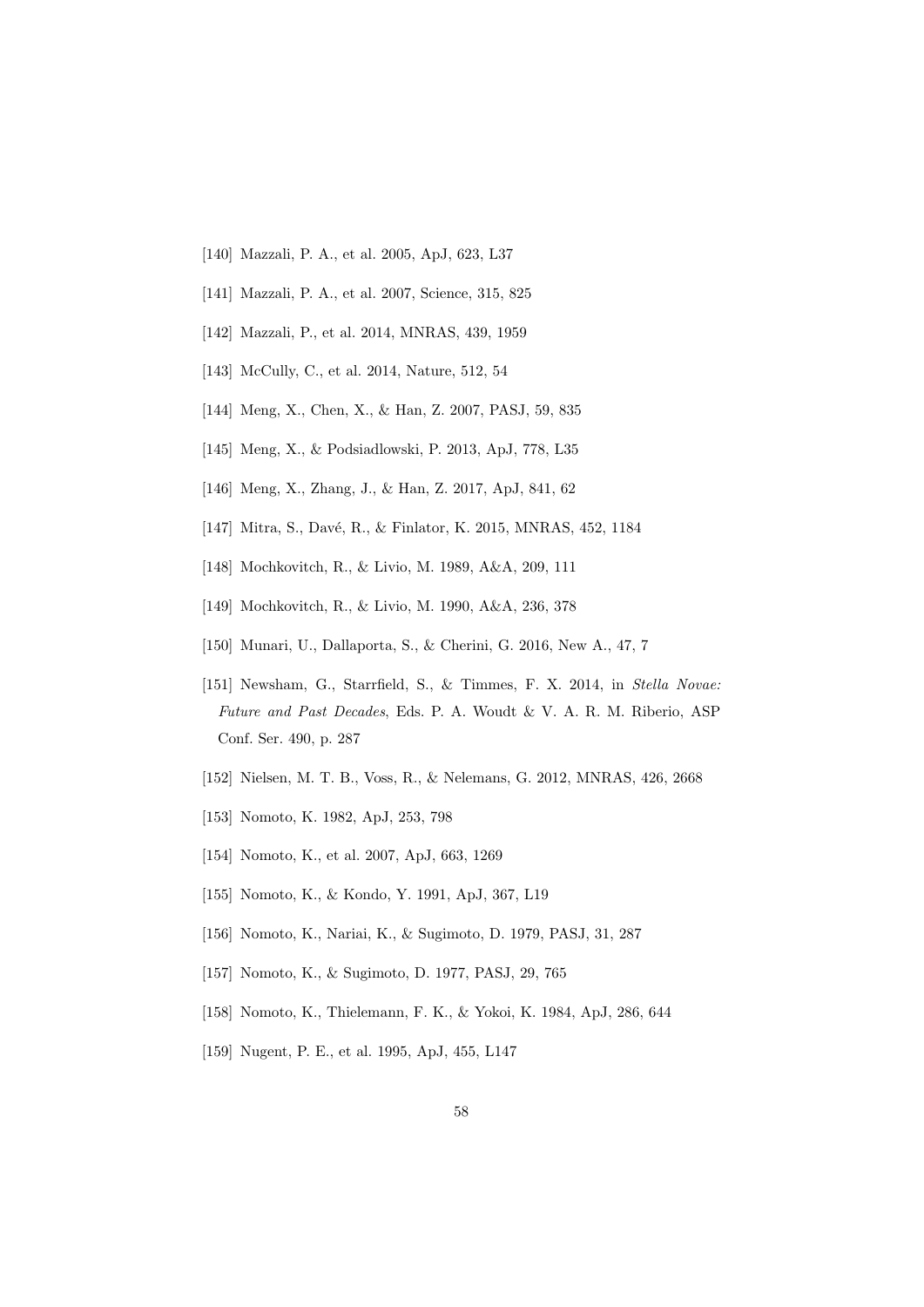- [160] Nugent, P. E., et al. 2011, Nature, 480, 344
- [161] Olling, R. P., et al. 2015, Nature, 521, 332
- [162] Paczynski, B, & Zytkow, A. N. 1978, ApJ, 222, 604
- [163] Panagia, N., et al. 2000, Mem. Soc. Astron. Ital., 71, 331
- [164] Papish, O., et al. 2015, MNRAS, 449, 942
- [165] Patat, F., et al. 2007, Science, 317, 924
- [166] Patat, F., et al. 2012, A&A, 545, 7
- [167] Patterson, J., Oksanen, A., & Monard, B. 2013, Atel#4743, 1
- [168] Perez-Torres, M. A., et al. 2014, ApJ, 792, 38
- [169] Perlmutter, S., et al. 1999, ApJ, 517, 565
- [170] Phillips, M. M. 1993, ApJL, 413, L105
- [171] Phillips, M. M., et al. 1992, AJ, 103, 1632
- [172] Phillips, M. M., et al. 1999, AJ, 118, 1766
- [173] Phillips, M. M., et al. 2007, PASP, 119, 360
- [174] Pinto, P. A., & Eastman, R. G. 2000a, ApJ, 530, 744
- [175] Pinto, P. A., & Eastman, R. G. 2000b, ApJ, 530, 757
- [176] Piro, A. L., & Nakar, E. 2014, ApJ, 784, 85
- [177] Planck Collaboration 2016, A&A, 594, A13
- [178] Podsiadlowski, Ph. 2010, Astron. Nachr., 331, 218
- [179] Pritchet, C. J., Howell, D. A., & Sullivan, M. 2008, ApJ, 683, L25
- [180] Raskin, C., & Kasen, D. 2013, ApJ, 772, 1
- [181] Rest, A., et al. 2014, ApJ, 795, 44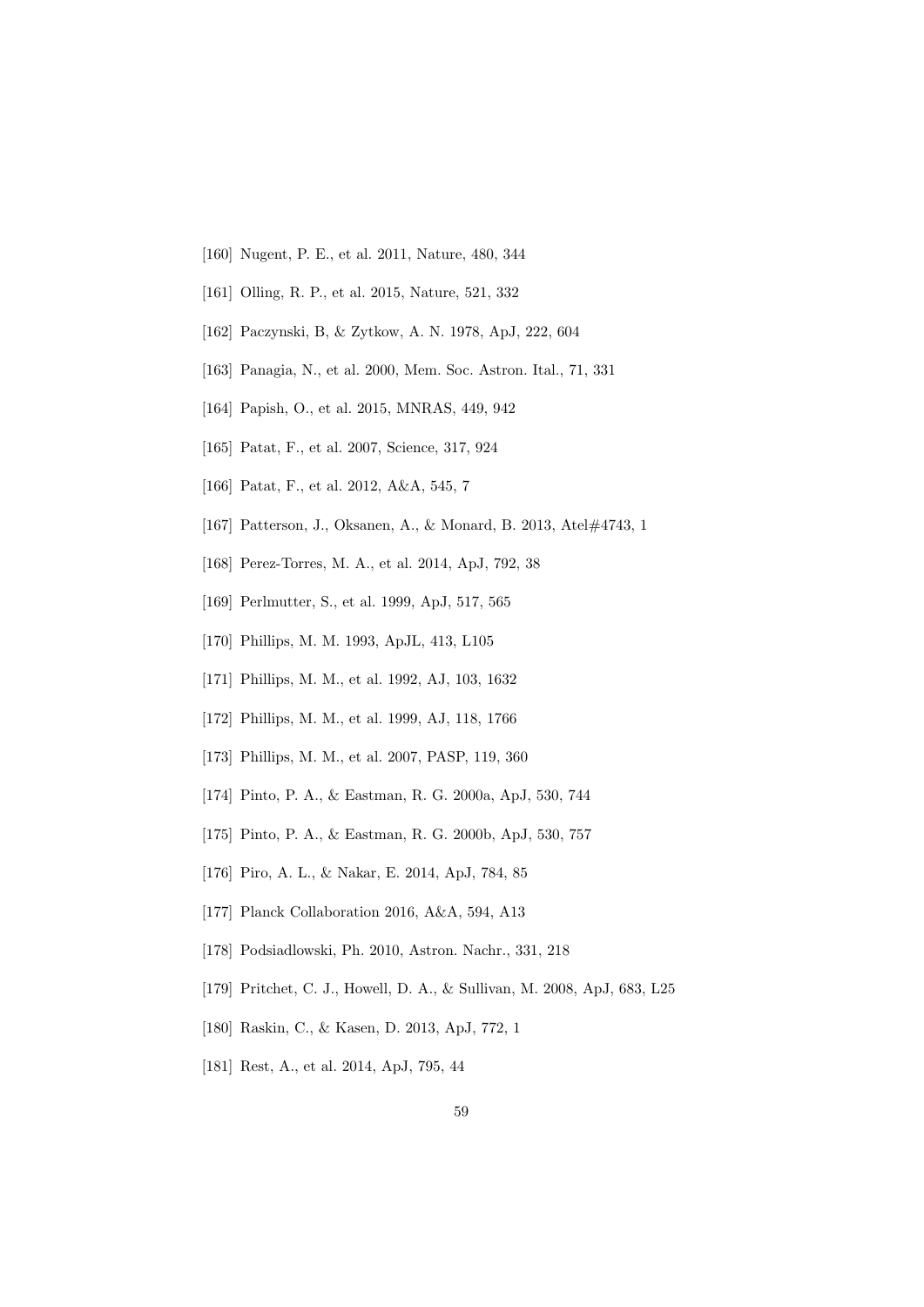- [182] Riess, A. G., et al. 1998, AJ, 116, 1009
- [183] Riess, A. G., et al. 2016, ApJ, 826, 56
- [184] Riess, A. G., et al. 2017, arXiv: 1710.00844
- [185] Riess, A., Press, W. D., & Kirshner, R. 1996, ApJ, 473, 88
- [186] Ritossa, C., Garcia-Berro, E., & Iben, I. Jr. 1996, ApJ, 460, 489
- [187] Roelofs, G. H., et al. 2010, ApJL, 711, L138
- [188] Ruiz-Lapuente, P., et al. 1993, Nature, 365, 728
- [189] Ruiz-Lapuente, P., et al. 1995, ApJ, 439, 60
- [190] Ruiz-Lapuente, P., et al. 2004, Nature, 431, 1069
- [191] Russell, B. R., & Immler, S. 2012, ApJ, 748, L29
- [192] Saffer, R. A., Livio, M., & Yungelson, L. R. 1998, ApJ, 502, 394
- [193] Sahman, D. I., et al. 2013, MNRAS, 433, 1588
- [194] Sahu, D. K., et al. 2008, ApJ, 680, 580
- [195] Saio, H., & Nomoto, K. 1985, A&A, 150, L21
- [196] Saio, H., & Nomoto, K. 1998, ApJ, 500, 388
- [197] Saio, H., & Nomoto, K. 2004, ApJ, 615, 444
- [198] Sasdelli, M., et al. 2014, MNRAS, 445, 711
- [199] Sato, Y., et al. 2015, ApJ, 807, 105
- [200] Scalzo, R. A., Ruiter, A. J., & Sim, S. A. 2014, MNRAS, 445, 2535
- [201] Scalzo, R. A., et al. 2010, ApJ, 713, 1073
- [202] Scalzo, R. A., et al. 2014, MNRAS, 440, 1498
- [203] Schaefer, B. E. 2013, AAS #221, 233.06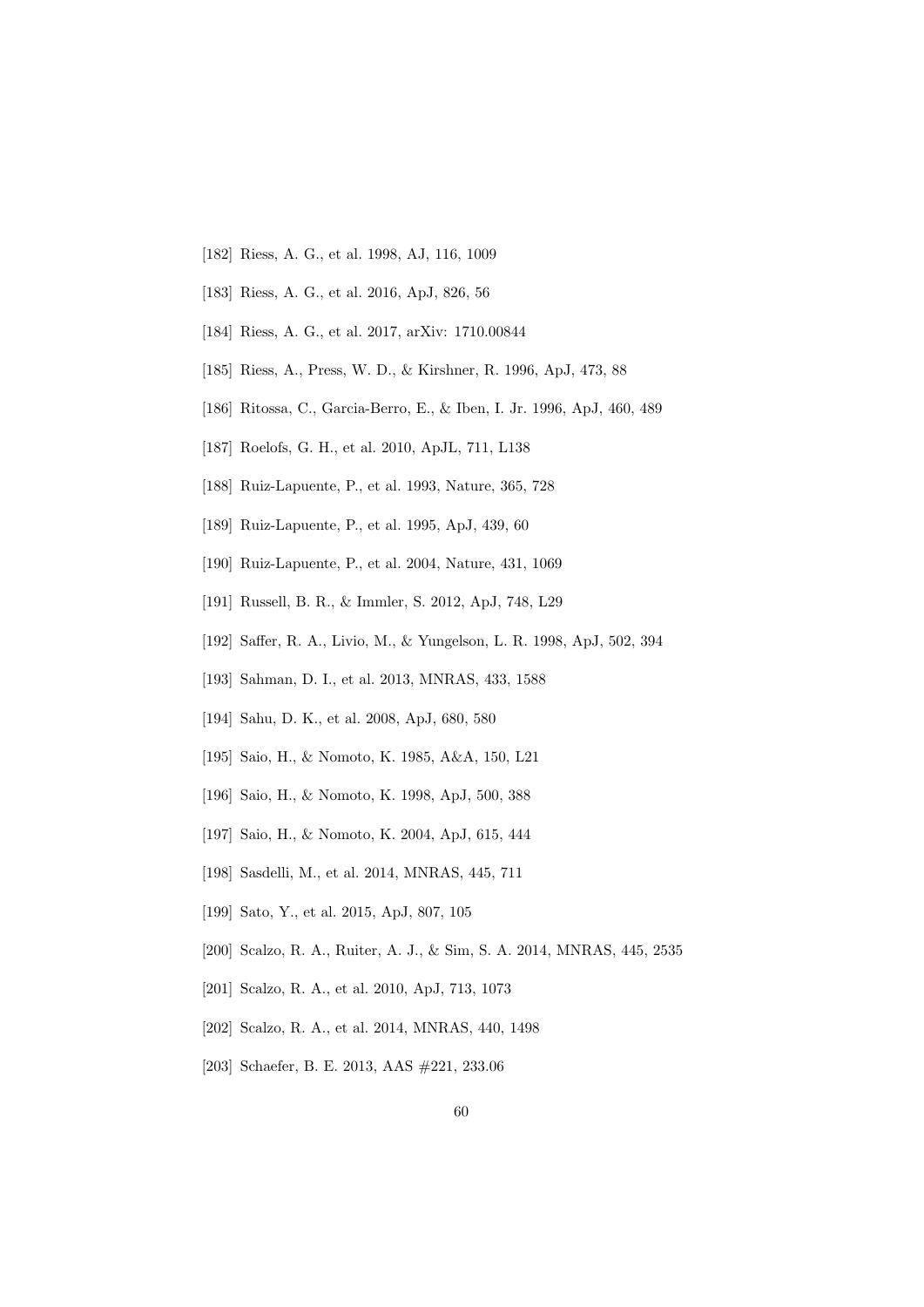- [204] Schaefer, B. E., & Pagnotta, A. 2012, Nature, 481, 164
- [205] Scolnic, D. M., et al. 2017, arXiv: 1710.00845
- [206] Seitenzahl, I. R., et al. 2013, A&A, 559, L5
- [207] Selvelli, P., et al. 2008, A&A, 492, 787
- [208] Shappee, B. J., et al. 2013, ApJ, 762, L5
- [209] Shen, K. J., & Bildsten, L. 2007, ApJ, 660, 1444
- [210] Shen, K. J., Guillochon, J., & Foley, R. J. 2013, ApJ, 770, L35
- [211] Silverman, J. M., et al. 2013, ApJ, 772, 125
- [212] Soker, N. 2013, in Binary Paths to Type Ia Supernovae Explosions, IAU Symp. 281, Eds. R. DiStefano, M. Orio, & M. Moe, p. 72
- [213] Soker, N., García-Berro, E., & Althaus, L. G. 2014, MNRAS, 437, L66
- [214] Southwell, K. A., et al. 1996, ApJ, 470, 1065
- [215] Starrfield, S. 2015, arXiv: 1502.02665
- [216] Stehle, M., et al. 2005, MNRAS, 360, 1231
- [217] Sternberg, A., et al. 2011, Science, 333, 856
- [218] Sullivan, M., et al. 2011, ApJ, 737, 102
- [219] Tanaka, M., et al. 2011, MNRAS, 410, 1725
- [220] Tanaka, M., et al. 2008, ApJ, 677, 448
- [221] Taubenberger, S. 2017, arXiv: 1703.00528
- [222] Taubenberger, S., et al. 2011, MNRAS, 412, 2735
- [223] Thompson, T. A. 2011, ApJ, 741, 82
- [224] Thoroughgood, T. D., et al. 2001, MNRAS, 327, 1323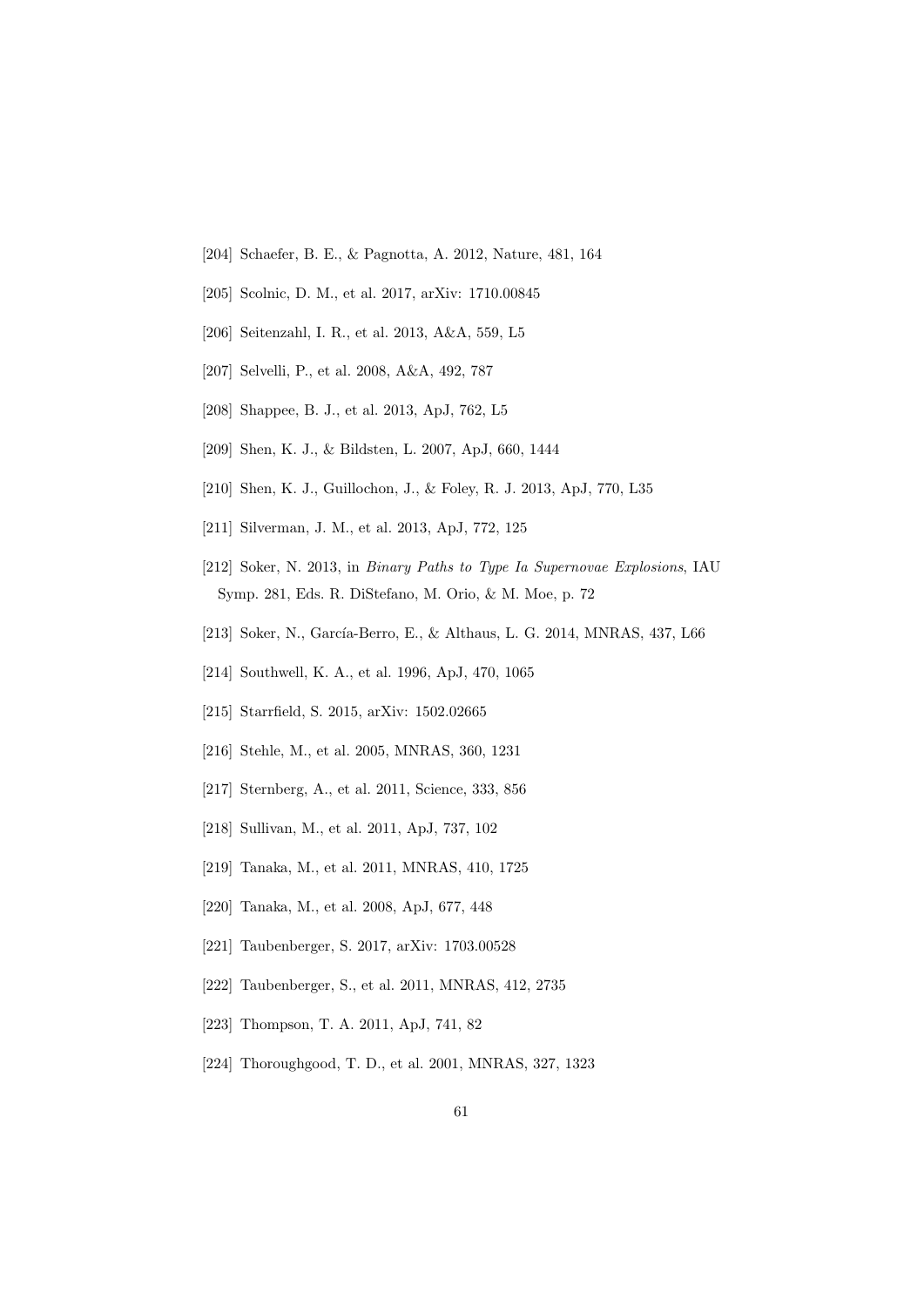- [225] Toonen, S., Nelemans, G., & Portegies Zwart, S. 2012, A&A, 546, 70
- [226] Truran, J. W., & Livio, M. 1986, ApJ, 308, 721
- [227] Valenti, S., et al. 2009, Nature, 459, 674
- [228] van den Heuvel, E. P. J., et al. 1992, A&A, 262, 97
- [229] Wang, B., & Han, Z. 2012, New Astron. Rev., 56, 122
- [230] Wang, B., et al. 2014, MNRAS, 445, 2340
- [231] Wang, L., & Wheeler, J. C. 2008, ARA&A, 46, 433
- [232] Wang, L., et al. 2006, ApJ, 653, 490
- [233] Warner, B. 2003, Cataclysmic Variable Stars (Cambridge: Cambridge University Press)
- [234] Webbink, R. F., et al. 1987, ApJ, 314, 653
- [235] Wheeler, J. C., et al. 1995, Phys. Rep., 256, 211
- [236] Whelan, J., & Iben, I. Jr. 1973, ApJ, 186, 1007
- [237] Wolf, W., et al. 2013, ApJ, 777, 136
- [238] Woods, T. E., & Gilfanov, M. 2013, MNRAS, 432, 1640
- [239] Woods, T. E., & Gilfanov, M. 2014, MNRAS, 439, 2351
- [240] Woosley, S. E., et al. 2009, ApJ, 704, 255
- [241] Woosley, S. E., Taam, R. E., & Weaver, T. A. 1986, ApJ, 301, 601
- [242] Woosley, S., & Weaver, T. A. 1986, Ann. Rev. Astron. Astrophys., 24, 205
- [243] Yaron, O., et al. 2005, ApJ, 623, 398
- [244] Yoon, S.-C., & Langer, N. 2005, A&A, 435, 967
- [245] Yoon, S.-C., Podsiadlowski, Ph., & Rosswog, S. 2007, MNRAS, 380, 933